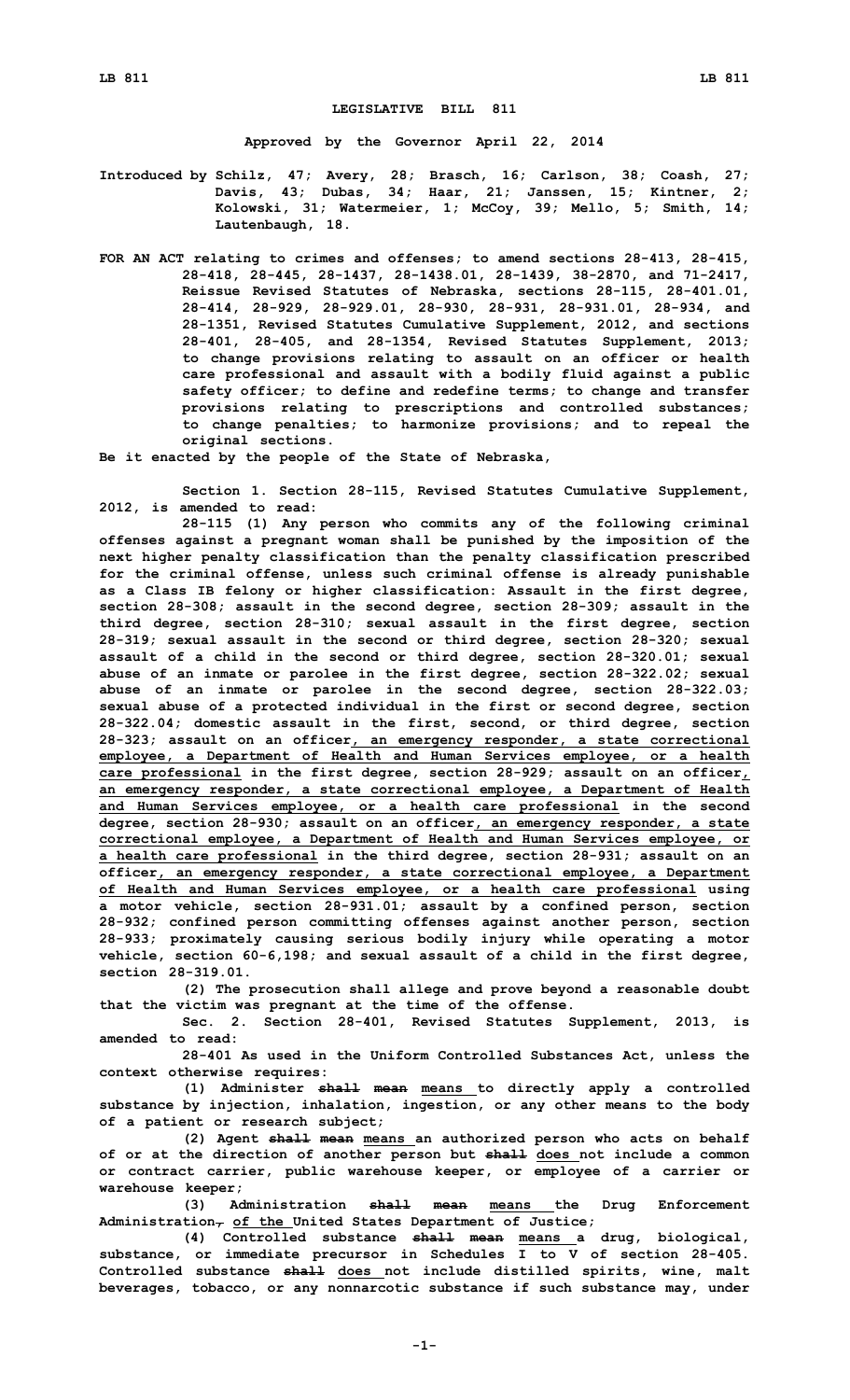**the Federal Food, Drug, and Cosmetic Act, 21 U.S.C. 301 et seq., as such act existed on January 1, 2009, 2014, and the law of this state, be lawfully sold over the counter without <sup>a</sup> prescription;**

**(5) Counterfeit substance shall mean means <sup>a</sup> controlled substance which, or the container or labeling of which, without authorization, bears the trademark, trade name, or other identifying mark, imprint, number, or device, or any likeness thereof, of <sup>a</sup> manufacturer, distributor, or dispenser other than the person or persons who in fact manufactured, distributed, or dispensed such substance and which thereby falsely purports or is represented to be the product of, or to have been distributed by, such other manufacturer, distributor, or dispenser;**

**(6) Department shall mean means the Department of Health and Human Services;**

**(7) Division of Drug Control shall mean means the personnel of the Nebraska State Patrol who are assigned to enforce the Uniform Controlled Substances Act;**

**(8) Dispense shall mean means to deliver <sup>a</sup> controlled substance to an ultimate user or <sup>a</sup> research subject pursuant to <sup>a</sup> medical order issued by <sup>a</sup> practitioner authorized to prescribe, including the packaging, labeling, or compounding necessary to prepare the controlled substance for such delivery;**

**(9) Distribute shall mean means to deliver other than by administering or dispensing <sup>a</sup> controlled substance;**

**(10) Prescribe shall mean means to issue <sup>a</sup> medical order;**

**(11) Drug shall mean means (a) articles recognized in the official United States Pharmacopoeia, official Homeopathic Pharmacopoeia of the United States, official National Formulary, or any supplement to any of them, (b) substances intended for use in the diagnosis, cure, mitigation, treatment, or prevention of disease in human beings or animals, and (c) substances intended for use as <sup>a</sup> component of any article specified in subdivision (a) or (b) of this subdivision, but shall does not include devices or their components, parts, or accessories;**

**(12) Deliver or delivery shall mean means the actual, constructive, or attempted transfer from one person to another of <sup>a</sup> controlled substance, whether or not there is an agency relationship;**

**(13) Marijuana shall mean means all parts of the plant of the genus cannabis, whether growing or not, the seeds thereof, and every compound, manufacture, salt, derivative, mixture, or preparation of such plant or its seeds, but shall does not include the mature stalks of such plant, hashish, tetrahydrocannabinols extracted or isolated from the plant, fiber produced from such stalks, oil or cake made from the seeds of such plant, any other compound, manufacture, salt, derivative, mixture, or preparation of such mature stalks, or the sterilized seed of such plant which is incapable of germination. When the weight of marijuana is referred to in the Uniform Controlled Substances Act, it shall mean means its weight at or about the time it is seized or otherwise comes into the possession of law enforcement authorities, whether cured or uncured at that time;**

**(14) Manufacture shall mean means the production, preparation, propagation, conversion, or processing of <sup>a</sup> controlled substance, either directly or indirectly, by extraction from substances of natural origin, independently by means of chemical synthesis, or by <sup>a</sup> combination of extraction and chemical synthesis, and shall include includes any packaging or repackaging of the substance or labeling or relabeling of its container. Manufacture shall does not include the preparation or compounding of <sup>a</sup> controlled substance by an individual for his or her own use, except for the preparation or compounding of components or ingredients used for or intended to be used for the manufacture of methamphetamine, or the preparation, compounding, conversion, packaging, or labeling of <sup>a</sup> controlled substance: (a) By <sup>a</sup> practitioner as an incident to his or her prescribing, administering, or dispensing of <sup>a</sup> controlled substance in the course of his or her professional practice; or (b) by <sup>a</sup> practitioner, or by his or her authorized agent under his or her supervision, for the purpose of, or as an incident to, research, teaching, or chemical analysis and not for sale;**

**(15) Narcotic drug shall mean means any of the following, whether produced directly or indirectly by extraction from substances of vegetable origin, independently by means of chemical synthesis, or by <sup>a</sup> combination of extraction and chemical synthesis: (a) Opium, opium poppy and poppy straw, coca leaves, and opiates; (b) <sup>a</sup> compound, manufacture, salt, derivative, or preparation of opium, coca leaves, or opiates; or (c) <sup>a</sup> substance and any compound, manufacture, salt, derivative, or preparation thereof which is chemically equivalent to or identical with any of the substances referred to in subdivisions (a) and (b) of this subdivision, except that the words narcotic drug as used in the Uniform Controlled Substances Act shall does not**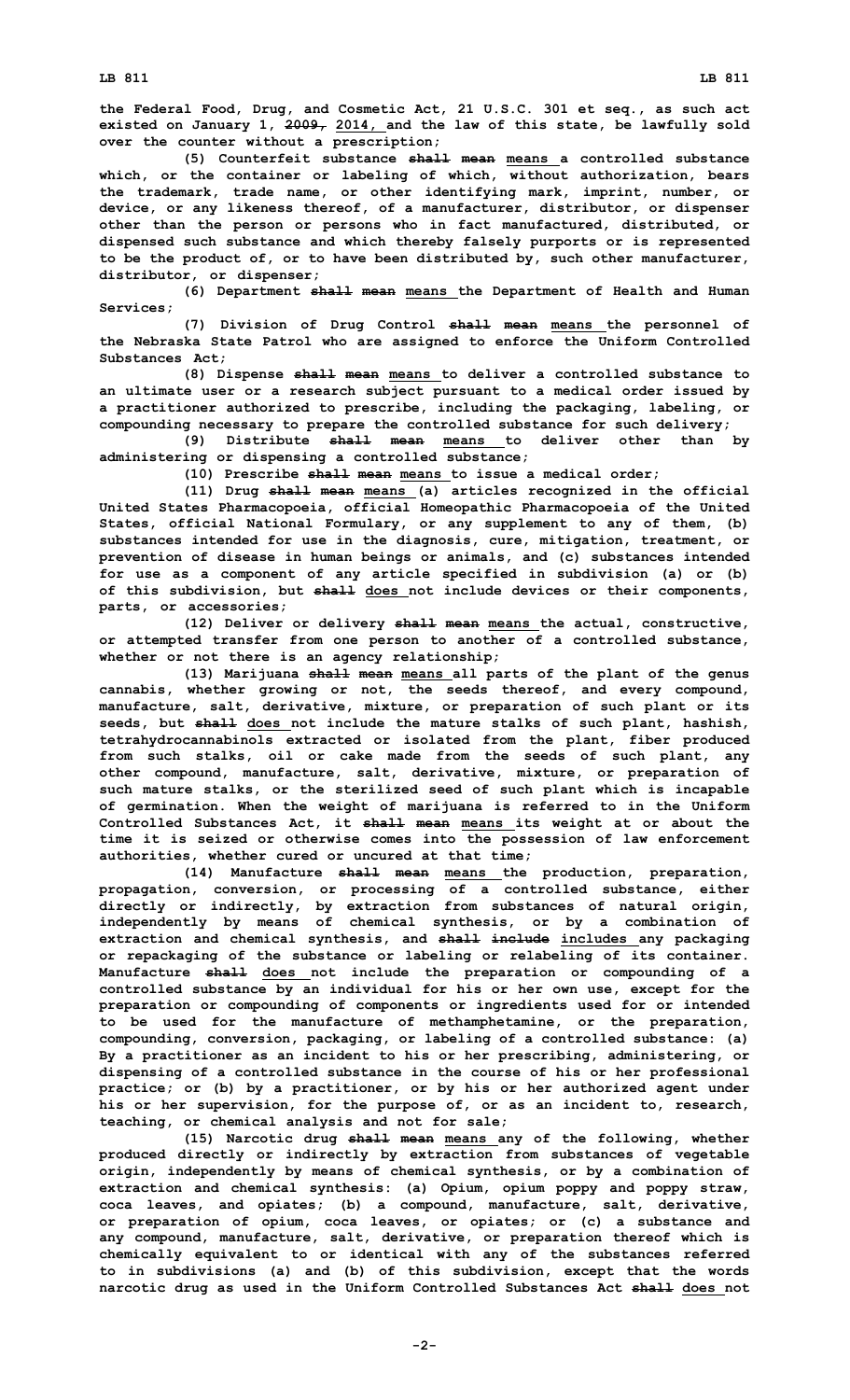**LB 811 LB 811**

**include decocainized coca leaves or extracts of coca leaves, which extracts do not contain cocaine or ecgonine, or isoquinoline alkaloids of opium;**

**(16) Opiate shall mean means any substance having an addiction-forming or addiction-sustaining liability similar to morphine or being capable of conversion into <sup>a</sup> drug having such addiction-forming or addiction-sustaining liability. Opiate shall does not include the dextrorotatory isomer of 3-methoxy-n methylmorphinan and its salts. Opiate shall include includes its racemic and levorotatory forms;**

**(17) Opium poppy shall mean means the plant of the species Papaver somniferum L., except the seeds thereof;**

**(18) Poppy straw shall mean means all parts, except the seeds, of the opium poppy after mowing;**

**(19) Person shall mean means any corporation, association, partnership, limited liability company, or one or more individuals; persons;**

**(20) Practitioner shall mean means <sup>a</sup> physician, <sup>a</sup> physician assistant, <sup>a</sup> dentist, <sup>a</sup> veterinarian, <sup>a</sup> pharmacist, <sup>a</sup> podiatrist, an optometrist, <sup>a</sup> certified nurse midwife, <sup>a</sup> certified registered nurse anesthetist, <sup>a</sup> nurse practitioner, <sup>a</sup> scientific investigator, <sup>a</sup> pharmacy, <sup>a</sup> hospital, or any other person licensed, registered, or otherwise permitted to distribute, dispense, prescribe, conduct research with respect to, or administer <sup>a</sup> controlled substance in the course of practice or research in this state, including an emergency medical service as defined in section 38-1207;**

**(21) Production shall include includes the manufacture, planting, cultivation, or harvesting of <sup>a</sup> controlled substance;**

**(22) Immediate precursor shall mean means <sup>a</sup> substance which is the principal compound commonly used or produced primarily for use and which is an immediate chemical intermediary used or likely to be used in the manufacture of <sup>a</sup> controlled substance, the control of which is necessary to prevent, curtail, or limit such manufacture;**

**(23) State shall mean means the State of Nebraska;**

**(24) Ultimate user shall mean means <sup>a</sup> person who lawfully possesses <sup>a</sup> controlled substance for his or her own use, for the use of <sup>a</sup> member of his or her household, or for administration to an animal owned by him or her or by <sup>a</sup> member of his or her household;**

**(25) Hospital shall have has the same meaning as in section 71-419;**

**(26) Cooperating individual shall mean means any person, other than <sup>a</sup> commissioned law enforcement officer, who acts on behalf of, at the request of, or as agent for <sup>a</sup> law enforcement agency for the purpose of gathering or obtaining evidence of offenses punishable under the Uniform Controlled Substances Act;**

**(27) Hashish or concentrated cannabis shall mean: (a) The means (a) the separated resin, whether crude or purified, obtained from <sup>a</sup> plant of the genus cannabis; or (b) any material, preparation, mixture, compound, or other substance which contains ten percent or more by weight of tetrahydrocannabinols;**

**(28) Exceptionally hazardous drug shall mean means (a) <sup>a</sup> narcotic drug, (b) thiophene analog of phencyclidine, (c) phencyclidine, (d) amobarbital, (e) secobarbital, (f) pentobarbital, (g) amphetamine, or (h) methamphetamine;**

**(29) Imitation controlled substance shall mean means <sup>a</sup> substance which is not <sup>a</sup> controlled substance or controlled substance analogue but which, by way of express or implied representations and consideration of other relevant factors including those specified in section 28-445, would lead <sup>a</sup> reasonable person to believe the substance is <sup>a</sup> controlled substance or controlled substance analogue. A placebo or registered investigational drug manufactured, distributed, possessed, or delivered in the ordinary course of practice or research by <sup>a</sup> health care professional shall not be deemed to be an imitation controlled substance;**

**(30)(a) Controlled substance analogue shall mean means <sup>a</sup> substance (i) the chemical structure of which is substantially similar to the chemical structure of a Schedule I or Schedule II controlled substance as provided in section 28-405 or (ii) which has <sup>a</sup> stimulant, depressant, analgesic, or hallucinogenic effect on the central nervous system that is substantially similar to or greater than the stimulant, depressant, analgesic, or hallucinogenic effect on the central nervous system of <sup>a</sup> Schedule I or Schedule II controlled substance as provided in section 28-405. <sup>A</sup> controlled substance analogue shall, to the extent intended for human consumption, be treated as a controlled substance under Schedule I of section 28-405 for purposes of the Uniform Controlled Substances Act; and**

**(b) Controlled substance analogue shall does not include (i) <sup>a</sup> controlled substance, (ii) any substance generally recognized as safe and**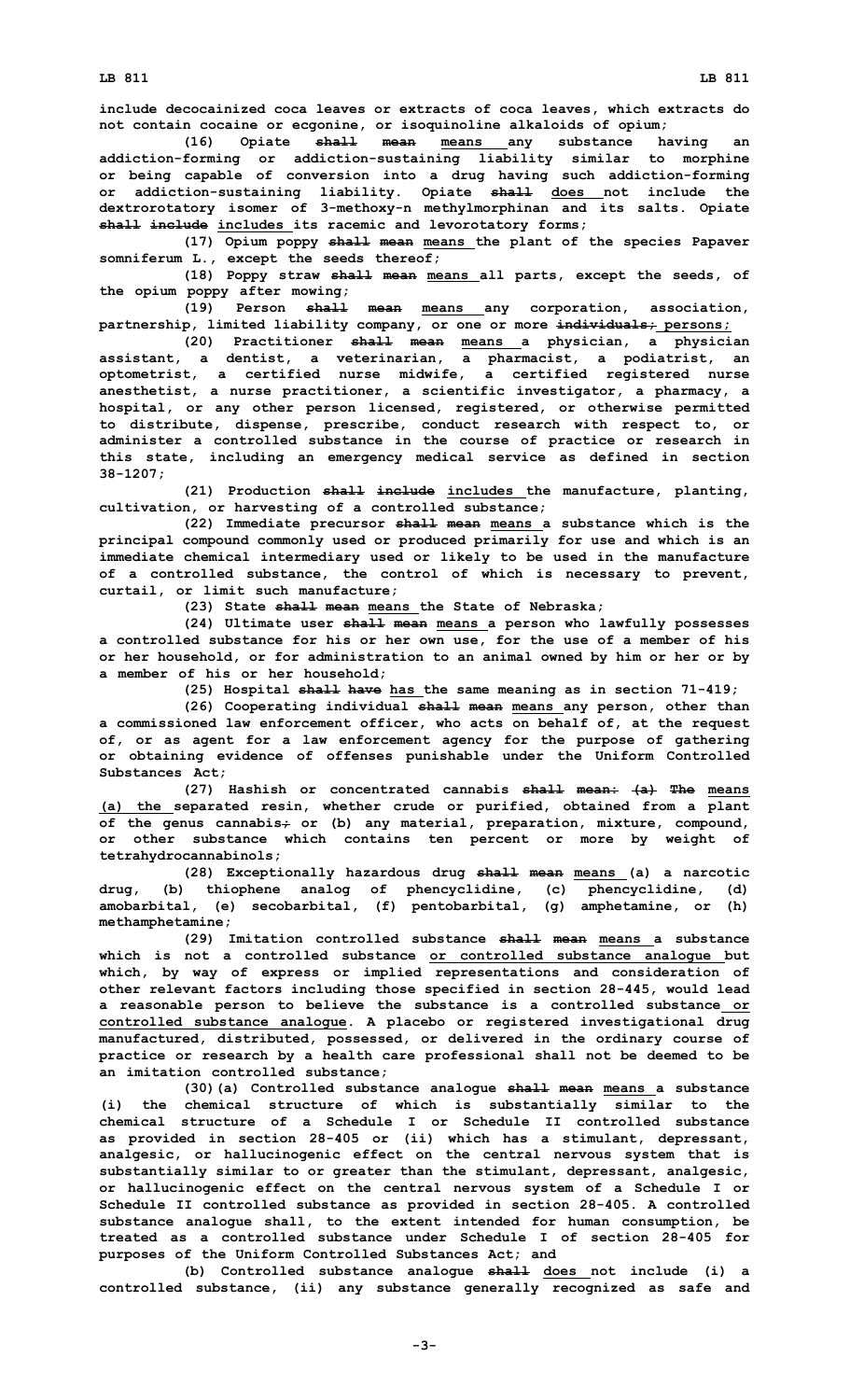**effective within the meaning of the Federal Food, Drug, and Cosmetic Act, 21 U.S.C. 301 et seq., as such act existed on January 1, 2009, 2014, (iii) any substance for which there is an approved new drug application, or (iv) with respect to <sup>a</sup> particular person, any substance if an exemption is in effect for investigational use for that person, under section 505 of the Federal Food, Drug, and Cosmetic Act, 21 U.S.C. 355, as such section existed on January 1, 2009, 2014, to the extent conduct with respect to such substance is pursuant to such exemption;**

**(31) Anabolic steroid shall mean means any drug or hormonal substance, chemically and pharmacologically related to testosterone (other than estrogens, progestins, and corticosteroids), that promotes muscle growth and includes any controlled substance in Schedule III(d) of section 28-405. Anabolic steroid shall does not include any anabolic steroid which is expressly intended for administration through implants to cattle or other nonhuman species and has been approved by the Secretary of Health and Human Services for such administration, but if any person prescribes, dispenses, or distributes such <sup>a</sup> steroid for human use, such person shall be considered to have prescribed, dispensed, or distributed an anabolic steroid within the meaning of this subdivision;**

**(32) Chart order shall mean means an order for <sup>a</sup> controlled substance issued by <sup>a</sup> practitioner for <sup>a</sup> patient who is in the hospital where the chart is stored or for <sup>a</sup> patient receiving detoxification treatment or maintenance treatment pursuant to section 28-412. Chart order shall does not include <sup>a</sup> prescription;**

**(33) Medical order shall mean means <sup>a</sup> prescription, <sup>a</sup> chart order, or an order for pharmaceutical care issued by <sup>a</sup> practitioner;**

**(34) Prescription shall mean means an order for <sup>a</sup> controlled substance issued by <sup>a</sup> practitioner. Prescription shall does not include <sup>a</sup> chart order;**

**(35) Registrant shall mean means any person who has <sup>a</sup> controlled substances registration issued by the state or the administration;**

**(36) Reverse distributor shall mean means <sup>a</sup> person whose primary function is to act as an agent for <sup>a</sup> pharmacy, wholesaler, manufacturer, or other entity by receiving, inventorying, and managing the disposition of outdated, expired, or otherwise nonsaleable controlled substances;**

**(37) Signature shall mean means the name, word, or mark of <sup>a</sup> person written in his or her own hand with the intent to authenticate <sup>a</sup> writing or other form of communication or <sup>a</sup> digital signature which complies with section 86-611 or an electronic signature;**

**(38) Facsimile shall mean means <sup>a</sup> copy generated by <sup>a</sup> system that encodes <sup>a</sup> document or photograph into electrical signals, transmits those signals over telecommunications lines, and reconstructs the signals to create an exact duplicate of the original document at the receiving end;**

**(39) Electronic signature shall have has the definition found in section 86-621;**

**(40) Electronic transmission shall mean means transmission of information in electronic form. Electronic transmission may include includes computer-to-computer transmission or computer-to-facsimile transmission; and**

**(41) Long-term care facility shall mean means an intermediate care facility, an intermediate care facility for persons with developmental disabilities, <sup>a</sup> long-term care hospital, <sup>a</sup> mental health center, <sup>a</sup> nursing facility, or <sup>a</sup> skilled nursing facility, as such terms are defined in the Health Care Facility Licensure Act;.**

**(42) Compounding has the same meaning as in section 38-2811; and**

**(43) Cannabinoid receptor agonist shall mean any chemical compound or substance that, according to scientific or medical research, study, testing, or analysis, demonstrates the presence of binding activity at one or more of the CB1 or CB2 cell membrane receptors located within the human body.**

**Sec. 3. Section 28-401.01, Revised Statutes Cumulative Supplement, 2012, is amended to read:**

**28-401.01 Sections 28-401 to 28-456.01 and 28-458 to 28-462 and sections 7 to 13 of this act shall be known and may be cited as the Uniform Controlled Substances Act.**

**Sec. 4. Section 28-405, Revised Statutes Supplement, 2013, is amended to read:**

**28-405 The following are the schedules of controlled substances referred to in the Uniform Controlled Substances Act:**

**Schedule I**

**(a) Any of the following opiates, including their isomers, esters, ethers, salts, and salts of isomers, esters, and ethers, unless specifically excepted, whenever the existence of such isomers, esters, ethers, and salts is possible within the specific chemical designation:**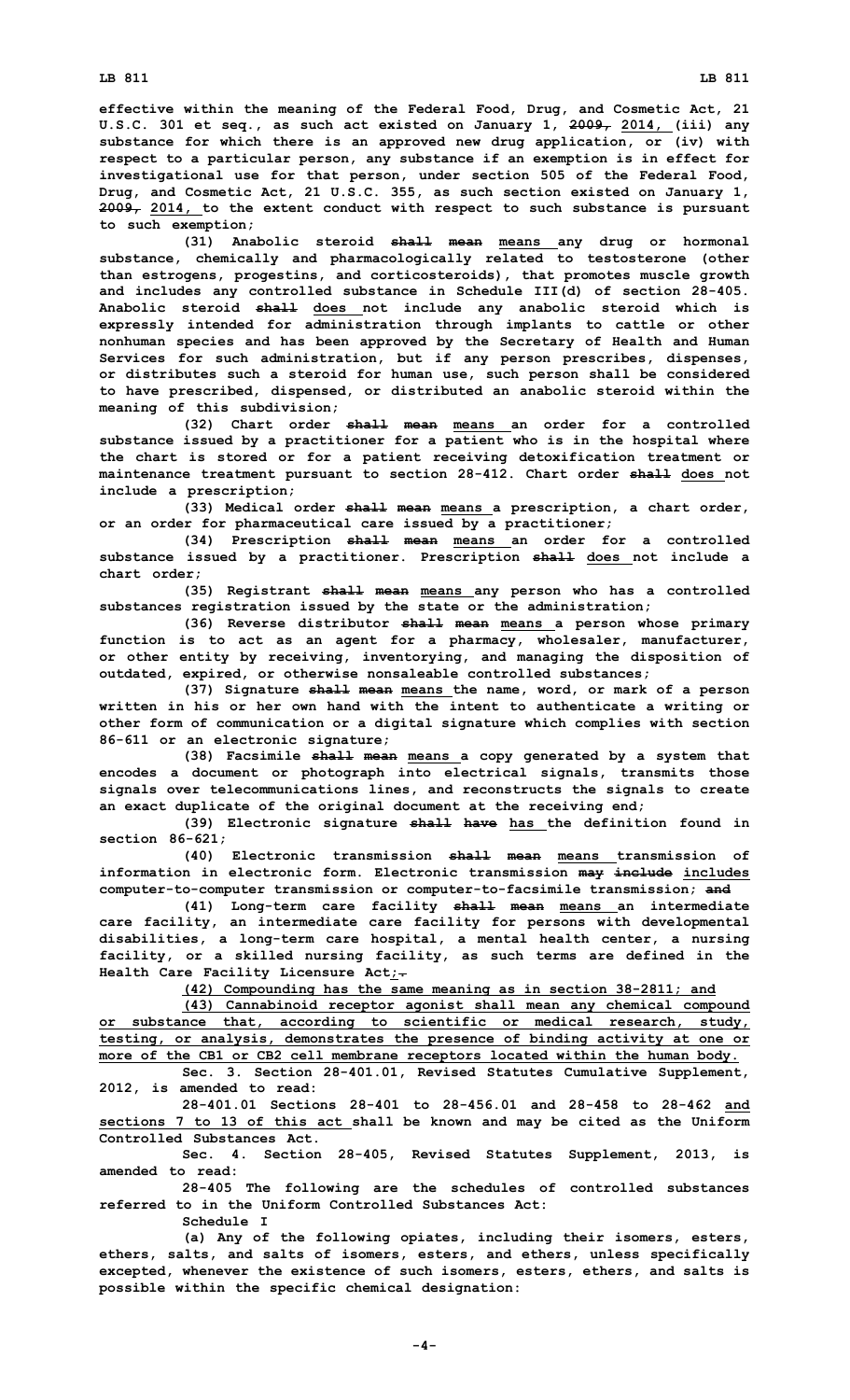- **(1) Acetylmethadol;**
- **(2) Allylprodine;**

**(3) Alphacetylmethadol, except levo-alphacetylmethadol which is also**

- **known as levo-alpha-acetylmethadol, levomethadyl acetate, and LAAM;**
	- **(4) Alphameprodine;**
		- **(5) Alphamethadol;**
		- **(6) Benzethidine;**
		- **(7) Betacetylmethadol;**
		- **(8) Betameprodine;**
		- **(9) Betamethadol;**
		- **(10) Betaprodine;**
		- **(11) Clonitazene;**
		- **(12) Dextromoramide;**
		- **(13) Difenoxin;**
		- **(14) Diampromide;**
		- **(15) Diethylthiambutene;**
		- **(16) Dimenoxadol;**
		- **(17) Dimepheptanol;**
		- **(18) Dimethylthiambutene;**
		- **(19) Dioxaphetyl butyrate;**
		- **(20) Dipipanone;**
		- **(21) Ethylmethylthiambutene;**
		- **(22) Etonitazene;**
		- **(23) Etoxeridine;**
		- **(24) Furethidine;**
		- **(25) Hydroxypethidine;**
		-
		- **(26) Ketobemidone;**
		- **(27) Levomoramide;**
		- **(28) Levophenacylmorphan;**
		- **(29) Morpheridine;**
		- **(30) Noracymethadol;**
		- **(31) Norlevorphanol;**
		- **(32) Normethadone;**
		- **(33) Norpipanone;**
		- **(34) Phenadoxone; (35) Phenampromide;**
		-
		- **(36) Phenomorphan;**
		- **(37) Phenoperidine;**
		- **(38) Piritramide;**
		- **(39) Proheptazine;**
		- **(40) Properidine;**
		- **(41) Propiram;**
		- **(42) Racemoramide;**
		- **(43) Trimeperidine;**
- **(44) Alpha-methylfentanyl, N-(1-(alpha-methyl-beta-phenyl)ethyl-4-piperidyl) propionanilide, 1-(1-methyl-2-phenylethyl)-4-(N-propanilido) piperidine; (45) Tilidine; (46) 3-Methylfentanyl, N-(3-methyl-1-(2-phenylethyl)-4-piperidyl)-N-phenylpropanamide, its optical and geometric isomers, salts, and salts of isomers; (47) 1-methyl-4-phenyl-4-propionoxypiperidine (MPPP), its optical isomers, salts, and salts of isomers; (48) PEPAP, 1-(2-phenethyl)-4-phenyl-4-acetoxypiperidine, its optical isomers, salts, and salts of isomers; (49) Acetyl-alpha-methylfentanyl, N-(1-(1-methyl-2-phenethyl)-4-piperidinyl)-N-phenylacetamide, its optical isomers, salts, and salts of isomers; (50) Alpha-methylthiofentanyl, N-(1-methyl-2-(2-thienyl)ethyl-4-piperidinyl)-N-phenylpropanamide, its optical isomers, salts, and salts of isomers; (51) Benzylfentanyl, N-(1-benzyl-4-piperidyl)-N-phenylpropanamide, its optical isomers, salts, and salts of isomers; (52) Beta-hydroxyfentanyl, N-(1-(2-hydroxy-2-phenethyl)-4-piperidinyl)-N-phenylpropanamide, its optical isomers, salts, and salts of isomers;**

**(53) Beta-hydroxy-3-methylfentanyl, (other name: N-(1-(2-hydroxy-2-phenethyl)-3-methyl-4-piperidinyl)-N-phenylpropanamide), its optical and geometric isomers, salts, and salts of isomers; (54) 3-methylthiofentanyl,**

**N-(3-methyl-1-(2-thienyl)ethyl-4-piperidinyl)-N-phenylpropanamide, its optical and geometric isomers, salts, and salts of isomers;**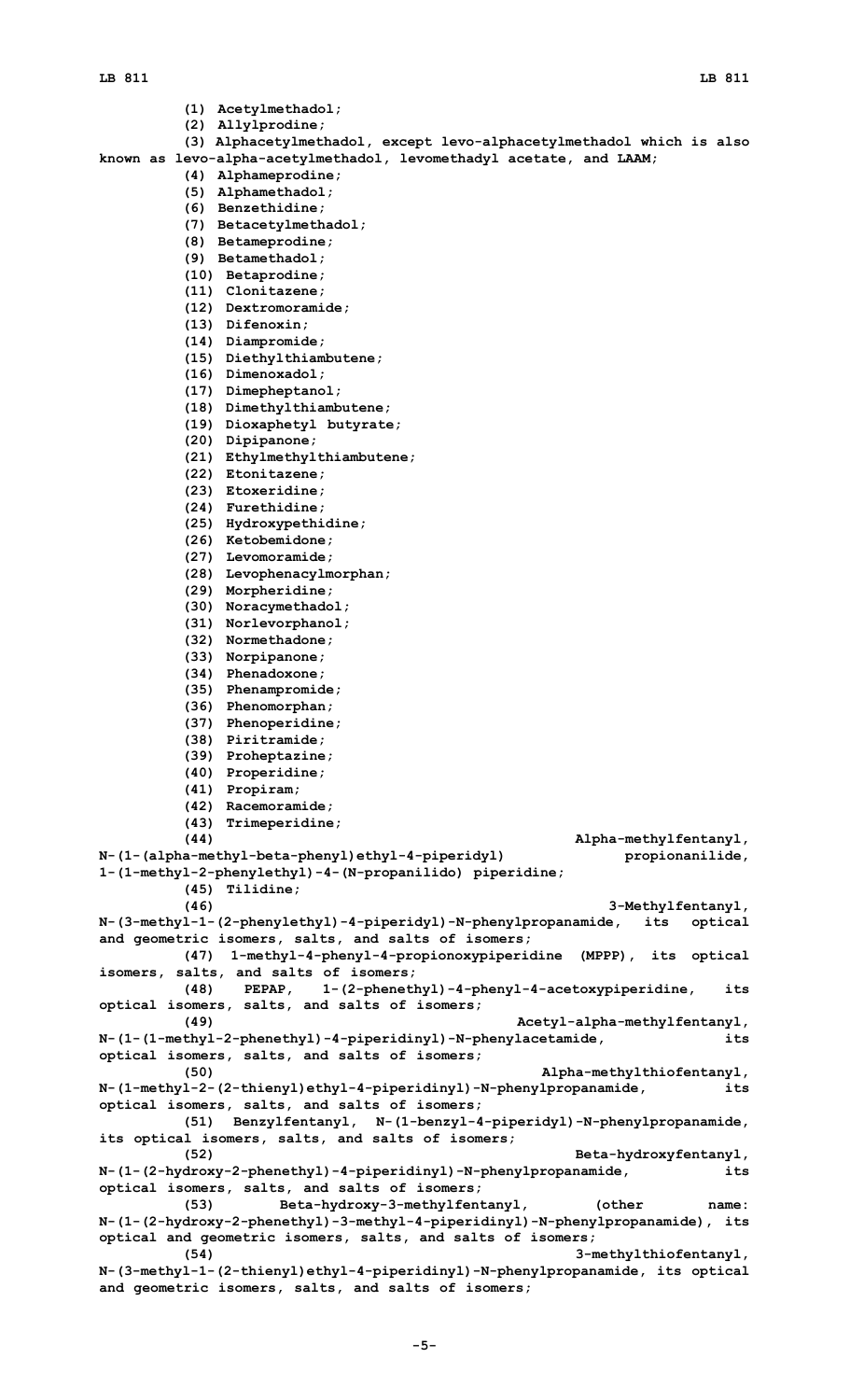**(55) N-(1-(2-thienyl)methyl-4-piperidyl)-N-phenylpropanamide (thenylfentanyl), its optical isomers, salts, and salts of isomers; (56) Thiofentanyl, N-phenyl-N-(1-(2-thienyl)ethyl-4-piperidinyl)-propanamide, its optical isomers, salts, and salts of isomers; and (57) Para-fluorofentanyl, N-(4-fluorophenyl)-N-(1-(2-phenethyl)-4-piperidinyl)propanamide, its optical isomers, salts, and salts of isomers. (b) Any of the following opium derivatives, their salts, isomers, and salts of isomers, unless specifically excepted, whenever the existence of such salts, isomers, and salts of isomers is possible within the specific chemical designation: (1) Acetorphine; (2) Acetyldihydrocodeine; (3) Benzylmorphine; (4) Codeine methylbromide; (5) Codeine-N-Oxide; (6) Cyprenorphine; (7) Desomorphine; (8) Dihydromorphine; (9) Drotebanol; (10) Etorphine, except hydrochloride salt; (11) Heroin; (12) Hydromorphinol; (13) Methyldesorphine; (14) Methyldihydromorphine; (15) Morphine methylbromide; (16) Morphine methylsulfonate; (17) Morphine-N-Oxide; (18) Myrophine; (19) Nicocodeine; (20) Nicomorphine; (21) Normorphine; (22) Pholcodine; and (23) Thebacon. (c) Any material, compound, mixture, or preparation which contains any quantity of the following hallucinogenic substances, their salts, isomers, and salts of isomers, unless specifically excepted, whenever the existence of such salts, isomers, and salts of isomers is possible within the specific chemical designation, and, for purposes of this subdivision only, isomer shall include the optical, position, and geometric isomers: (1) Bufotenine. Trade and other names shall include, but are not limited to: 3-(beta-Dimethylaminoethyl)-5-hydroxyindole;** 3-(2-dimethylaminoethyl)-5-indolol; N,N-dimethylserotonin; **5-hydroxy-N,N-dimethyltryptamine; and mappine; (2) 4-bromo-2,5-dimethoxyamphetamine. Trade and other names shall include, but are not limited to: 4-bromo-2,5-dimethoxy-alpha-methylphenethylamine; and 4-bromo-2,5-DMA; (3) 4-methoxyamphetamine. Trade and other names shall include, but are not limited to: 4-methoxy-alpha-methylphenethylamine; and paramethoxyamphetamine, PMA; (4) 4-methyl-2,5-dimethoxyamphetamine. Trade and other names shall include, but are not limited to: 4-methyl-2,5-dimethoxy-alpha-methylphenethylamine; DOM; and STP; (5) Ibogaine. Trade and other names shall include, but are not limited to: 7-Ethyl-6,6beta,7,8,9,10,12,13-octahydro-2-methoxy-6,9-methano-5H-pyrido (1',2':1,2) azepino (5,4-b) indole; and Tabernanthe iboga; (6) Lysergic acid diethylamide; (7) Marijuana; (8) Mescaline; (9) Peyote. Peyote shall mean all parts of the plant presently classified botanically as Lophophora williamsii Lemaire, whether growing or not, the seeds thereof, any extract from any part of such plant, and every**

**compound, manufacture, salts, derivative, mixture, or preparation of such plant or its seeds or extracts;**

**(10) Psilocybin;**

**(11) Psilocyn;**

**(12) Tetrahydrocannabinols, including, but not limited to, synthetic equivalents of the substances contained in the plant or in the resinous extractives of cannabis, sp. or synthetic substances, derivatives, and their isomers with similar chemical structure and pharmacological activity such**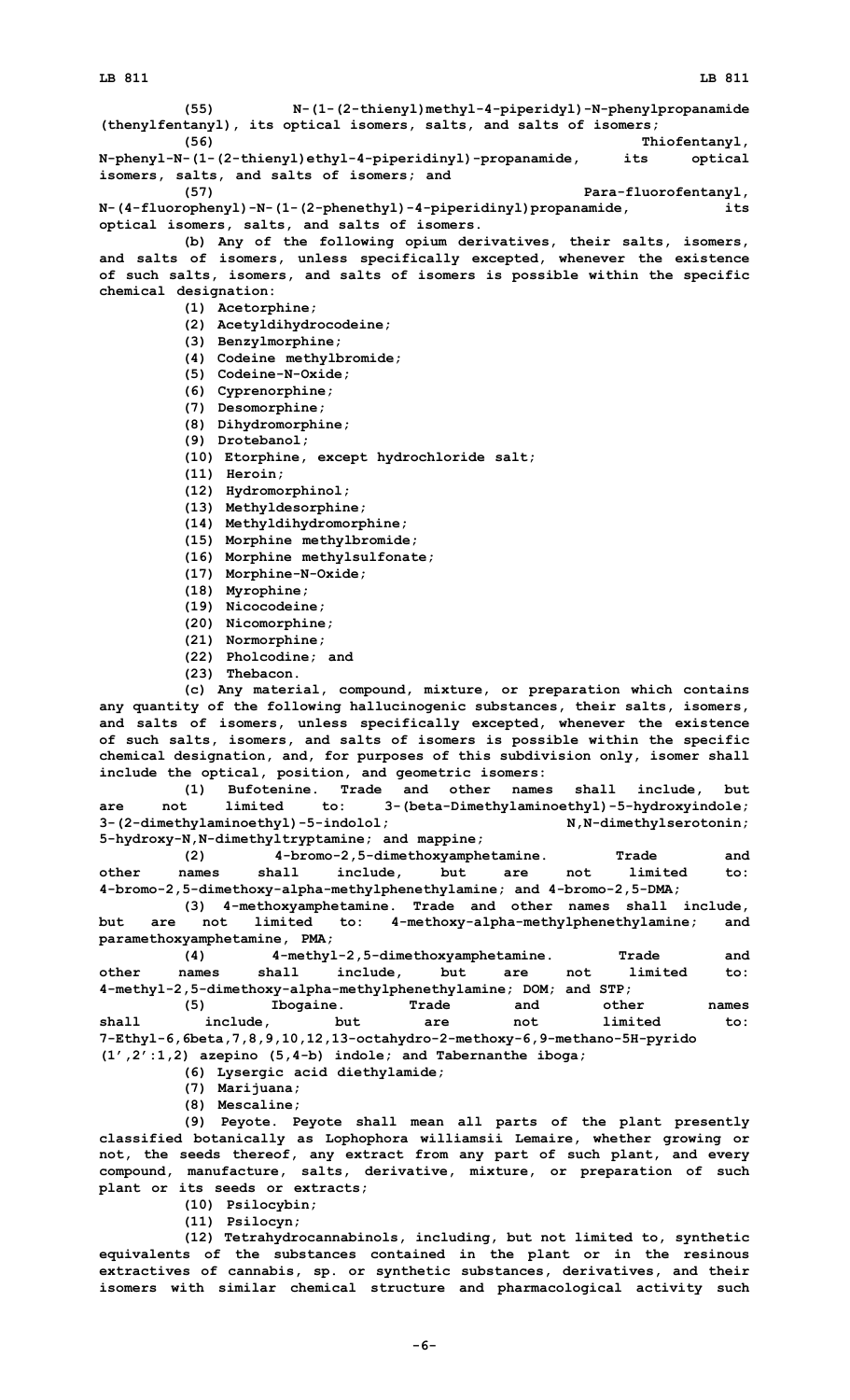**LB 811 LB 811**

**as the following: Delta 1 cis or trans tetrahydrocannabinol and their optical isomers, excluding dronabinol in sesame oil and encapsulated in <sup>a</sup> soft gelatin capsule in <sup>a</sup> drug product approved by the federal Food and Drug Administration; Delta 6 cis or trans tetrahydrocannabinol and their optical isomers; and Delta 3,4 cis or trans tetrahydrocannabinol and its optical isomers. Since nomenclature of these substances is not internationally standardized, compounds of these structures shall be included regardless of the numerical designation of atomic positions covered;**

**(13) N-ethyl-3-piperidyl benzilate;**

**(14) N-methyl-3-piperidyl benzilate;**

**(15) Thiophene analog of phencyclidine. Trade and other names shall include, but are not limited to: 1-(1-(2-thienyl)-cyclohexyl)-piperidine; 2-thienyl analog of phencyclidine; TPCP; and TCP;**

**(16) Hashish or concentrated cannabis;**

**(17) Parahexyl. Trade and other names shall include, but are not limited to: 3-Hexyl-1-hydroxy-7,8,9,10-tetrahydro-6,6,9-trimethyl-6H-dibenzo(b,d)pyran; and Synhexyl;**

**(18) Ethylamine analog of phencyclidine. Trade and other names shall include, but are not limited to: N-ethyl-1-phenylcyclohexylamine; (1-phenylcyclohexyl)ethylamine; N-(1-phenylcyclohexyl)ethylamine; cyclohexamine; and PCE;**

**(19) Pyrrolidine analog of phencyclidine. Trade and other names shall include, but are not limited to: 1-(1-phenylcyclohexyl)-pyrrolidine; PCPy; and PHP;**

**(20) Alpha-ethyltryptamine. Some trade or other names: etryptamine; Monase; alpha-ethyl-1H-indole-3-ethanamine; 3-(2-aminobutyl) indole; alpha-ET; and AET;**

**(21) 2,5-dimethoxy-4-ethylamphet-amine; and DOET;**

**(22) 1-(1-(2-thienyl)cyclohexyl)pyrrolidine; and TCPy;**

**(23) Alpha-methyltryptamine, which is also known as AMT;**

**(24) Salvia divinorum or Salvinorin A. Salvia divinorum or Salvinorin A includes all parts of the plant presently classified botanically as Salvia divinorum, whether growing or not, the seeds thereof, any extract from any part of such plant, and every compound, manufacture, derivative, mixture, or preparation of such plant, its seeds, or its extracts, including salts, isomers, and salts of isomers whenever the existence of such salts, isomers, and salts of isomers is possible within the specific chemical designation;**

**(25) Any material, compound, mixture, or preparation containing any quantity of synthetically produced cannabinoids as listed in subdivisions (A) through (K) (M) of this subdivision, including their salts, isomers, salts of isomers, and nitrogen-heterocyclic analogs, unless specifically excepted elsewhere in this section. Since nomenclature of these synthetically produced cannabinoids is not internationally standardized and may continually evolve, these structures or compounds of these structures shall be included under this subdivision, regardless of their specific numerical designation of atomic positions covered, so long as it can be determined through <sup>a</sup> recognized method of scientific testing or analysis that the substance contains properties that fit within one or more of the following categories:**

**(A) Tetrahydrocannabinols: Meaning tetrahydrocannabinols naturally contained in <sup>a</sup> plant of the genus cannabis (cannabis plant), as well as synthetic equivalents of the substances contained in the plant, or in the resinous extractives of cannabis, sp. and/or synthetic substances, derivatives, and their isomers with similar chemical structure and pharmacological activity such as the following: Delta 1 cis or trans tetrahydrocannabinol, and their optical isomers; Delta 6 cis or trans tetrahydrocannabinol, and their optical isomers; Delta 3,4 cis or trans tetrahydrocannabinol, and its optical isomers;**

**(B) Naphthoylindoles: Any compound containing <sup>a</sup> 3-(1-naphthoyl)indole structure with substitution at the nitrogen atom of the indole ring by an alkyl, haloalkyl, alkenyl, cycloalkylmethyl, cycloalkylethyl, 2-(4-morpholinyl)ethyl group, cyanoalkyl, 1-(N-methyl-2-piperidinyl)methyl, 1-(N-methyl-2-pyrrolidinyl)methyl, 1-(N-methyl-3-morpholinyl)methyl, or tetrahydropyranylmethyl group, whether or not further substituted in the indole ring to any extent and whether or not substituted in the naphthyl ring to any extent;**

**(C) Naphthylmethylindoles: Any compound containing <sup>a</sup> 1 H-indol-3-yl-(1-naphthyl)methane structure with substitution at the nitrogen atom of the indole ring by an alkyl, haloalkyl, alkenyl, cycloalkylmethyl, cycloalkylethyl, 2-(4-morpholinyl)ethyl group, cyanoalkyl, 1-(N-methyl-2-piperidinyl)methyl, 1-(N-methyl-2-pyrrolidinyl)methyl,**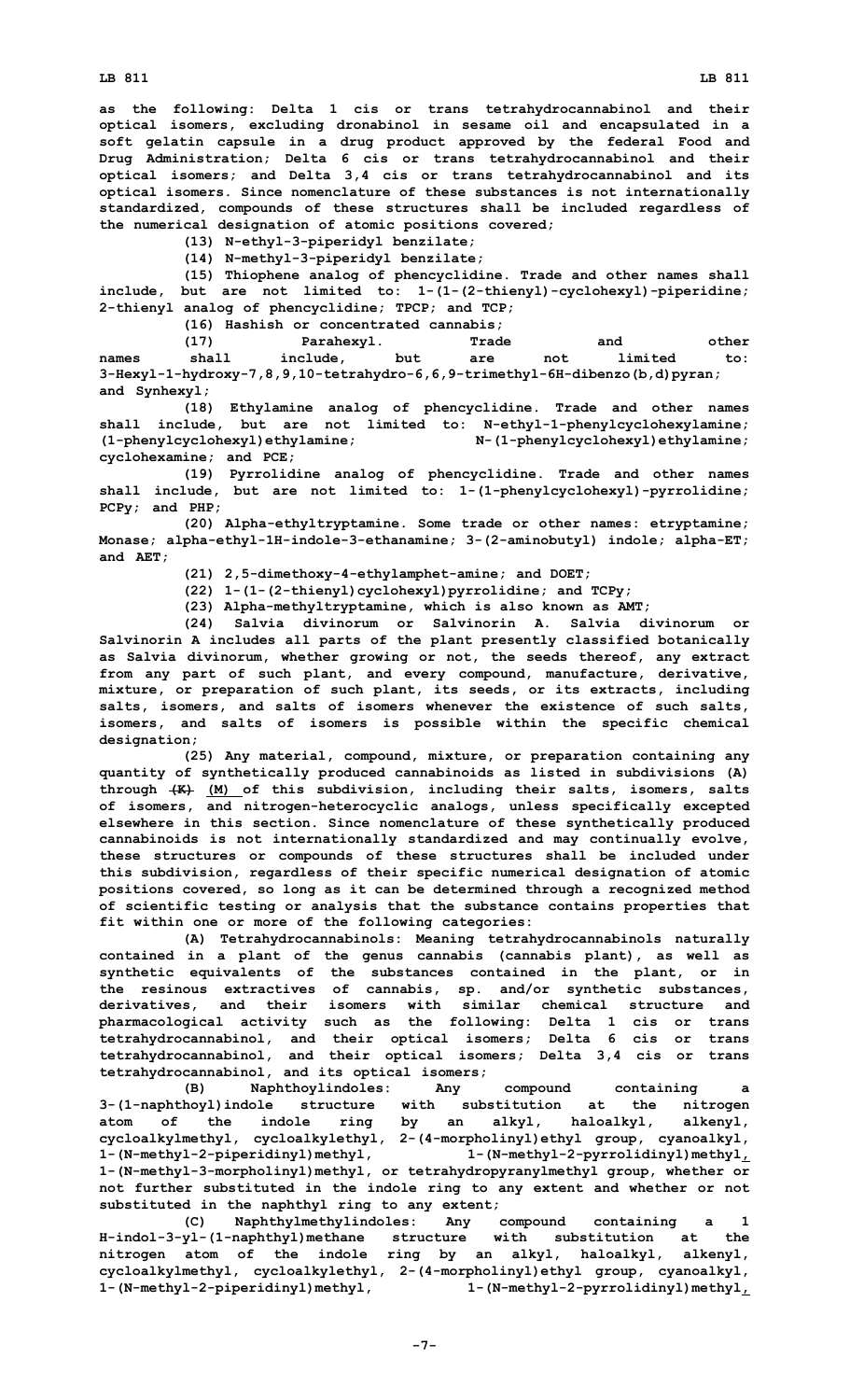**not further substituted in the indole ring to any extent and whether or not substituted in the naphthyl ring to any extent;**

**(D) Naphthoylpyrroles: Any compound containing <sup>a</sup> 3-(1-naphthoyl)pyrrole structure with substitution at the nitrogen atom of the pyrrole ring by an alkyl, haloalkyl, alkenyl, cycloalkylmethyl, cycloalkylethyl, 2-(4-morpholinyl)ethyl group, cyanoalkyl, 1-(N-methyl-2-piperidinyl)methyl, 1-(N-methyl-2-pyrrolidinyl)methyl, 1-(N-methyl-3-morpholinyl)methyl, or tetrahydropyranylmethyl group, whether or not further substituted in the pyrrole ring to any extent and whether or not substituted in the naphthyl ring to any extent;**

**(E) Naphthylideneindenes: Any compound containing <sup>a</sup> naphthylideneindene structure with substitution at the 3-position of the indene ring by an alkyl, haloalkyl, alkenyl, cycloalkylmethyl, cycloalkylethyl, 2-(4-morpholinyl)ethyl group, cyanoalkyl, 1-(N-methyl-2-piperidinyl)methyl, 1-(N-methyl-2-pyrrolidinyl)methyl, 1-(N-methyl-3-morpholinyl)methyl, or tetrahydropyranylmethyl group, whether or not further substituted in the indene ring to any extent and whether or not substituted in the naphthyl ring to any extent;**

**(F) Phenylacetylindoles: Any compound containing <sup>a</sup> 3-phenylacetylindole structure with substitution at the nitrogen atom of the indole ring by an alkyl, haloalkyl, alkenyl, cycloalkylmethyl, cycloalkylethyl, 2-(4-morpholinyl)ethyl group, cyanoalkyl, 1-(N-methyl-2-piperidinyl)methyl, 1-(N-methyl-2-pyrrolidinyl)methyl, 1-(N-methyl-3-morpholinyl)methyl, or tetrahydropyranylmethyl group, whether or not further substituted in the indole ring to any extent and whether or not substituted in the phenyl ring to any extent;**

**(G) Cyclohexylphenols: Any compound containing <sup>a</sup> 2-(3-hydroxycyclohexyl)phenol structure with substitution at the 5-position of the phenolic ring by an alkyl, haloalkyl, alkenyl, cycloalkylmethyl, cycloalkylethyl, 2-(4-morpholinyl)ethyl group, cyanoalkyl, 1-(N-methyl-2-piperidinyl)methyl, 1-(N-methyl-2-pyrrolidinyl)methyl, 1-(N-methyl-3-morpholinyl)methyl, or tetrahydropyranylmethyl group, whether or not substituted in the cyclohexyl ring to any extent;**

**(H) Benzoylindoles: Any compound containing <sup>a</sup> 3-(benzoyl)indole structure with substitution at the nitrogen atom of the indole ring by an alkyl, haloalkyl, alkenyl, cycloalkylmethyl, cycloalkylethyl, 2-(4-morpholinyl)ethyl group, cyanoalkyl, 1-(N-methyl-2-piperidinyl)methyl, 1-(N-methyl-2-pyrrolidinyl)methyl, 1-(N-methyl-3-morpholinyl)methyl, or tetrahydropyranylmethyl group, whether or not further substituted in the indole ring to any extent and whether or not substituted in the phenyl ring to any extent;**

**(I) Adamantoylindoles: Any compound containing <sup>a</sup> 3-adamantoylindole structure with substitution at the nitrogen atom of the indole ring by an alkyl, haloalkyl, cyanoalkyl, alkenyl, cycloalkylmethyl, cycloalkylethyl, 1-(N-methyl-2-piperidinyl)methyl, 2-(4-morpholinyl)ethyl, 1-(N-methyl-2-pyrrolidinyl)methyl, 1-(N-methyl-3-morpholinyl)methyl, or tetrahydropyranylmethyl group, whether or not further substituted in the indole ring to any extent and whether or not substituted in the adamantyl ring to any extent;**

**(J) Tetramethylcyclopropanoylindoles: Any compound containing <sup>a</sup> 3-tetramethylcyclopropanoylindole structure with substitution at the nitrogen atom of the indole ring by an alkyl, haloalkyl, cyanoalkyl, alkenyl, cycloalkylmethyl, cycloalkylethyl, 1-(N-methyl-2-piperidinyl)methyl, 2-(4-morpholinyl)ethyl, 1-(N-methyl-2-pyrrolidinyl)methyl, 1-(N-methyl-3-morpholinyl)methyl, or tetrahydropyranylmethyl group, whether or not further substituted in the indole ring to any extent and whether or not substituted in the tetramethylcycloproplyl ring to any extent; and**

**(K) Adamantylindole Indole carboxamides: Any compound containing <sup>a</sup> 1-indole-3-carboxamide structure with substitution at the nitrogen atom of the indole ring by an alkyl, haloalkyl, cyanoalkyl, alkenyl, halobenzyl, cycloalkylmethyl, cycloalkylethyl, 1-(N-methyl-2-piperidinyl)methyl, 2-(4-morpholinyl)ethyl, 1-(N-methyl-2-pyrrolidinyl)methyl, 1-(N-methyl-3-morpholinyl)methyl, or tetrahydropyranylmethyl group, substitution at the carboxamide group by an adamantyl, 1-naphthyl, or phenyl, or aminooxoalkyl group, whether or not further substituted in the indole ring to any extent and whether or not substituted in the adamantyl ring any of the ring systems to any extent;**

**(L) Indole carboxylates: Any compound containing <sup>a</sup> 1-indole-3-carboxylate structure with substitution at the nitrogen atom of the indole ring by an alkyl, haloalkyl, cyanoalkyl, alkenyl, cycloalkylmethyl,**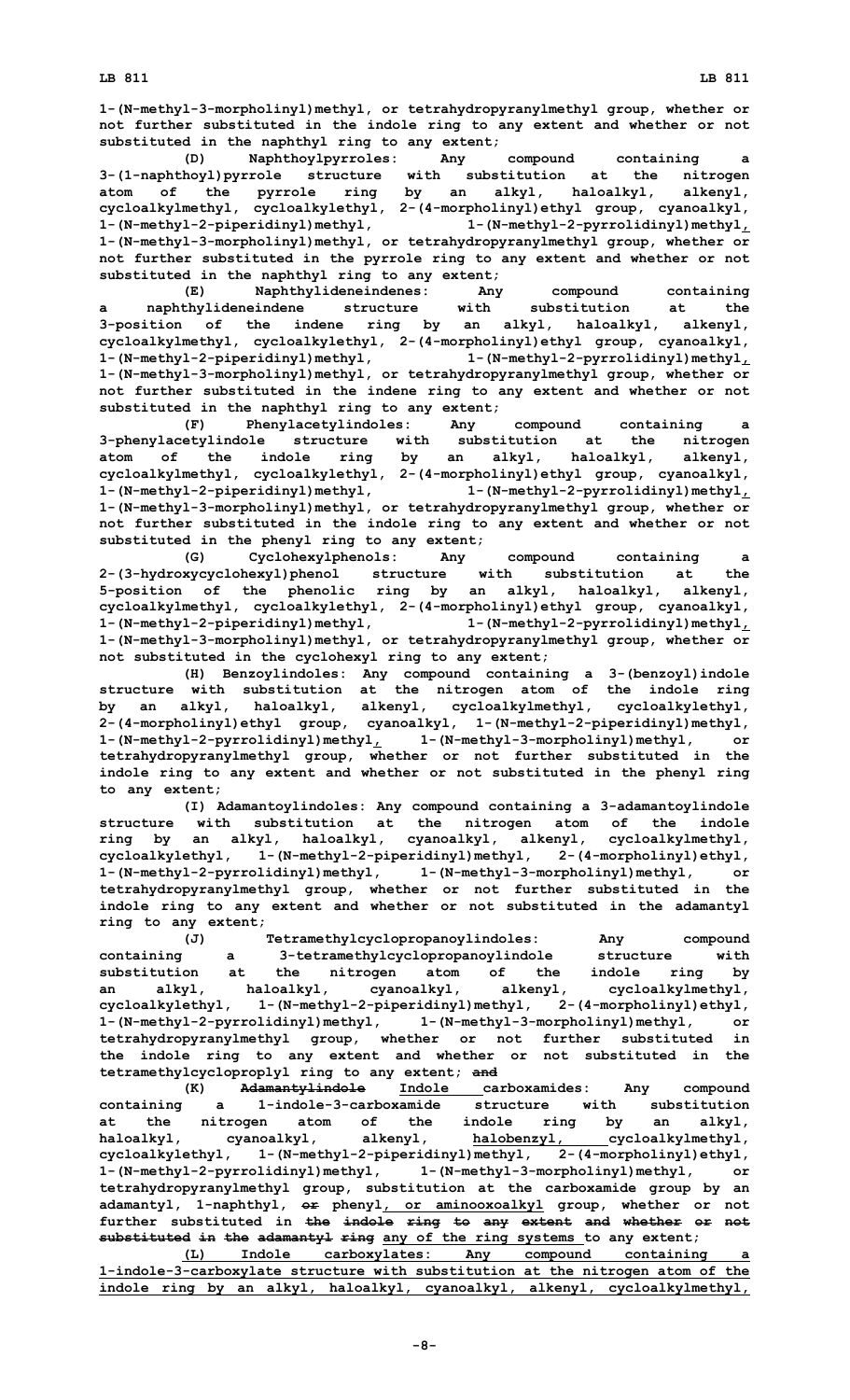**cycloalkylethyl, 1-(N-methyl-2-piperidinyl)methyl, 2-(4-morpholinyl)ethyl, 1-(N-methyl-2-pyrrolidinyl)methyl, 1-(N-methyl-3-morpholinyl)methyl, or tetrahydropyranylmethyl group, substitution at the carboxylate group by an adamantyl, 1-naphthyl, phenyl or quinolinyl group, whether or not further substituted in any of the ring systems to any extent; and**

**(M) Any nonnaturally occurring substance, chemical compound, mixture, or preparation, not specifically listed elsewhere in these schedules and which is not approved for human consumption by the federal Food and Drug Administration, containing or constituting <sup>a</sup> cannabinoid receptor agonist as defined in section 28-401;**

**(26) Any material, compound, mixture, or preparation containing any quantity of <sup>a</sup> substituted phenethylamine as listed in subdivisions (A) through (C) of this subdivision, unless specifically excepted, listed in another schedule, or specifically named in this schedule, that is structurally derived from phenylethan-2-amine by substitution on the phenyl ring with <sup>a</sup> fused methylenedioxy ring, fused furan ring, or <sup>a</sup> fused tetrahydrofuran ring; by substitution with two alkoxy groups; by substitution with one alkoxy and either one fused furan, tetrahydrofuran, or tetrahydropyran ring system; or by substitution with two fused ring systems from any combination of the furan, tetrahydrofuran, or tetrahydropyran ring systems, whether or not the compound is further modified in any of the following ways:**

**(A) Substitution of the phenyl ring by any halo, hydroxyl, alkyl, trifluoromethyl, alkoxy, or alkylthio groups; (B) substitution at the 2-position by any alkyl groups; or (C) substitution at the 2-amino nitrogen atom with alkyl, dialkyl, benzyl, hydroxybenzyl or methoxybenzyl groups, and including, but not limited to:**

**(i) 2-(4-Chloro-2,5-dimethoxyphenyl)ethanamine, which is also known as 2C-C or 2,5-Dimethoxy-4-chlorophenethylamine;**

**(ii) 2-(2,5-Dimethoxy-4-methylphenyl)ethanamine, which is also known as 2C-D or 2,5-Dimethoxy-4-methylphenethylamine;**

**(iii) 2-(2,5-Dimethoxy-4-ethylphenyl)ethanamine, which is also known as 2C-E or 2,5-Dimethoxy-4-ethylphenethylamine;**

**(iv) 2-(2,5-Dimethoxyphenyl)ethanamine, which is also known as 2C-H or 2,5-Dimethoxyphenethylamine;**

**(v) 2-(4-lodo-2,5-dimethoxyphenyl)ethanamine, which is also known as 2C-I or 2,5-Dimethoxy-4-iodophenethylamine;**

**(vi) 2-(2,5-Dimethoxy-4-nitro-phenyl)ethanamine, which is also known as 2C-N or 2,5-Dimethoxy-4-nitrophenethylamine;**

**(vii) 2-(2,5-Dimethoxy-4-(n)-propylphenyl)ethanamine, which is also known as 2C-P or 2,5-Dimethoxy-4-propylphenethylamine;**

**(viii) 2-[4-(Ethylthio)-2,5-dimethoxyphenyl]ethanamine, which is also known as 2C-T-2 or 2,5-Dimethoxy-4-ethylthiophenethylamine;**

**(ix) 2-[4-(Isopropylthio)-2,5-dimethoxyphenyl]ethanamine, which is also known as 2C-T-4 or 2,5-Dimethoxy-4-isopropylthiophenethylamine;**

**(x) 2-(4-bromo-2,5-dimethoxyphenyl)ethanamine, which is also known as 2C-B or 2,5-Dimethoxy-4-bromophenethylamine;**

**(xi) 2-(2,5-dimethoxy-4-(methylthio)phenyl)ethanamine, which is also known as 2C-T or 4-methylthio-2,5-dimethoxyphenethylamine;**

**(xii) 1-(2,5-dimethoxy-4-iodophenyl)-propan-2-amine, which is also known as DOI or 2,5-Dimethoxy-4-iodoamphetamine;**

**(xiii) 1-(4-Bromo-2,5-dimethoxyphenyl)-2-aminopropane, which is also known as DOB or 2,5-Dimethoxy-4-bromoamphetamine;**

**(xiv) 1-(4-chloro-2,5-dimethoxy-phenyl)propan-2-amine, which is also known as DOC or 2,5-Dimethoxy-4-chloroamphetamine;**

**(xv) 2-(4-bromo-2,5-dimethoxyphenyl)-N-[(2-methoxyphenyl)methyl]ethanamine,**

**which is also known as 2C-B-NBOMe; 25B-NBOMe or 2,5-Dimethoxy-4-bromo-N-(2-methoxybenzyl)phenethylamine;**

**(xvi)**

**2-(4-iodo-2,5-dimethoxyphenyl)-N-[(2-methoxyphenyl)methyl]ethanamine,**

**which is also known as 2C-I-NBOMe; 25I-NBOMe or 2,5-Dimethoxy-4-iodo-N-(2-methoxybenzyl)phenethylamine;**

**(xvii) N-(2-Methoxybenzyl)-2-(3,4,5-trimethoxyphenyl)ethanamine, which is also known as Mescaline-NBOMe or 3,4,5-trimethoxy-N-(2-methoxybenzyl)phenethylamine;**

**(xviii)**

**2-(4-chloro-2,5-dimethoxyphenyl)-N-[(2-methoxyphenyl)methyl]ethanamine,**

**which is also known as 2C-C-NBOMe; or 25C-NBOMe or 2,5-Dimethoxy-4-chloro-N-(2-methoxybenzyl)phenethylamine;**

**(xix) 2-(7-Bromo-5-methoxy-2,3-dihydro-1-benzofuran-4-yl)ethanamine, which is also known as 2CB-5-hemiFLY;**

**(xx) 2-(8-bromo-2,3,6,7-tetrahydrofuro**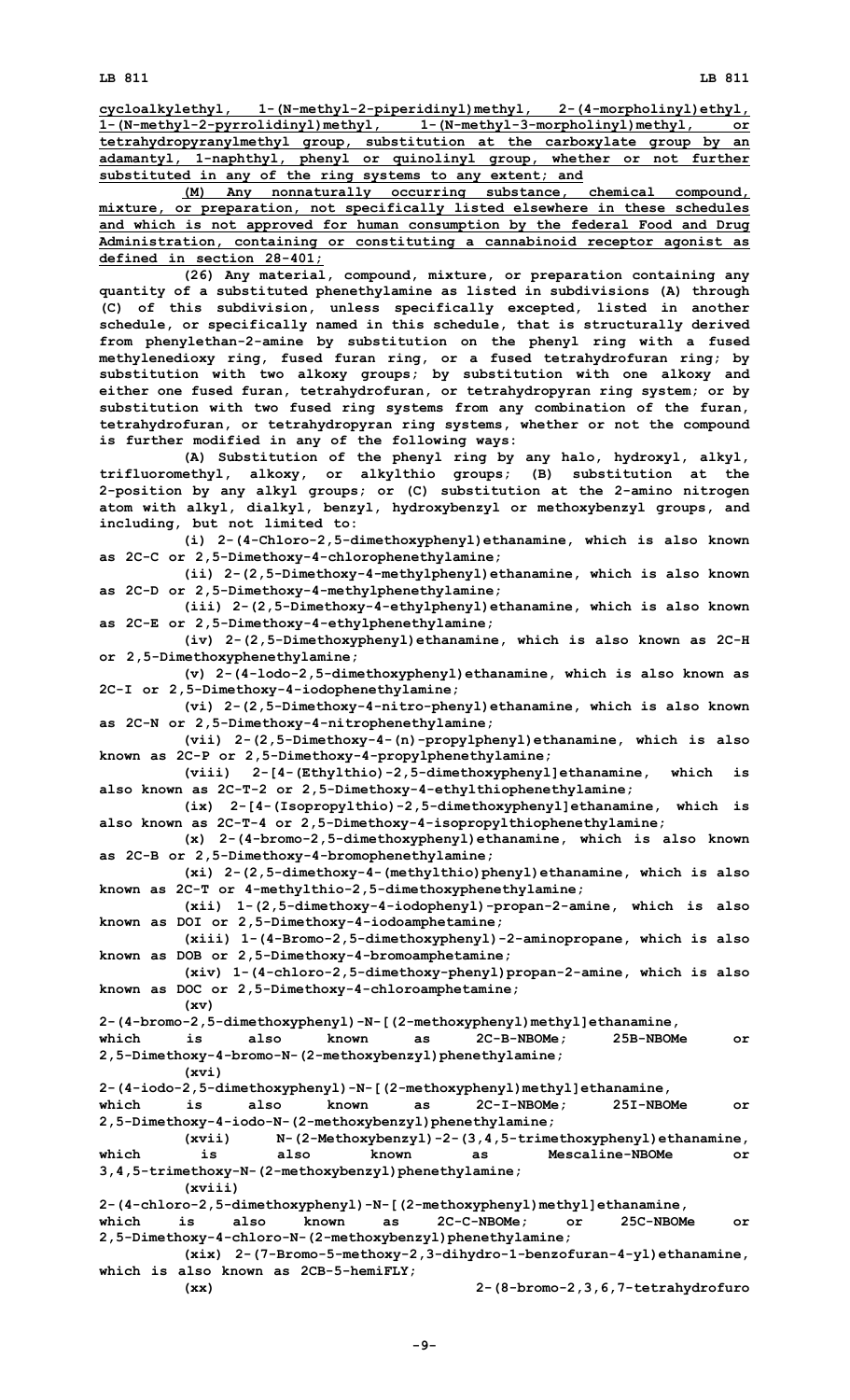**[2,3-f][1]benzofuran-4-yl)ethanamine, which is also known as 2C-B-FLY; (xxi) 2-(10-Bromo-2,3,4,7,8,9-hexahydropyrano[2,3-g]chromen-5-yl)ethanamine, which is also known as 2C-B-butterFLY; (xxii) N-(2-Methoxybenzyl)-1-(8-bromo-2,3,6,7 tetrahydrobenzo[1,2-b:4,5-b']difuran-4-yl)-2-aminoethane, which is also known as 2C-B-FLY-NBOMe; (xxiii) 1-(4-Bromofuro[2,3-f][1]benzofuran-8-yl)propan-2-amine, which is also known as bromo-benzodifuranylisopropylamine or bromo-dragonFLY; (xxiv) N-(2-Hydroxybenzyl)-4-iodo-2,5-dimethoxyphenethylamine, which is also known as 2C-INBOH or 25I-NBOH; (xxv) 5-(2-Aminoprpyl)benzofuran, which is also known as 5-APB; (xxvi) 6-(2-Aminopropyl)benzofuran, which is also known as 6-APB; (xxvii) 5-(2-Aminopropyl)-2,3-dihydrobenzofuran, which is also known as 5-APDB; (xxviii) 6-(2-Aminopropyl)-2,3-dihydrobenzofuran, which is also known as 6-APDB; (xxix) 2,5-dimethoxy-amphetamine, which is also known as 2, 5-dimethoxy-a-methylphenethylamine; 2, 5-DMA; (xxx) 2,5-dimethoxy-4-ethylamphetamine, which is also known as DOET; (xxxi) 2,5-dimethoxy-4-(n)-propylthiophenethylamine, which is also known as 2C-T-7; (xxxii) 5-methoxy-3,4-methylenedioxy-amphetamine; (xxxiii) 4-methyl-2,5-dimethoxy-amphetamine, which is also known as 4-methyl-2,5-dimethoxy-amethylphenethylamine; DOM and STP; (xxxiv) 3,4-methylenedioxy amphetamine, which is also known as MDA; (xxxv) 3,4-methylenedioxymethamphetamine, which is also known as MDMA; (xxxvi) 3,4-methylenedioxy-N-ethylamphetamine, which is also known as N-ethyl-alpha-methyl-3,4(methylenedioxy)phenethylamine, MDE, MDEA; and (xxxvii) 3,4,5-trimethoxy amphetamine; (27) Any material, compound, mixture, or preparation containing any quantity of <sup>a</sup> substituted tryptamine unless specifically excepted, listed in another schedule, or specifically named in this schedule, that is structurally derived from 2-(1H-indol-3-yl)ethanamine, which is also known as tryptamine, by mono- or di-substitution of the amine nitrogen with alkyl or alkenyl groups or by inclusion of the amino nitrogen atom in <sup>a</sup> cyclic structure whether or not the compound is further substituted at the alpha position with an alkyl group or whether or not further substituted on the indole ring to any extent with any alkyl, alkoxy, halo, hydroxyl, or acetoxy groups, and including, but not limited to: (A) 5-methoxy-N,N-diallyltryptamine, which is also known as 5-MeO-DALT; (B) 4-acetoxy-N,N-dimethyltryptamine, which is also known as 4-AcO-DMT or OAcetylpsilocin; (C) 4-hydroxy-N-methyl-N-ethyltryptamine, which is also known as 4-HO-MET; (D) 4-hydroxy-N,N-diisopropyltryptamine, which is also known as 4-HO-DIPT; (E) 5-methoxy-N-methyl-N-isopropyltryptamine, which is also known as 5-MeOMiPT; (F) 5-Methoxy-N,N-Dimethyltryptamine, which is also known as 5-MeO-DMT; (G) 5-methoxy-N,N-diisopropyltryptamine, which is also known as 5-MeO-DiPT; (H) Diethyltryptamine, which is also known as N,N-Diethyltryptamine, DET; and (I) Dimethyltryptamine, which is also known as DMT; and (28)(A) Any substance containing any quantity of the following materials, compounds, mixtures, or structures: (i) 3,4-methylenedioxymethcathinone, or bk-MDMA, or methylone; (ii) 3,4-methylenedioxypyrovalerone, or MDPV; (iii) 4-methylmethcathinone, or 4-MMC, or mephedrone; (iv) 4-methoxymethcathinone, or bk-PMMA, or PMMC, or methedrone; (v) Fluoromethcathinone, or FMC; (vi) Naphthylpyrovalerone, or naphyrone; or (vii) Beta-keto-N-methylbenzodioxolylpropylamine; or (B) Unless listed in another schedule, any substance which contains any quantity of any material, compound, mixture, or structure, other than**

**buproprion, that is structurally derived by any means from 2-aminopropan-1-one by substitution at the 1-position with either phenyl, naphthyl, or thiophene ring systems, whether or not the compound is further modified in any of the**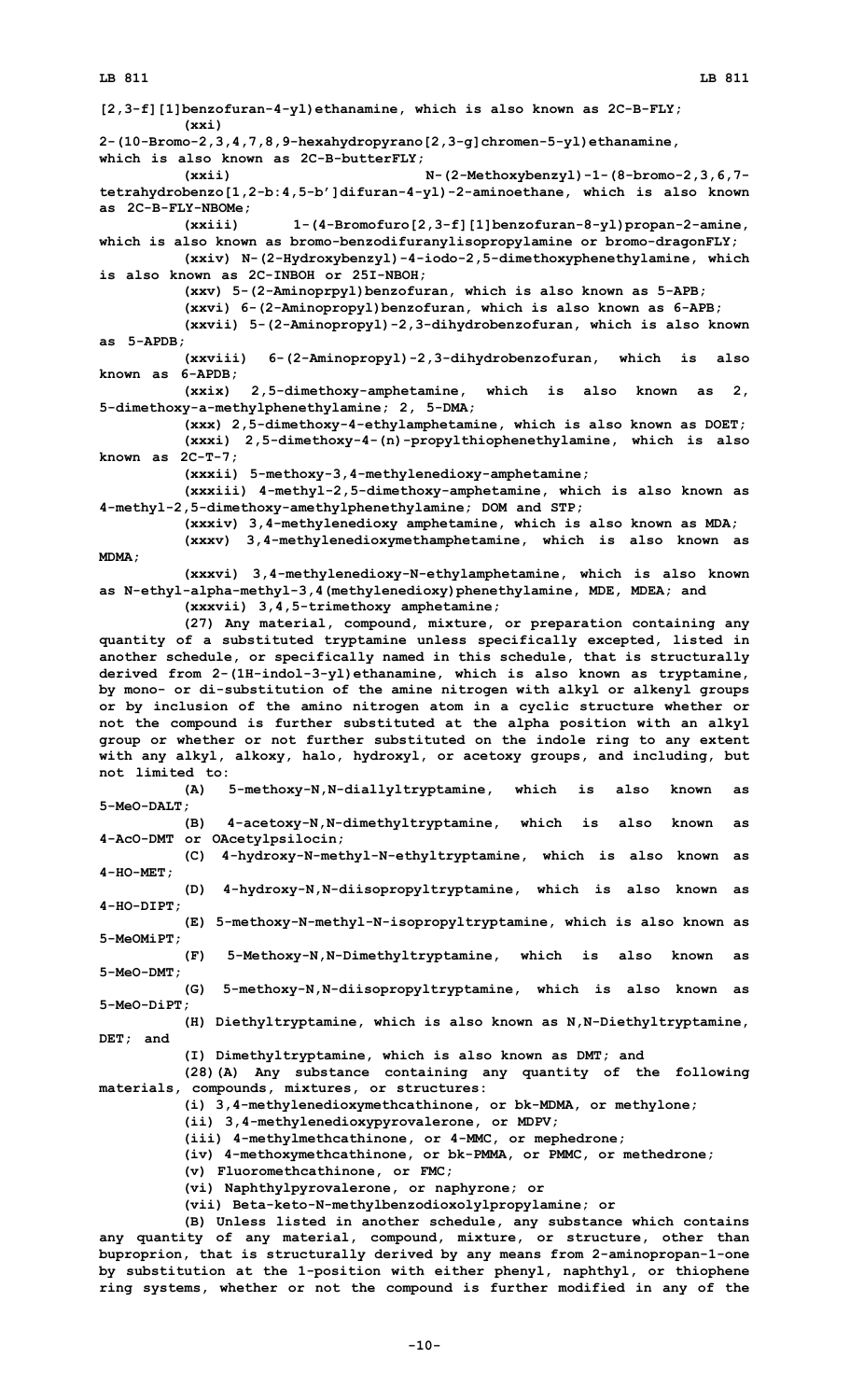**following ways:**

**(i) Substitution in the ring system to any extent with alkyl, alkoxy, alkylenedioxy, haloalkyl, hydroxyl, or halide substituents, whether or not further substituted in the ring system by one or more other univalent substituents;**

**(ii) Substitution at the 3-position with an acyclic alkyl substituent; or**

**(iii) Substitution at the 2-amino nitrogen atom with alkyl or dialkyl groups, or by inclusion of the 2-amino nitrogen atom in <sup>a</sup> cyclic structure.**

**(d) Unless specifically excepted or unless listed in another schedule, any material, compound, mixture, or preparation which contains any quantity of the following substances having <sup>a</sup> depressant effect on the central nervous system, including its salts, isomers, and salts of isomers whenever the existence of such salts, isomers, and salts of isomers is possible within the specific chemical designation:**

**(1) Mecloqualone;**

**(2) Methaqualone; and**

**(3) Gamma-Hydroxybutyric Acid. Some other names include: GHB; Gamma-hydroxybutyrate; 4-Hydroxybutyrate; 4-Hydroxybutanoic Acid; Sodium Oxybate; and Sodium Oxybutyrate.**

**(e) Unless specifically excepted or unless listed in another schedule, any material, compound, mixture, or preparation which contains any quantity of the following substances having <sup>a</sup> stimulant effect on the central nervous system, including its salts, isomers, and salts of isomers:**

**(1) Fenethylline;**

**(2) N-ethylamphetamine;**

**(3) Aminorex; aminoxaphen; 2-amino-5-phenyl-2-oxazoline; or 4,5-dihydro-5-phenyl-2-oxazolamine;**

**(4) Cathinone; 2-amino-1-phenyl-1-propanone; alpha-aminopropiophenone; 2-aminopropiophenone; and norephedrone;**

**(5) Methcathinone, its salts, optical isomers, and salts of optical isomers. Some other names: 2-(methylamino)-propiophenone; alpha-(methylamino)propiophenone; 2-(methylamino)-1-phenylpropan-1-one; alpha-N-methylaminopropiophenone; methylcathinone; monomethylpropion; ephedrone; N-methylcathinone; AL-464; AL-422; AL-463; and UR1432;**

**(6) (+/-)cis-4-methylaminorex; and (+/-)cis-4,5-dihydro-4-methyl-5-phenyl-2-oxazolamine;**

**(7) N,N-dimethylamphetamine; N,N-alpha-trimethyl-benzeneethanamine; and N,N-alpha-trimethylphenethylamine; and**

**(8) Benzylpiperazine, 1-benzylpiperazine.**

**(f) Any controlled substance analogue to the extent intended for human consumption.**

**Schedule II**

**(a) Any of the following substances except those narcotic drugs listed in other schedules whether produced directly or indirectly by extraction from substances of vegetable origin, independently by means of chemical synthesis, or by combination of extraction and chemical synthesis:**

**(1) Opium and opiate, and any salt, compound, derivative, or preparation of opium or opiate, excluding apomorphine, buprenorphine, thebaine-derived butorphanol, dextrorphan, nalbuphine, nalmefene, naloxone, and naltrexone and their salts, but including the following:**

**(i) (A) Raw opium;**

**(ii) (B) Opium extracts; (iii) (C) Opium fluid; (iv) (D) Powdered opium; (v) (E) Granulated opium; (vi) (F) Tincture of opium; (vii) (G) Codeine; (viii) (H) Ethylmorphine; (ix) (I) Etorphine hydrochloride; (x) (J) Hydrocodone; (xi) (K) Hydromorphone; (xii) (L) Metopon; (xiii) (M) Morphine; (xiv) (N) Oxycodone; (xv) (O) Oxymorphone; (xvi) (P) Oripavine; (xvii) (Q) Thebaine; and (xviii) (R) Dihydroetorphine;**

**(2) Any salt, compound, derivative, or preparation thereof which is chemically equivalent to or identical with any of the substances referred to**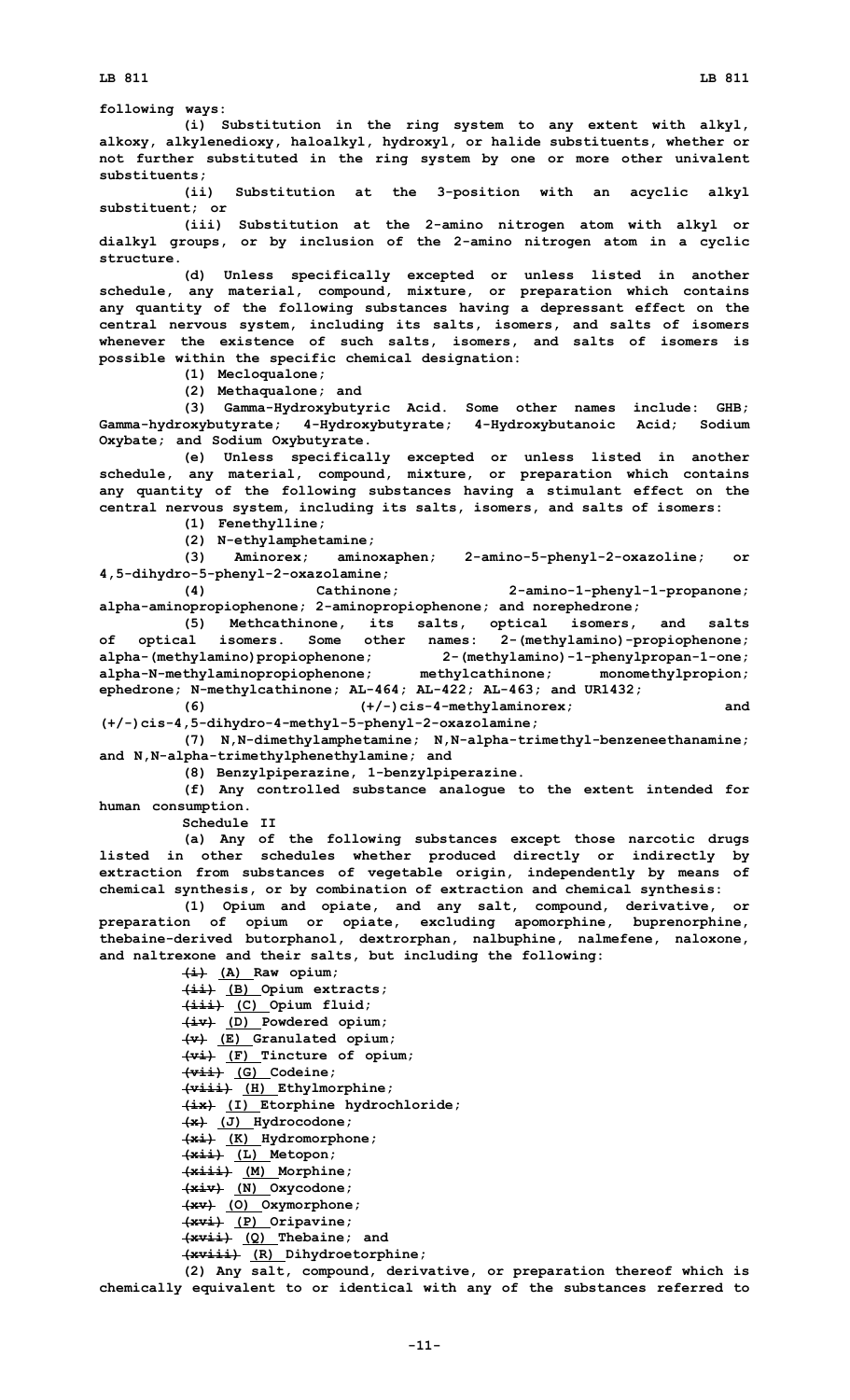**in subdivision (1) of this subdivision, except that these substances shall not include the isoquinoline alkaloids of opium;**

**(3) Opium poppy and poppy straw;**

**(4) Coca leaves and any salt, compound, derivative, or preparation of coca leaves, and any salt, compound, derivative, or preparation thereof which is chemically equivalent to or identical with any of these substances, including cocaine and its salts, optical isomers, and salts of optical isomers, except that the substances shall not include decocainized coca leaves or extractions which do not contain cocaine or ecgonine; and**

**(5) Concentrate of poppy straw, the crude extract of poppy straw in either liquid, solid, or powder form which contains the phenanthrene alkaloids of the opium poppy.**

**(b) Unless specifically excepted or unless in another schedule any of the following opiates, including their isomers, esters, ethers, salts, and salts of their isomers, esters, and ethers whenever the existence of such isomers, esters, ethers, and salts is possible within the specific chemical designation, dextrorphan excepted:**

- **(1) Alphaprodine;**
- **(2) Anileridine;**
- **(3) Bezitramide;**
- **(4) Diphenoxylate;**
- **(5) Fentanyl;**
- **(6) Isomethadone;**
- **(7) Levomethorphan;**
- **(8) Levorphanol;**
- **(9) Metazocine;**
- **(10) Methadone;**
- 
- **(11) Methadone-intermediate, 4-cyano-2-dimethylamino-4,4-diphenyl**

**butane;**

**(12) Moramide-intermediate,**

- **2-methyl-3-morpholino-1,1-diphenylpropane-carboxylic acid; (13) Pethidine or meperidine;**
	- **(14) Pethidine-Intermediate-A, 4-cyano-1-methyl-4-phenylpiperidine; (15) Pethidine-Intermediate-B,**
- **ethyl-4-phenylpiperidine-4-carboxylate;**

**(16) Pethidine-Intermediate-C,**

**1-methyl-4-phenylpiperidine-4-carboxylic acid;**

- **(17) Phenazocine;**
- **(18) Piminodine;**
- **(19) Racemethorphan;**
- **(20) Racemorphan;**
- **(21) Dihydrocodeine;**
- **(22) Bulk Propoxyphene in nondosage forms;**
- **(23) Sufentanil;**
- **(24) Alfentanil;**

**(25) Levo-alphacetylmethadol which is also known as levo-alpha-acetylmethadol, levomethadyl acetate, and LAAM;**

- **(26) Carfentanil;**
- **(27) Remifentanil; and**
- **(28) Tapentadol.**

**(c) Any material, compound, mixture, or preparation which contains any quantity of the following substances having <sup>a</sup> potential for abuse associated with <sup>a</sup> stimulant effect on the central nervous system:**

**(1) Amphetamine, its salts, optical isomers, and salts of its optical isomers;**

**(2) Phenmetrazine and its salts;**

**(3) Methamphetamine, its salts, isomers, and salts of its isomers;**

**and**

**(4) Methylphenidate.**

**(d) Any material, compound, mixture, or preparation which contains any quantity of the following substances having <sup>a</sup> potential for abuse associated with <sup>a</sup> depressant effect on the central nervous system, including their salts, isomers, and salts of isomers whenever the existence of such salts, isomers, and salts of isomers is possible within the specific chemical designations:**

- **(1) Amobarbital;**
- **(2) Secobarbital;**

**(3) Pentobarbital;**

- **(4) Phencyclidine; and**
- **(5) Glutethimide.**
- **(e) Hallucinogenic substances known as:**
- **(1) Nabilone. Another name for**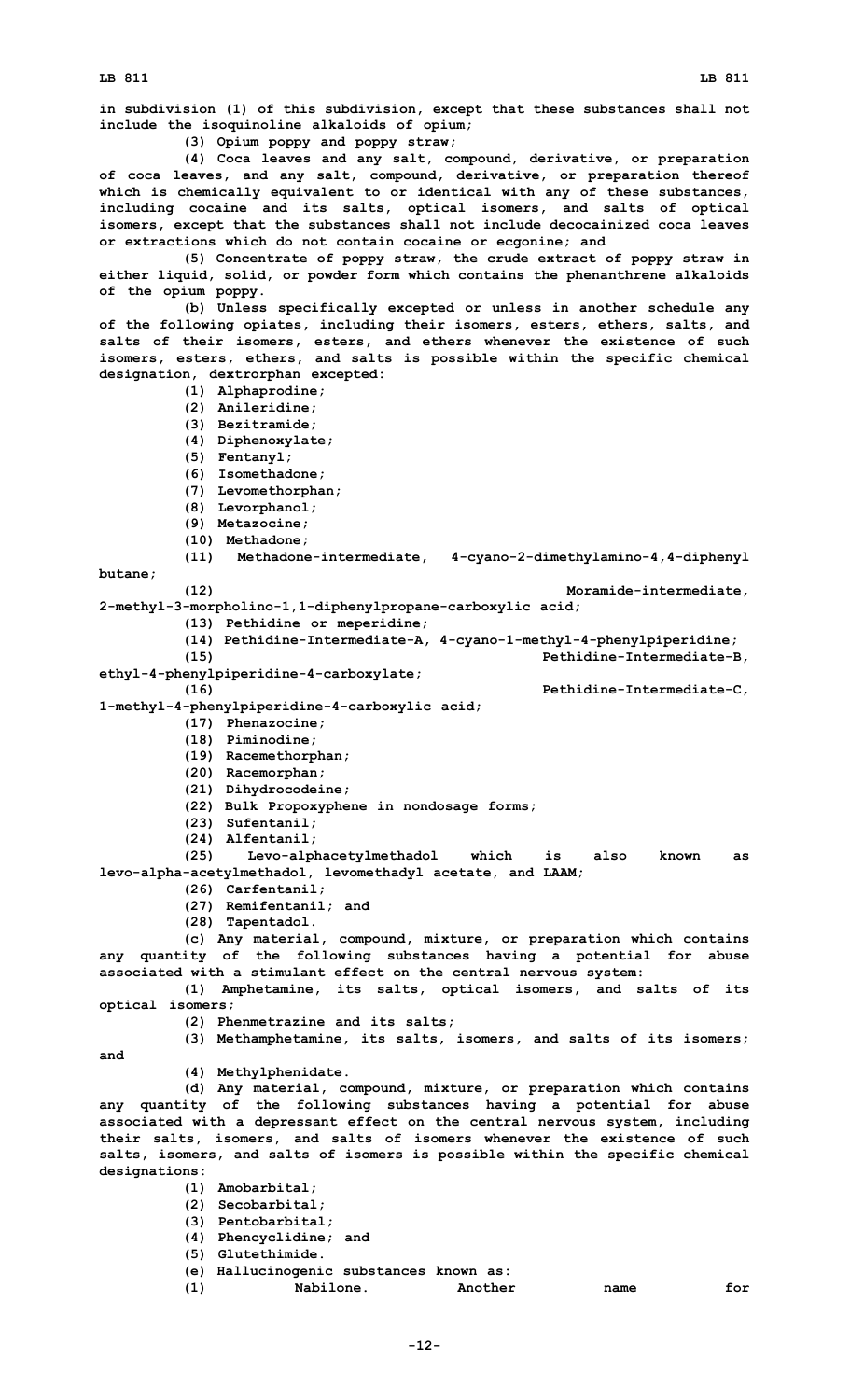**nabilone: (+/-)-trans-3-(1,1-dimethylheptyl)- 6,6a,7,8,10,10a-Hexahydro-1-hydroxy-6,6-dimethyl-9H-dibenzo(b,d)pyran-9-one.**

**(f) Unless specifically excepted or unless listed in another schedule, any material, compound, mixture, or preparation which contains any quantity of the following substances:**

**(1) Immediate precursor to amphetamine and methamphetamine: Phenylacetone. Trade and other names shall include, but are not limited to: Phenyl-2-propanone; P2P; benzyl methyl ketone; and methyl benzyl ketone; or**

**(2) Immediate precursors to phencyclidine, PCP:**

**(i) (A) 1-phenylcyclohexylamine; or**

**(ii) (B) 1-piperidinocyclohexanecarbonitrile, PCC.**

**Schedule III**

**(a) Any material, compound, mixture, or preparation which contains any quantity of the following substances having <sup>a</sup> potential for abuse associated with <sup>a</sup> stimulant effect on the central nervous system, including their salts, isomers, whether optical, position, or geometric, and salts of such isomers whenever the existence of such salts, isomers, and salts of isomers is possible within the specific chemical designation:**

- **(1) Benzphetamine;**
- **(2) Chlorphentermine;**
- **(3) Clortermine; and**
- **(4) Phendimetrazine.**

**(b) Any material, compound, mixture, or preparation which contains any quantity of the following substances having <sup>a</sup> potential for abuse associated with <sup>a</sup> depressant effect on the central nervous system:**

**(1) Any substance which contains any quantity of <sup>a</sup> derivative of barbituric acid or any salt of <sup>a</sup> derivative of barbituric acid, except those substances which are specifically listed in other schedules of this section;**

- **(2) Chlorhexadol;**
- **(3) Lysergic acid;**
- **(4) Lysergic acid amide;**
- **(5) Methyprylon;**
- **(6) Sulfondiethylmethane;**
- **(7) Sulfonethylmethane;**
- **(8) Sulfonmethane;**
- **(9) Nalorphine;**

**(10) Any compound, mixture, or preparation containing amobarbital, secobarbital, pentobarbital, or any salt thereof and one or more other active medicinal ingredients which are not listed in any schedule;**

**(11) Any suppository dosage form containing amobarbital, secobarbital, pentobarbital, or any salt of any of these drugs and approved by the federal Food and Drug Administration for marketing only as <sup>a</sup> suppository;**

**(12) Any drug product containing gamma-hydroxybutyric acid, including its salts, isomers, and salts of isomers, for which an application is approved under section 505 of the Federal Food, Drug, and Cosmetic Act, 21 U.S.C. 355, as such section existed on July 20, 2002; January 1, 2014;**

**(13) Ketamine, its salts, isomers, and salts of isomers. Some other names for ketamine: (+/-)-2-(2-chlorophenyl)-2-(methylamino)-cyclohexanone; and**

**(14) Tiletamine and zolazepam or any salt thereof. Trade or other names for <sup>a</sup> tiletamine-zolazepam combination product shall include, but are not limited to: telazol. Trade or other names for tiletamine shall include, but are not limited to: 2-(ethylamino)-2-(2-thienyl)-cyclohexanone. Trade or other names for zolazepam shall include, but are not limited to: 4-(2-fluorophenyl)-6,8-dihydro-1,3,8-trimethylpyrazolo-(3,4-e) (1,4)-diazepin-7(1H)-one, and flupyrazapon.**

**(c) Unless specifically excepted or unless listed in another schedule:**

**(1) Any material, compound, mixture, or preparation containing limited quantities of any of the following narcotic drugs, or any salts calculated as the free anhydrous base or alkaloid, in limited quantities as set forth below:**

**(i) (A) Not more than one and eight-tenths grams of codeine per one hundred milliliters or not more than ninety milligrams per dosage unit, with an equal or greater quantity of an isoquinoline alkaloid of opium;**

**(ii) (B) Not more than one and eight-tenths grams of codeine per one hundred milliliters or not more than ninety milligrams per dosage unit, with one or more active, nonnarcotic ingredients in recognized therapeutic amounts;**

**(iii) (C) Not more than three hundred milligrams of dihydrocodeinone which is also known as hydrocodone per one hundred milliliters or not more than fifteen milligrams per dosage unit, with <sup>a</sup> fourfold or greater quantity of an isoquinoline alkaloid of opium;**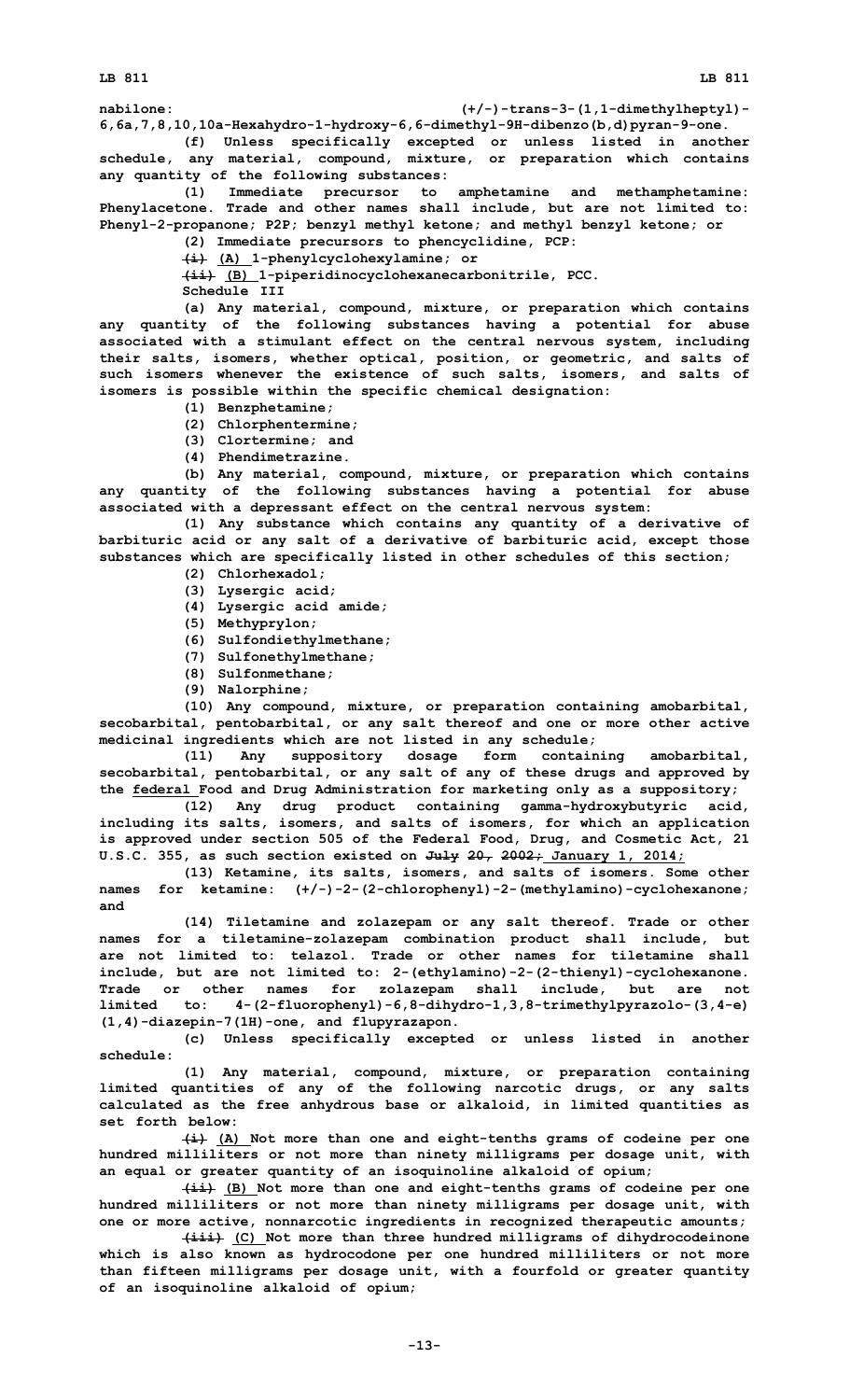**(iv) (D) Not more than three hundred milligrams of dihydrocodeinone which is also known as hydrocodone per one hundred milliliters or not more than fifteen milligrams per dosage unit, with one or more active, nonnarcotic ingredients in recognized therapeutic amounts;**

**(v) (E) Not more than one and eight-tenths grams of dihydrocodeine per one hundred milliliters or not more than ninety milligrams per dosage unit, with one or more active, nonnarcotic ingredients in recognized therapeutic amounts;**

**(vi) (F) Not more than three hundred milligrams of ethylmorphine per one hundred milliliters or not more than fifteen milligrams per dosage unit, with one or more active, nonnarcotic ingredients in recognized therapeutic amounts;**

**(vii) (G) Not more than five hundred milligrams of opium per one hundred milliliters or per one hundred grams, or not more than twenty-five milligrams per dosage unit, with one or more active, nonnarcotic ingredients in recognized therapeutic amounts; and**

**(viii) (H) Not more than fifty milligrams of morphine per one hundred milliliters or per one hundred grams with one or more active, nonnarcotic ingredients in recognized therapeutic amounts; and**

**(2) Any material, compound, mixture, or preparation containing any of the following narcotic drug or its salts, as set forth below:**

**(i) (A) Buprenorphine.**

**(d) Unless contained on the administration's list of exempt anabolic steroids as the list existed on June 1, 2007, January 1, 2014, any anabolic steroid, which shall include any material, compound, mixture, or preparation containing any quantity of the following substances, including its salts, isomers, and salts of isomers whenever the existence of such salts of isomers is possible within the specific chemical designation:**

- **(1) Boldenone;**
- **(2) Boldione;**
- **(3) Chlorotestosterone (4-chlortestosterone);**
- **(4) Clostebol;**
- **(5) Dehydrochloromethyltestosterone;**
- **(6) Desoxymethyltestosterone;**
- **(7) Dihydrotestosterone (4-dihydrotestosterone);**
- **(8) Drostanolone;**
- **(9) Ethylestrenol;**
- **(10) Fluoxymesterone;**
- **(11) Formebulone (formebolone);**
- **(12) Mesterolone;**
- **(13) Methandienone;**
- **(14) Methandranone;**
- **(15) Methandriol;**
- **(16) Methandrostenolone;**
- **(17) Methenolone;**
- **(18) Methyltestosterone;**
- **(19) Mibolerone;**
- **(20) Nandrolone;**
- **(21) Norethandrolone;**
- **(22) Oxandrolone;**
- **(23) Oxymesterone;**
- **(24) Oxymetholone;**
- **(25) Stanolone;**
- **(26) Stanozolol;**
- **(27) Testolactone;**
- **(28) Testosterone;**
- **(29) Trenbolone;**
- **(30) 19-nor-4,9(10)-androstadienedione; and**

**(31) Any salt, ester, or ether of <sup>a</sup> drug or substance described or listed in this subdivision if the salt, ester, or ether promotes muscle growth.**

**(e) Hallucinogenic substances known as:**

**(1) Dronabinol, synthetic, in sesame oil and encapsulated in <sup>a</sup> soft gelatin capsule in <sup>a</sup> drug product approved by the federal Food and Drug Administration. approved drug product. Some other names for dronabinol are (6aR-trans)-6a,7,8,10a-tetrahydro-6,6,9-trimethyl-3-pentyl-6H-dibenzo (b,d)pyran-1-ol or (-)-delta-9-(trans)-tetrahydrocannabinol. Schedule IV**

**(a) Any material, compound, mixture, or preparation which contains any quantity of the following substances, including their salts, isomers, and salts of isomers whenever the existence of such salts, isomers, and salts of isomers is possible within the specific chemical designation:**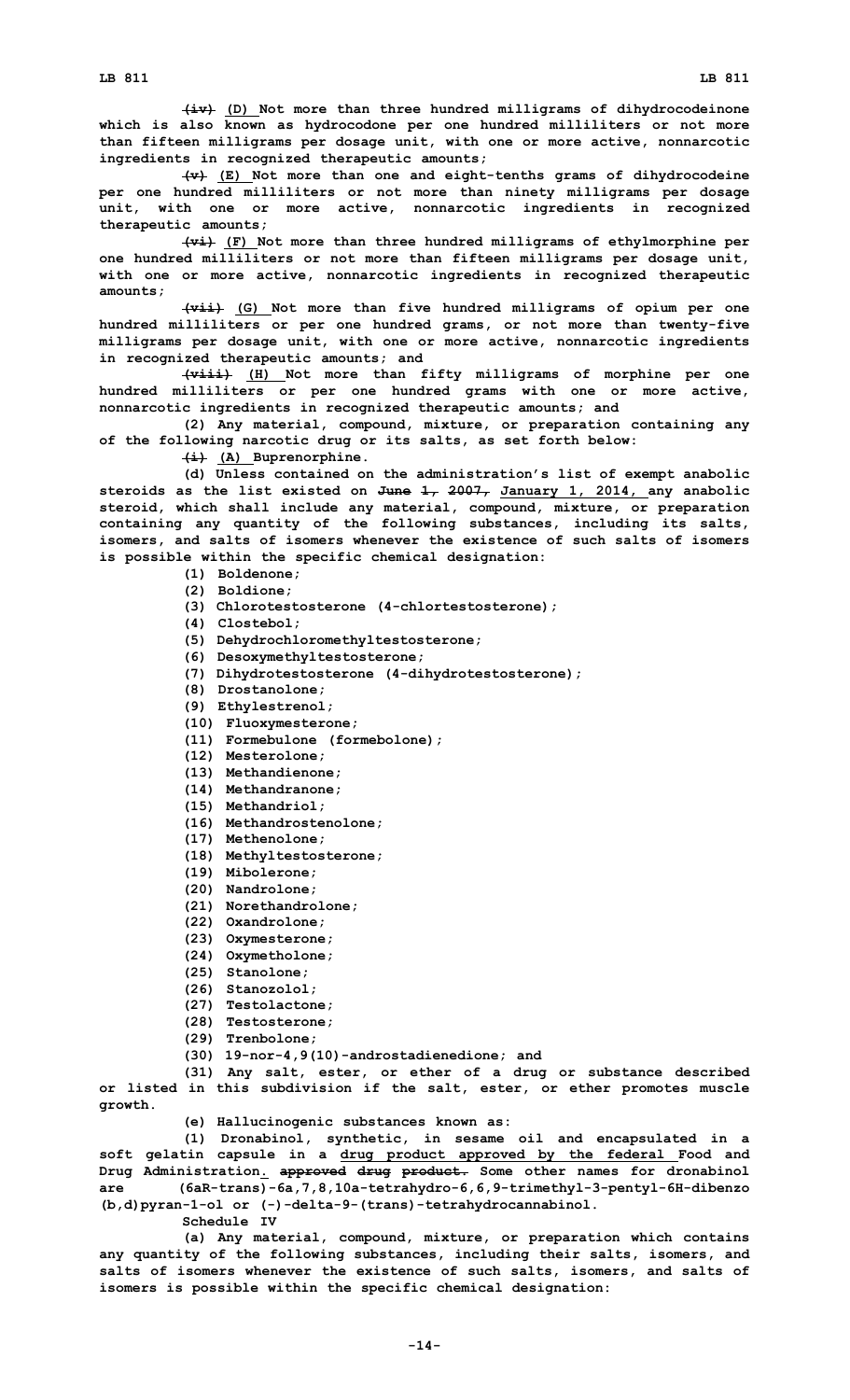- **(1) Barbital;**
- **(2) Chloral betaine;**
- **(3) Chloral hydrate;**

**(4) Chlordiazepoxide, but not including librax (chlordiazepoxide hydrochloride and clindinium bromide) or menrium (chlordiazepoxide and water soluble esterified estrogens);**

- **(5) Clonazepam;**
- **(6) Clorazepate;**
- **(7) Diazepam;**
- **(8) Ethchlorvynol;**
- **(9) Ethinamate;**
- **(10) Flurazepam;**
- **(11) Mebutamate;**
- **(12) Meprobamate;**
- **(13) Methohexital;**
- **(14) Methylphenobarbital;**
- **(15) Oxazepam;**
- **(16) Paraldehyde;**
- **(17) Petrichloral;**
- **(18) Phenobarbital;**
- **(19) Prazepam;**
- **(20) Alprazolam;**
- **(21) Bromazepam;**
- **(22) Camazepam;**
- **(23) Clobazam;**
- **(24) Clotiazepam;**
- **(25) Cloxazolam;**
- **(26) Delorazepam;**
- **(27) Estazolam;**
- **(28) Ethyl loflazepate;**
- **(29) Fludiazepam;**
- **(30) Flunitrazepam;**
- **(31) Halazepam;**
- **(32) Haloxazolam;**
- **(33) Ketazolam;**
- **(34) Loprazolam;**
- **(35) Lorazepam;**
- **(36) Lormetazepam;**
- **(37) Medazepam;**
- **(38) Nimetazepam;**
- **(39) Nitrazepam;**
- **(40) Nordiazepam;**
- **(41) Oxazolam;**
- **(42) Pinazepam;**
- **(43) Temazepam;**
- **(44) Tetrazepam;**
- **(45) Triazolam;**
- **(46) Midazolam;**
- **(47) Quazepam;**
- **(48) Zolpidem;**
- **(49) Dichloralphenazone; and**
- **(50) Zaleplon.**

**(b) Any material, compound, mixture, or preparation which contains any quantity of the following substance, including its salts, isomers, whether optical, position, or geometric, and salts of such isomers, whenever the existence of such salts, isomers, and salts of isomers is possible: Fenfluramine.**

**(c) Unless specifically excepted or unless listed in another schedule, any material, compound, mixture, or preparation which contains any quantity of the following substances having <sup>a</sup> stimulant effect on the central nervous system, including their salts, isomers, whether optical, position, or geometric, and salts of such isomers whenever the existence of such salts, isomers, and salts of isomers is possible within the specific chemical designation:**

- **(1) Diethylpropion;**
- **(2) Phentermine;**
- **(3) Pemoline, including organometallic complexes and chelates**
- **thereof; (4) Mazindol;**
	- **(5) Pipradrol;**
	- **(6) SPA, ((-)-1-dimethylamino- 1,2-diphenylethane);**
	- **(7) Cathine. Another name for cathine is ((+)-norpseudoephedrine);**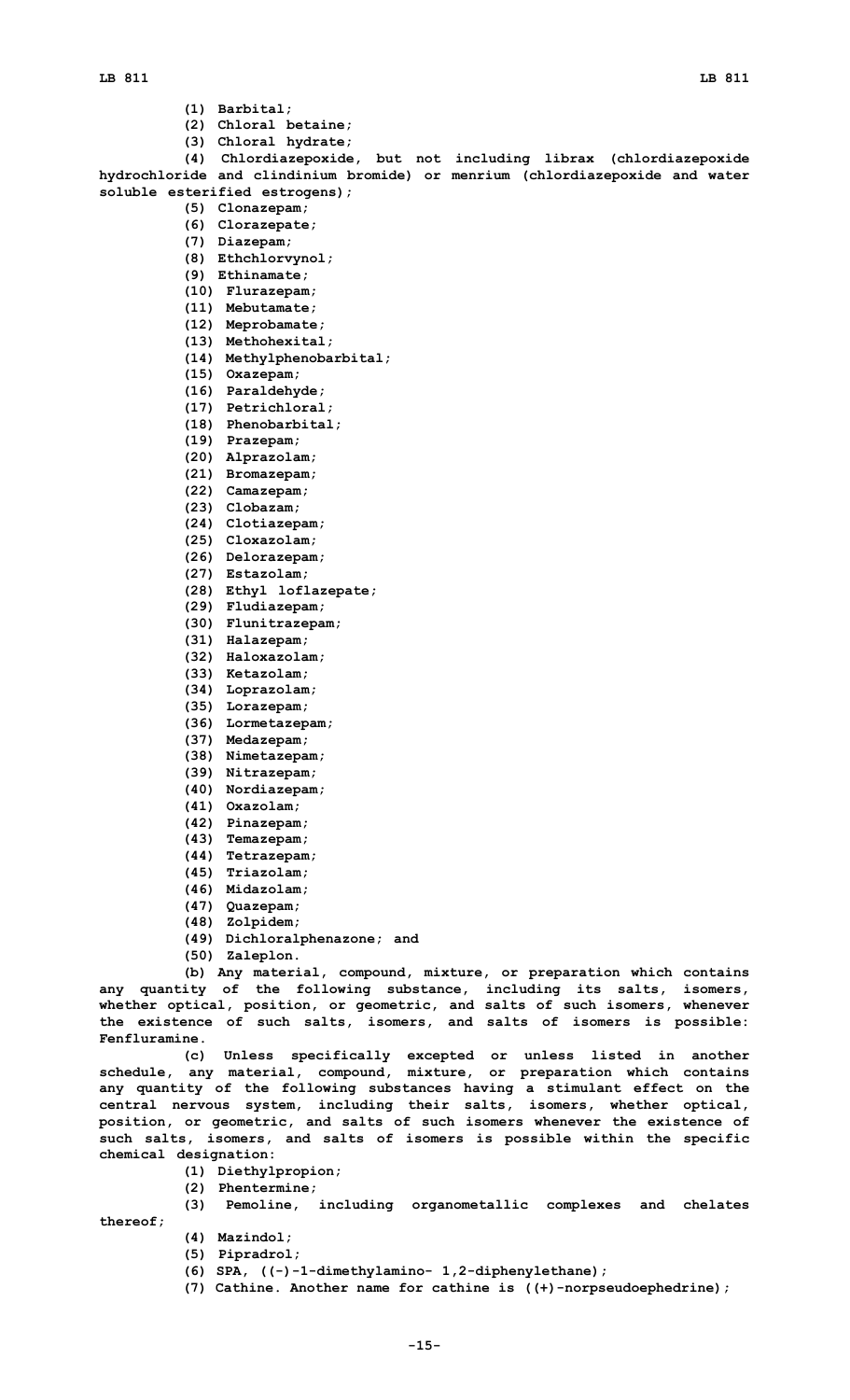- **(8) Fencamfamin;**
- **(9) Fenproporex;**
- **(10) Mefenorex;**
- **(11) Modafinil; and**
- **(12) Sibutramine.**

**(d) Unless specifically excepted or unless listed in another schedule, any material, compound, mixture, or preparation which contains any quantity of the following narcotic drugs, or their salts or isomers calculated as the free anhydrous base or alkaloid, in limited quantities as set forth below:**

**(1) Propoxyphene in manufactured dosage forms; and**

**(2) Not more than one milligram of difenoxin and not less than twenty-five micrograms of atropine sulfate per dosage unit.**

**(e) Unless specifically excepted or unless listed in another schedule, any material, compound, mixture, or preparation which contains any quantity of the following substance, including its salts: Pentazocine.**

**(f) Unless specifically excepted or unless listed in another schedule, any material, compound, mixture, or preparation which contains any quantity of the following substance, including its salts, isomers, and salts of such isomers: Butorphanol.**

**(g) Unless specifically excepted or unless listed in another schedule, any material, compound, mixture, or preparation which contains any quantity of the following substance, including its salts, isomers, and salts of such isomers: Carisoprodol.**

**(h)(1) Unless specifically excepted or unless listed in another schedule, any material, compound, mixture, or preparation which contains any quantity of the following substance, including its salts, optical isomers, and salts of such optical isomers: Ephedrine.**

**(2) The following drug products containing ephedrine, its salts, optical isomers, and salts of such optical isomers, are excepted from subdivision (h)(1) of Schedule IV if they (A) are stored behind <sup>a</sup> counter, in an area not accessible to customers, or in <sup>a</sup> locked case so that <sup>a</sup> customer needs assistance from an employee to access the drug product; (B) are sold by <sup>a</sup> person, eighteen years of age or older, in the course of his or her employment to <sup>a</sup> customer eighteen years of age or older with the following restrictions: No customer shall be allowed to purchase, receive, or otherwise acquire more than three and six-tenths grams of ephedrine base during <sup>a</sup> twenty-four-hour period; no customer shall purchase, receive, or otherwise acquire more than nine grams of ephedrine base during <sup>a</sup> thirty-day period; and the customer shall display <sup>a</sup> valid driver's or operator's license, <sup>a</sup> Nebraska state identification card, <sup>a</sup> military identification card, an alien registration card, or <sup>a</sup> passport as proof of identification; (C) are labeled and marketed in <sup>a</sup> manner consistent with the pertinent OTC Tentative Final or Final Monograph; (D) are manufactured and distributed for legitimate medicinal use in <sup>a</sup> manner that reduces or eliminates the likelihood of abuse; and (E) are not marketed, advertised, or represented in any manner for the indication of stimulation, mental alertness, euphoria, ecstasy, <sup>a</sup> buzz or high, heightened sexual performance, or increased muscle mass:**

**(i) Primatene Tablets; and (ii) Bronkaid Dual Action Caplets.**

**Schedule V**

**(a) Any compound, mixture, or preparation containing any of the following limited quantities of narcotic drugs or salts calculated as the free anhydrous base or alkaloid, which shall include one or more nonnarcotic active medicinal ingredients in sufficient proportion to confer upon the compound, mixture, or preparation valuable medicinal qualities other than those possessed by the narcotic drug alone:**

**(1) Not more than two hundred milligrams of codeine per one hundred milliliters or per one hundred grams;**

**(2) Not more than one hundred milligrams of dihydrocodeine per one hundred milliliters or per one hundred grams;**

**(3) Not more than one hundred milligrams of ethylmorphine per one hundred milliliters or per one hundred grams;**

**(4) Not more than two and five-tenths milligrams of diphenoxylate and not less than twenty-five micrograms of atropine sulfate per dosage unit;**

**(5) Not more than one hundred milligrams of opium per one hundred milliliters or per one hundred grams; and**

**(6) Not more than five-tenths milligram of difenoxin and not less than twenty-five micrograms of atropine sulfate per dosage unit.**

**(b) Unless specifically exempted or excluded or unless listed in another schedule, any material, compound, mixture, or preparation which contains any quantity of the following substances having <sup>a</sup> stimulant effect**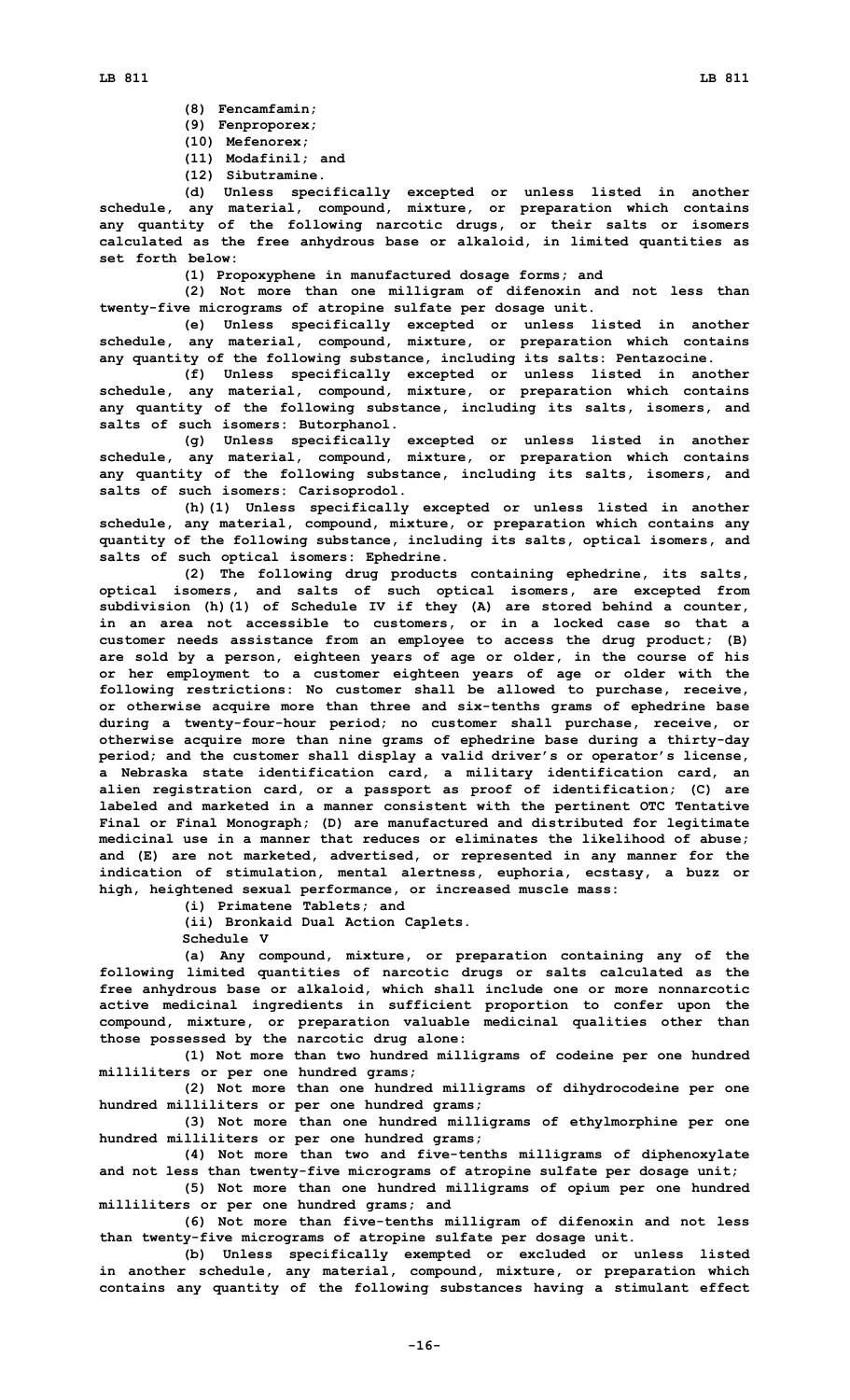**on the central nervous system, including its salts, isomers, and salts of isomers: Pyrovalerone.**

**(c) Unless specifically exempted or excluded or unless listed in another schedule, any material, compound, mixture, or preparation which contains any quantity of the following substances having <sup>a</sup> depressant effect on the central nervous system, including its salts, isomers, and salts of isomers:**

**(1) Ezogabine (N-(2-amino-4-(4-fluorobenzylamino)-phenyl)-carbamic acid ethyl ester);**

**(2) Lacosamide ((R)-2-acetoamido-N-benzyl-3-methoxy-propionamide); and**

**(3) Pregabalin ((S)-3-(aminomethyl)-5-methylhexanoic acid).**

**Sec. 5. Section 28-413, Reissue Revised Statutes of Nebraska, is amended to read:**

**28-413 Controlled substances listed in Schedules I and II of section 28-405 shall be distributed by <sup>a</sup> registrant to another registrant only pursuant to an order form or the electronic controlled substance ordering system of the administration.**

**Compliance with the provisions of the Controlled Substances Act, 21 U.S.C. 801 et seq., as such act existed on May 1, 2001, January 1, 2014, respecting order forms shall be deemed compliance with this section.**

**Sec. 6. Section 28-414, Revised Statutes Cumulative Supplement, 2012, is amended to read:**

**28-414 (1)(a) Except as otherwise provided in this subsection section or section 28-412 or when administered directly by <sup>a</sup> practitioner to an ultimate user, <sup>a</sup> controlled substance listed in Schedule II of section 28-405 shall not be dispensed without the written <sup>a</sup> prescription bearing the signature of from <sup>a</sup> practitioner authorized to prescribe. No prescription for a controlled substance listed in Schedule II of section 28-405 shall be filled more than six months from the date of issuance. A prescription for a controlled substance listed in Schedule II of section 28-405 shall not be refilled.**

**(2) <sup>A</sup> prescription for controlled substances listed in Schedule II of section 28-405 must contain the following information prior to being filled by <sup>a</sup> pharmacist or dispensing practitioner: (a) Patient's name and address, (b) name of the drug, device, or biological, (c) strength of the drug or biological, (d) dosage form of the drug or biological, if applicable, (e) quantity of the drug, device, or biological prescribed, (f) directions for use, (g) date of issuance, (h) prescribing practitioner's name and address, and (i) Drug Enforcement Administration number of the prescribing practitioner. If the prescription is <sup>a</sup> written paper prescription, the paper prescription must contain the prescribing practitioner's manual signature. If the prescription is an electronic prescription, the electronic prescription must contain all of the elements in subdivisions (a) through (i) of this subsection, must be digitally signed, and must be transmitted to and received by the pharmacy electronically to meet all of the requirements of the Controlled Substances Act, 21 U.S.C. 801 et seq., as it existed on January 1, 2014, pertaining to electronic prescribing of controlled substances.**

**(b) (3) In emergency situations as defined by rule and regulation of the department, <sup>a</sup> controlled substance listed in Schedule II of section 28-405 may be dispensed pursuant to <sup>a</sup> facsimile of <sup>a</sup> written, signed prescription bearing the word "emergency" or pursuant to an oral prescription reduced to writing in accordance with subdivision (3)(b) subsection (2) of this section, except for the prescribing practitioner's signature, and bearing the word "emergency".**

**(c) (4)(a) In nonemergency situations:**

**(i) A controlled substance listed in Schedule II of section 28-405 may be dispensed pursuant to <sup>a</sup> facsimile of <sup>a</sup> written, signed paper prescription if the original written, signed paper prescription is presented to the pharmacist for review before the controlled substance is dispensed, except as provided in subdivision (1)(c)(ii) or (1)(c)(iii) of this section; (a)(ii) or (iii) of this subsection;**

**(ii) <sup>A</sup> narcotic drug listed in Schedule II of section 28-405 may be dispensed pursuant to <sup>a</sup> facsimile of <sup>a</sup> written, signed paper prescription (A) to be compounded for direct parenteral administration to <sup>a</sup> patient for the purpose of home infusion therapy or (B) for administration to <sup>a</sup> patient enrolled in <sup>a</sup> hospice care program and bearing the words "hospice patient"; and**

**(iii) A controlled substance listed in Schedule II of section 28-405 may be dispensed pursuant to <sup>a</sup> facsimile of <sup>a</sup> written, signed paper prescription for administration to <sup>a</sup> resident of <sup>a</sup> long-term care facility. ; and**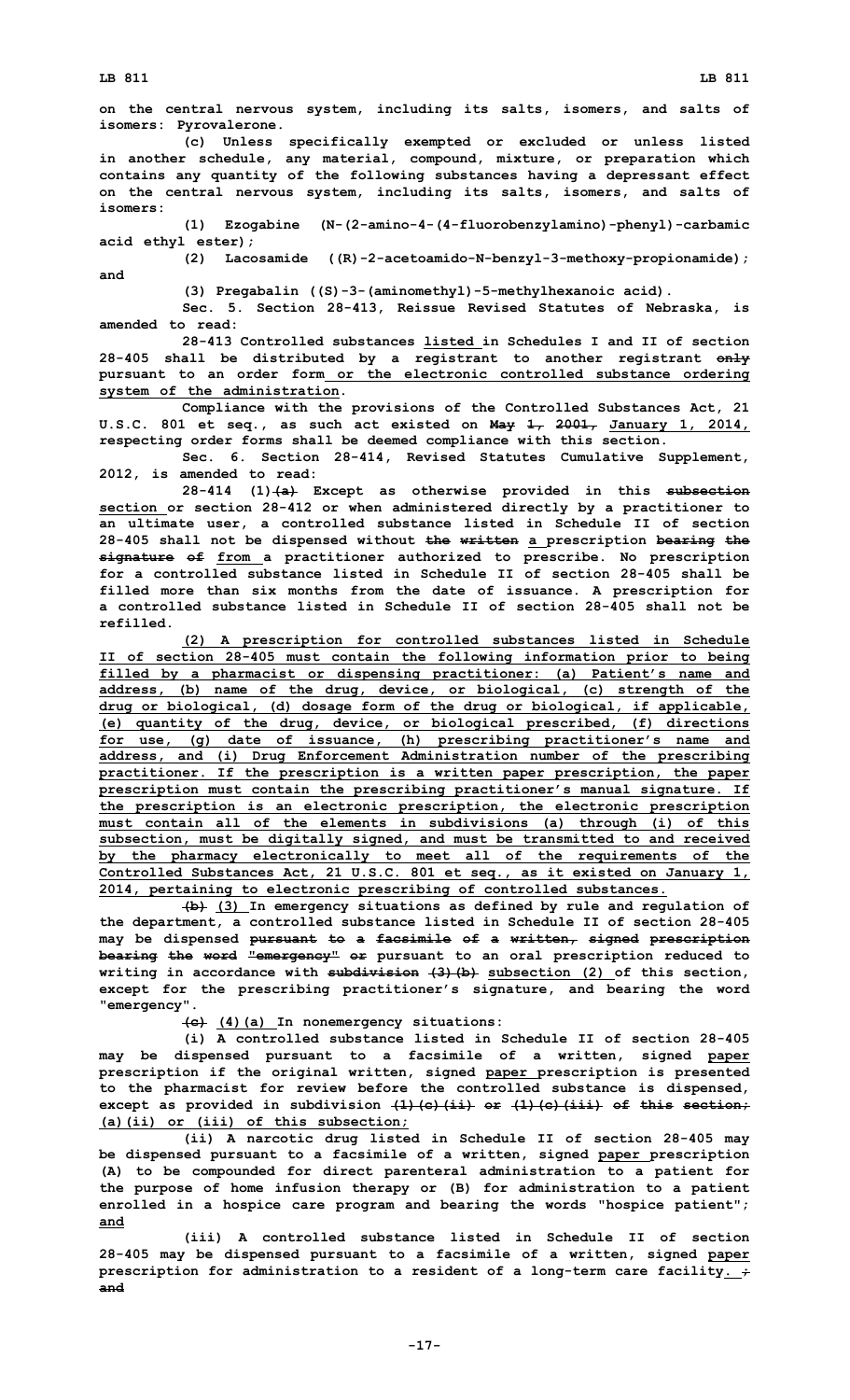**(iv) (b) For purposes of subdivisions (1)(c)(ii) and (1)(c)(iii) of this section, (a)(ii) and (iii) of this subsection, <sup>a</sup> facsimile of <sup>a</sup> written, signed paper prescription shall serve as the original written prescription and shall be maintained in accordance with subdivision (3)(a) of this section. subsection (1) of section 9 of this act.**

**(d)(i) (5)(a) <sup>A</sup> prescription for <sup>a</sup> controlled substance listed in Schedule II of section 28-405 may be partially filled if the pharmacist does not supply the full quantity prescribed and he or she makes <sup>a</sup> notation of the quantity supplied on the face of the prescription or in the electronic record. The remaining portion of the prescription may be filled within seventy-two hours of the first partial filling. The pharmacist shall notify the prescribing practitioner if the remaining portion of the prescription is not or cannot be filled within such period. No further quantity may be supplied after such period without <sup>a</sup> new written, signed paper prescription.**

**(ii) (b) <sup>A</sup> prescription for <sup>a</sup> controlled substance listed in Schedule II of section 28-405 written for <sup>a</sup> patient in <sup>a</sup> long-term care facility or for <sup>a</sup> patient with <sup>a</sup> medical diagnosis documenting <sup>a</sup> terminal illness may be partially filled. Such prescription shall bear the words "terminally ill" or "long-term care facility patient" on its face or in the electronic record. If there is any question whether <sup>a</sup> patient may be classified as having <sup>a</sup> terminal illness, the pharmacist shall contact the prescribing practitioner prior to partially filling the prescription. Both the pharmacist and the prescribing practitioner have <sup>a</sup> corresponding responsibility to assure that the controlled substance is for <sup>a</sup> terminally ill patient. For each partial filling, the dispensing pharmacist shall record on the back of the prescription or on another appropriate record, uniformly maintained and readily retrievable, the date of the partial filling, quantity dispensed, remaining quantity authorized to be dispensed, and the identification of the dispensing pharmacist. The total quantity of controlled substances listed in Schedule II which is dispensed in all partial fillings shall not exceed the total quantity prescribed. A prescription for <sup>a</sup> Schedule II controlled substance for <sup>a</sup> patient in <sup>a</sup> long-term care facility or <sup>a</sup> patient with <sup>a</sup> medical diagnosis documenting <sup>a</sup> terminal illness is valid for sixty days from the date of issuance or until discontinuance of the prescription, whichever occurs first.**

**(2)(a) Except as otherwise provided in this subsection or when administered directly by <sup>a</sup> practitioner to an ultimate user, <sup>a</sup> controlled substance listed in Schedule III, IV, or V of section 28-405 shall not be dispensed without <sup>a</sup> written or oral medical order. Such medical order is valid for six months after the date of issuance. Authorization from a practitioner authorized to prescribe is required to refill <sup>a</sup> prescription for <sup>a</sup> controlled substance listed in Schedule III, IV, or V of section 28-405. Such prescriptions shall not be refilled more than five times within six months after the date of issuance. Original prescription information for any controlled substance listed in Schedule III, IV, or <sup>V</sup> of section 28-405 may be transferred between pharmacies for purposes of refill dispensing pursuant to section 38-2871.**

**(b) A controlled substance listed in Schedule III, IV, or V of section 28-405 may be dispensed pursuant to <sup>a</sup> facsimile of <sup>a</sup> written, signed prescription. The facsimile of <sup>a</sup> written, signed prescription shall serve as the original written prescription for purposes of this subsection and shall be maintained in accordance with the provisions of subdivision (3)(c) of this section.**

**(c) <sup>A</sup> prescription for <sup>a</sup> controlled substance listed in Schedule III, IV, or <sup>V</sup> of section 28-405 may be partially filled if (i) each partial filling is recorded in the same manner as <sup>a</sup> refilling, (ii) the total quantity dispensed in all partial fillings does not exceed the total quantity prescribed, and (iii) each partial filling is dispensed within six months after the prescription was issued.**

**(3)(a) Prescriptions for all controlled substances listed in Schedule II of section 28-405 shall be kept in <sup>a</sup> separate file by the dispensing practitioner and shall be maintained for <sup>a</sup> minimum of five years. The practitioner shall make all such files readily available to the department and law enforcement for inspection without <sup>a</sup> search warrant.**

**(b) All prescriptions for controlled substances listed in Schedule II of section 28-405 shall contain the name and address of the patient, the name and address of the prescribing practitioner, the Drug Enforcement Administration number of the prescribing practitioner, the date of issuance, and the prescribing practitioner's signature. If the prescription is for an animal, it shall also state the name and address of the owner of the animal and the species of the animal.**

**(c) Prescriptions for all controlled substances listed in Schedule**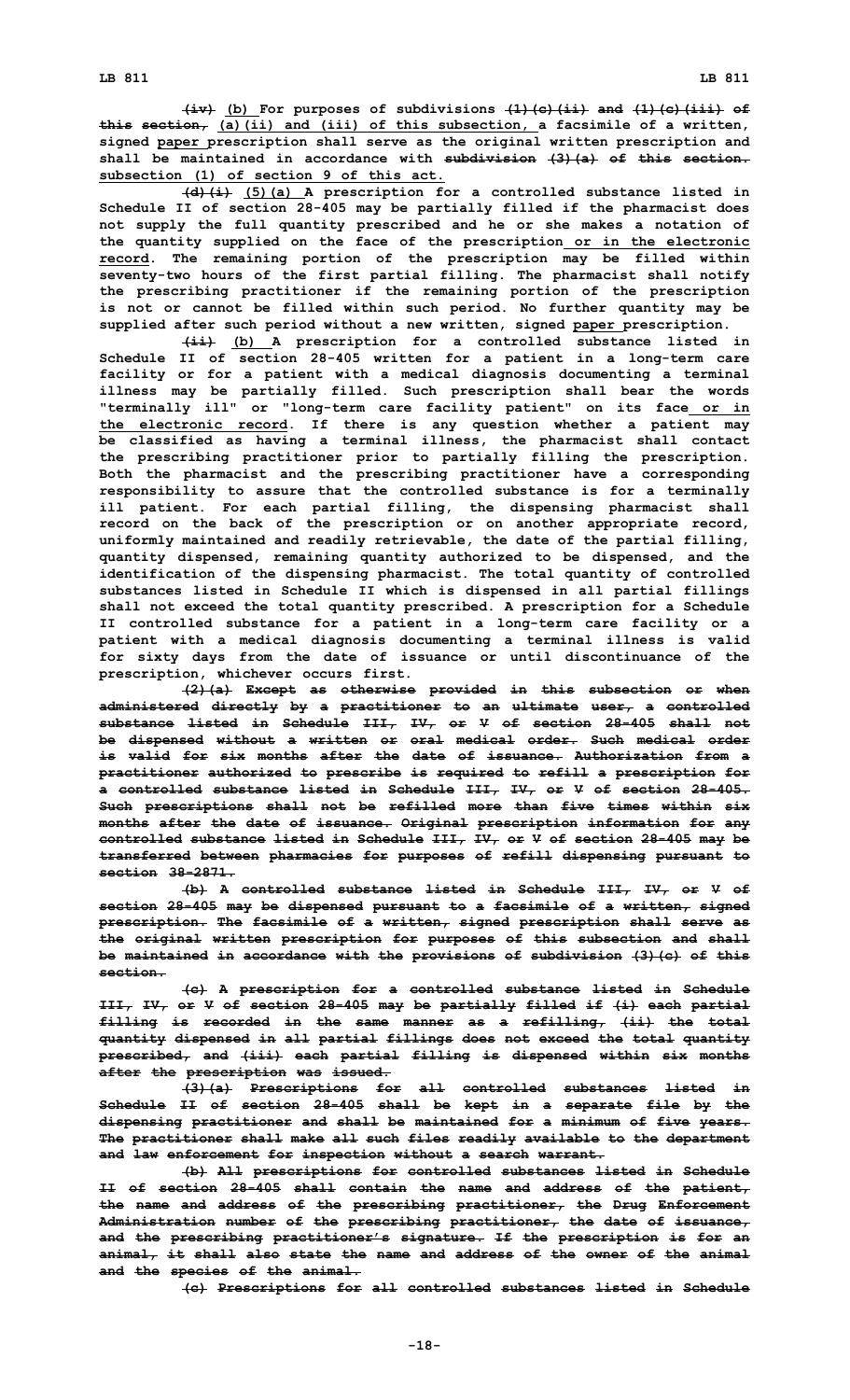**III, IV, or <sup>V</sup> of section 28-405 shall be maintained either separately from other prescriptions or in <sup>a</sup> form in which the information required is readily retrievable from ordinary business records of the dispensing practitioner and shall be maintained for <sup>a</sup> minimum of five years. The practitioner shall make all such records readily available to the department and law enforcement for inspection without <sup>a</sup> search warrant.**

**(d) All prescriptions for controlled substances listed in Schedule III, IV, or V of section 28-405 shall contain the name and address of the patient, the name and address of the prescribing practitioner, the Drug Enforcement Administration number of the prescribing practitioner, the date of issuance, and for written prescriptions, the prescribing practitioner's signature. If the prescription is for an animal, it shall also state the owner's name and address and species of the animal.**

**(e) <sup>A</sup> registrant who is the owner of <sup>a</sup> controlled substance may transfer:**

**(i) Any controlled substance listed in Schedule <sup>I</sup> or II of section 28-405 to another registrant as provided by law or by rule and regulation of the department; and**

**(ii) Any controlled substance listed in Schedule III, IV, or <sup>V</sup> of section 28-405 to another registrant if such owner complies with subsection (4) of section 28-411.**

**(f)(i) The owner of any stock of controlled substances may cause such controlled substances to be destroyed pursuant to this subdivision when the need for such substances ceases. Complete records of controlled substances destruction pursuant to this subdivision shall be maintained by the registrant for five years from the date of destruction.**

**(ii) When the owner is <sup>a</sup> registrant:**

**(A) Controlled substances listed in Schedule II, III, IV, or <sup>V</sup> of section 28-405 may be destroyed by <sup>a</sup> pharmacy inspector, by <sup>a</sup> reverse distributor, or by the federal Drug Enforcement Administration. Upon destruction, any forms required by the administration to document such destruction shall be completed;**

**(B) Liquid controlled substances in opened containers which originally contained fifty milliliters or less or compounded liquid controlled substances within the facility where they were compounded may be destroyed if witnessed by two individuals credentialed under the Uniform Credentialing Act and designated by the facility and recorded in accordance with subsection (4) of section 28-411; or**

**(C) Solid controlled substances in opened unit-dose containers or which have been adulterated within <sup>a</sup> hospital where they were to be administered to patients at such hospital may be destroyed if witnessed by two individuals credentialed under the Uniform Credentialing Act and designated by the hospital and recorded in accordance with subsection (4) of section 28-411.**

**(iii) When the owner is <sup>a</sup> patient, such owner may transfer the controlled substances to <sup>a</sup> pharmacy for immediate destruction by two individuals credentialed under the Uniform Credentialing Act and designated by the pharmacy.**

**(iv) When the owner is <sup>a</sup> resident of <sup>a</sup> long-term care facility or hospital, <sup>a</sup> controlled substance listed in Schedule II, III, IV, or V of section 28-405 shall be destroyed by two individuals credentialed under the Uniform Credentialing Act and designated by the facility or hospital.**

**(g) Before dispensing any controlled substance listed in Schedule II, III, IV, or <sup>V</sup> of section 28-405, the dispensing practitioner shall affix <sup>a</sup> label to the container in which the controlled substance is dispensed. Such label shall bear the name and address of the pharmacy or dispensing practitioner, the name of the patient, the date of filling, the consecutive number of the prescription under which it is recorded in the practitioner's prescription records, the name of the prescribing practitioner, and the directions for use of the controlled substance. Unless the prescribing practitioner writes "do not label" or words of similar import on the original written prescription or so designates in an oral prescription, such label shall also bear the name of the controlled substance.**

**Sec. 7. (1) Except as otherwise provided in this section or when administered directly by <sup>a</sup> practitioner to an ultimate user, <sup>a</sup> controlled substance listed in Schedule III, IV, or V of section 28-405 shall not be dispensed without <sup>a</sup> written, oral, or electronic medical order. Such medical order is valid for six months after the date of issuance. Original prescription information for any controlled substance listed in Schedule III, IV, or <sup>V</sup> of section 28-405 may be transferred between pharmacies for purposes of refill dispensing pursuant to section 38-2871.**

**(2) <sup>A</sup> prescription for controlled substances listed in Schedule III, IV, or <sup>V</sup> of section 28-405 must contain the following information prior to**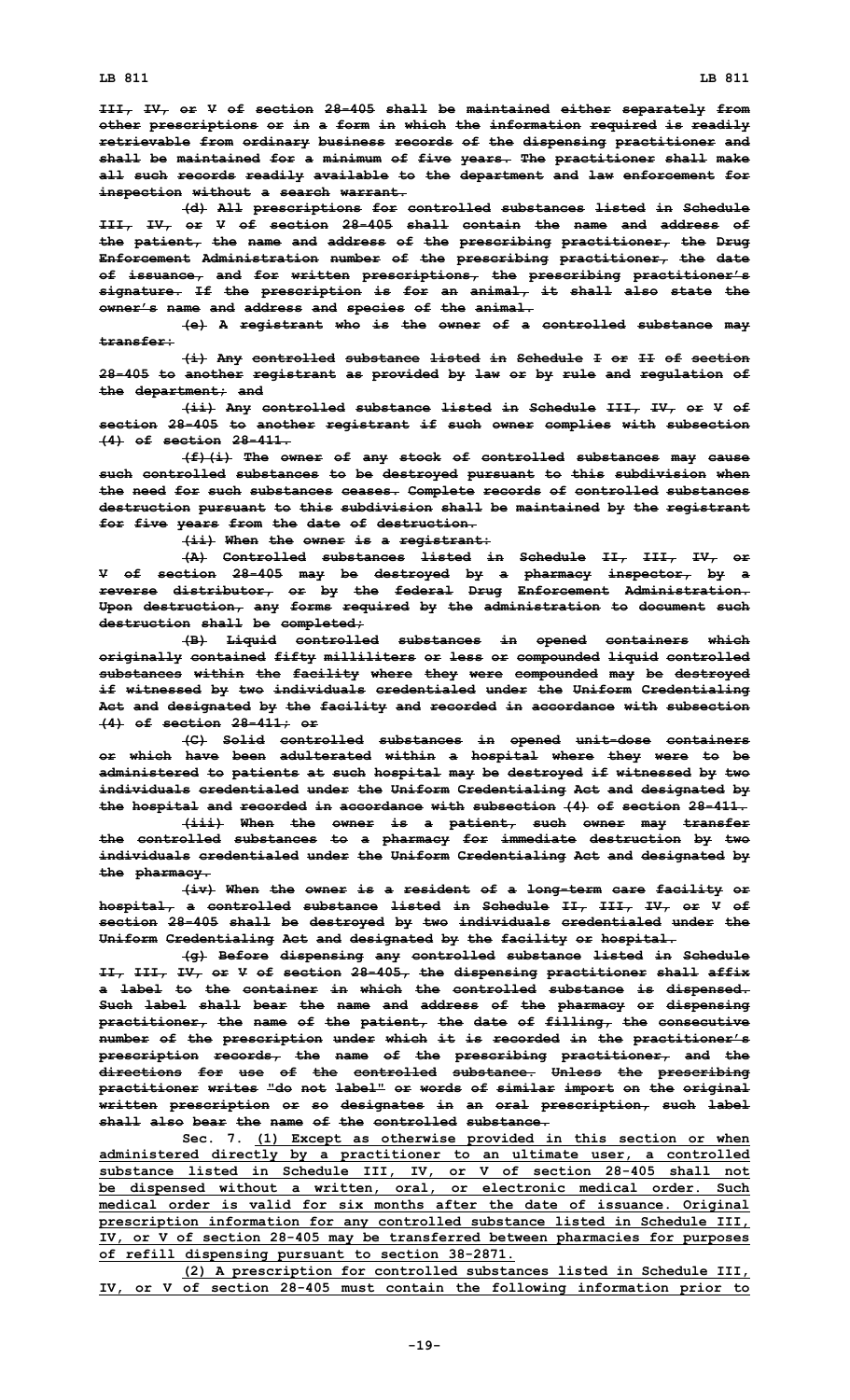**being filled by <sup>a</sup> pharmacist or dispensing practitioner: (a) Patient's name and address, (b) name of the drug, device, or biological, (c) strength of the drug or biological, (d) dosage form of the drug or biological, if applicable, (e) quantity of the drug, device, or biological prescribed, (f) directions for use, (g) date of issuance, (h) number of refills, not to exceed five refills within six months after the date of issuance, (i) prescribing practitioner's name and address, and (j) Drug Enforcement Administration number of the prescribing practitioner. If the prescription is <sup>a</sup> written paper prescription, the paper prescription must contain the prescribing practitioner's manual signature. If the prescription is an electronic prescription, the electronic prescription must contain all of the elements in subdivisions (a) through (j) of this subsection, must be digitally signed, and must be transmitted to and received by the pharmacy electronically to meet all of the requirements of 21 C.F.R. 1311, as the regulation existed on January 1, 2014, pertaining to electronic prescribing of controlled substances.**

**(3) A controlled substance listed in Schedule III, IV, or V of section 28-405 may be dispensed pursuant to <sup>a</sup> facsimile of <sup>a</sup> written, signed paper prescription. The facsimile of <sup>a</sup> written, signed paper prescription shall serve as the original written prescription for purposes of this subsection and shall be maintained in accordance with subsection (2) of section 9 of this act.**

**(4) <sup>A</sup> prescription for <sup>a</sup> controlled substance listed in Schedule III, IV, or <sup>V</sup> of section 28-405 may be partially filled if (a) each partial filling is recorded in the same manner as <sup>a</sup> refilling, (b) the total quantity dispensed in all partial fillings does not exceed the total quantity prescribed, and (c) each partial filling is dispensed within six months after the prescription was issued.**

**Sec. 8. (1) If <sup>a</sup> prescription is created, signed, transmitted, and received electronically, all records related to that prescription must be retained electronically.**

**(2) Electronic records must be maintained electronically for five years after the date of their creation or receipt.**

**(3) Records regarding controlled substances must be readily retrievable from all other records. Electronic records must be easily readable or easily rendered into <sup>a</sup> format that <sup>a</sup> person can read.**

**(4) Records of electronic prescriptions for controlled substances shall be maintained in an application that meets the requirements of 21 C.F.R. 1311, as the regulation existed on January 1, 2014. The computers on which the records are maintained may be located at another location, but the records must be readily retrievable at the registered location if requested by an agent of the department or the administration or other law enforcement agent. The electronic application must be capable of printing out or transferring the records in <sup>a</sup> format that is readily understandable to an agent of the department or the administration or other law enforcement agent at the registered location.**

**Sec. 9. (1) Paper prescriptions for all controlled substances listed in Schedule II of section 28-405 shall be kept in <sup>a</sup> separate file by the dispensing practitioner and shall be maintained for <sup>a</sup> minimum of five years. The practitioner shall make all such files readily available to the department and law enforcement for inspection without <sup>a</sup> search warrant.**

**(2) Prescriptions for all controlled substances listed in Schedule III, IV, or <sup>V</sup> of section 28-405 shall be maintained either separately from other prescriptions or in <sup>a</sup> form in which the information required is readily retrievable from ordinary business records of the dispensing practitioner and shall be maintained for <sup>a</sup> minimum of five years. The practitioner shall make all such records readily available to the department, the administration, and law enforcement for inspection without <sup>a</sup> search warrant.**

**(3) Before dispensing any controlled substance listed in Schedule II, III, IV, or <sup>V</sup> of section 28-405, the dispensing practitioner shall affix <sup>a</sup> label to the container in which the controlled substance is dispensed. Such label shall bear the name and address of the pharmacy or dispensing practitioner, the name of the patient, the date of filling, the serial number of the prescription under which it is recorded in the practitioner's prescription records, the name of the prescribing practitioner, and the directions for use of the controlled substance. Unless the prescribing practitioner writes "do not label" or words of similar import on the original paper prescription or so designates in an electronic prescription or an oral prescription, such label shall also bear the name of the controlled substance.**

**Sec. 10. <sup>A</sup> registrant who is the owner of <sup>a</sup> controlled substance may transfer:**

**(1) Any controlled substance listed in Schedule <sup>I</sup> or II of section 28-405 to another registrant as provided by law or by rule and regulation of**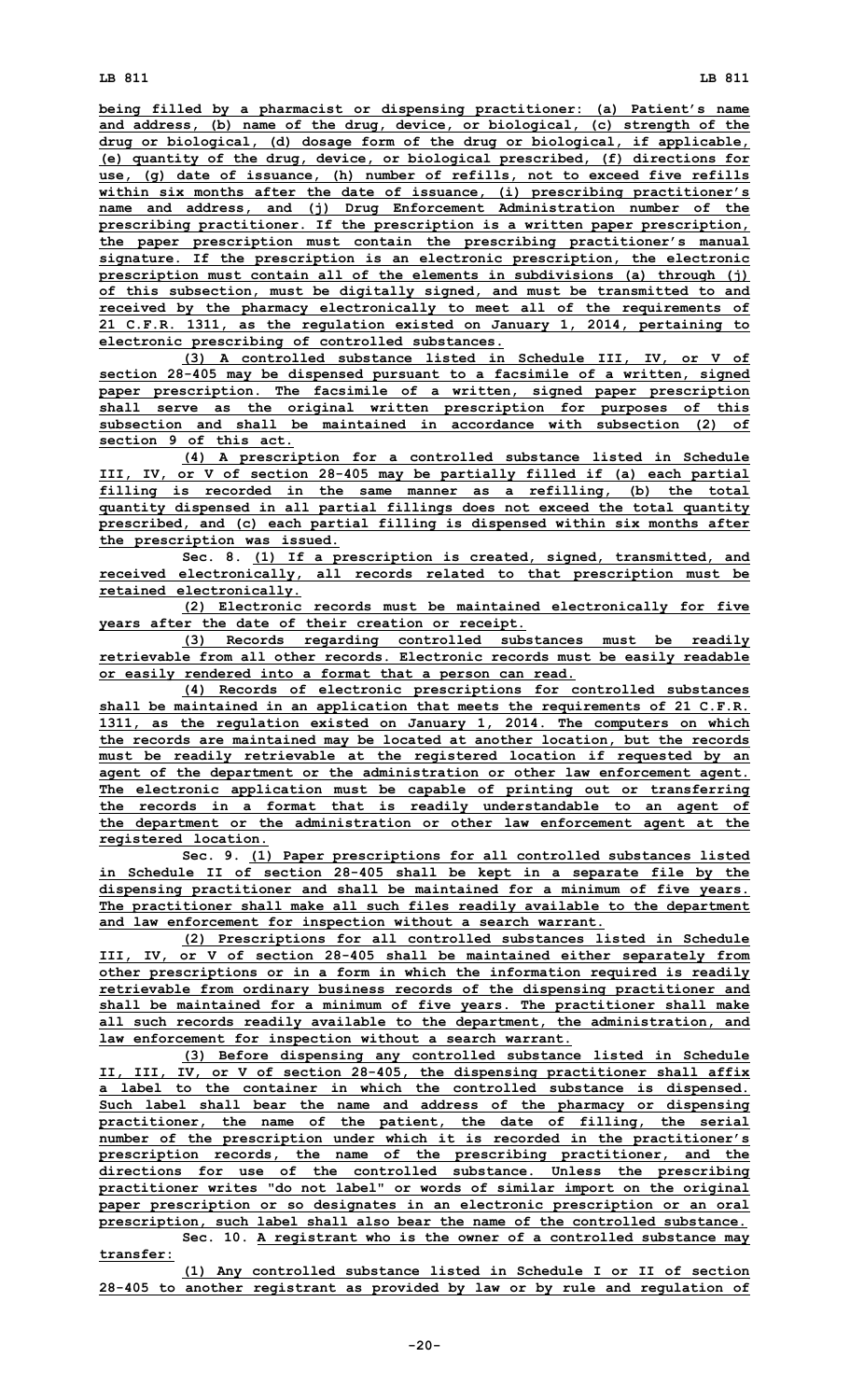**the department; and**

**(2) Any controlled substance listed in Schedule III, IV, or <sup>V</sup> of section 28-405 to another registrant if such owner complies with subsection (4) of section 28-411.**

**Sec. 11. (1) The owner of any stock of controlled substances may cause such controlled substances to be destroyed pursuant to this section when the need for such substances ceases. Complete records of the destruction of controlled substances pursuant to this section shall be maintained by the registrant for five years after the date of destruction.**

**(2) If the owner is <sup>a</sup> registrant:**

**(a) Controlled substances listed in Schedule II, III, IV, or V of section 28-405 may be destroyed by <sup>a</sup> pharmacy inspector, by <sup>a</sup> reverse distributor, or by the administration. Upon destruction, any forms required by the administration to document such destruction shall be completed;**

**(b) Liquid controlled substances in opened containers which originally contained fifty milliliters or less or compounded liquid controlled substances within the facility where they were compounded may be destroyed if witnessed by two individuals credentialed under the Uniform Credentialing Act and designated by the facility and recorded in accordance with subsection (4) of section 28-411; or**

**(c) Solid controlled substances in opened unit-dose containers or which have been adulterated within <sup>a</sup> hospital where they were to be administered to patients in such hospital may be destroyed if witnessed by two individuals credentialed under the Uniform Credentialing Act and designated by the hospital and recorded in accordance with subsection (4) of section 28-411.**

**(3) If the owner is <sup>a</sup> resident of <sup>a</sup> long-term care facility or hospital, <sup>a</sup> controlled substance listed in Schedule II, III, IV, or V of section 28-405 shall be destroyed by two individuals credentialed under the Uniform Credentialing Act and designated by the facility or hospital.**

**Sec. 12. Section 28-1438.01, Reissue Revised Statutes of Nebraska, is amended to read:**

**28-1438.01 (1) Any practitioner who gives information to <sup>a</sup> law enforcement officer or professional board appointed pursuant to the Uniform Credentialing Act shall not be subject to any civil, criminal, or administrative liability or penalty for giving such information.**

**(2) As used in this section, unless the context otherwise requires: (a) Information shall mean means information regarding unlawfully obtaining or attempting to obtain from <sup>a</sup> practitioner (i) <sup>a</sup> controlled substance, (ii) <sup>a</sup> written or oral prescription for <sup>a</sup> controlled substance, or (iii) the administration of <sup>a</sup> controlled substance; and**

**(b) Law enforcement officer shall have has the definition found in section 81-1401. ; and**

**(c) Practitioner shall have the definition found in section 28-401.**

**Sec. 13. Section 28-1439, Reissue Revised Statutes of Nebraska, is amended to read:**

**28-1439 Whenever matter is submitted to the criminalistics laboratory of the Nebraska State Patrol for chemical analysis to determine if the matter is, or contains, <sup>a</sup> controlled substance, the report of that analysis shall be admissible in any preliminary hearing in any court in Nebraska as prima facie evidence of the identity, nature, and quantity of the matter analyzed. Nothing in this section is intended to require the use of <sup>a</sup> laboratory report in <sup>a</sup> preliminary hearing or to prohibit the use of other evidence, including circumstantial evidence, in the preliminary hearing to establish the identity, nature, and quantity of <sup>a</sup> controlled substance.**

**Sec. 14. Section 28-415, Reissue Revised Statutes of Nebraska, is amended to read:**

**28-415 (1) <sup>A</sup> manufacturer, distributor, or packager who sells or dispenses <sup>a</sup> narcotic drug or <sup>a</sup> wholesaler who sells or dispenses <sup>a</sup> narcotic drug in <sup>a</sup> package prepared by him or her shall securely affix <sup>a</sup> label to each package in which such drug is contained showing in legible English the name and address of the vendor and the quantity, kind, and form of narcotic drug contained therein. No person, except <sup>a</sup> pharmacy for the purpose of filling <sup>a</sup> medical order under the Uniform Controlled Substances Act, shall alter, deface, or remove any label so affixed.**

**(2) <sup>A</sup> pharmacy that sells or dispenses any narcotic drug on <sup>a</sup> prescription issued by <sup>a</sup> practitioner shall affix <sup>a</sup> label to the container in which such drug is sold or dispensed pursuant to subdivision (3)(g) of section 28-414. subsection (3) of section 9 of this act. No person shall alter, deface, or remove any label so affixed.**

**Sec. 15. Section 28-418, Reissue Revised Statutes of Nebraska, is amended to read:**

**28-418 (1) It shall be unlawful for any person knowingly or**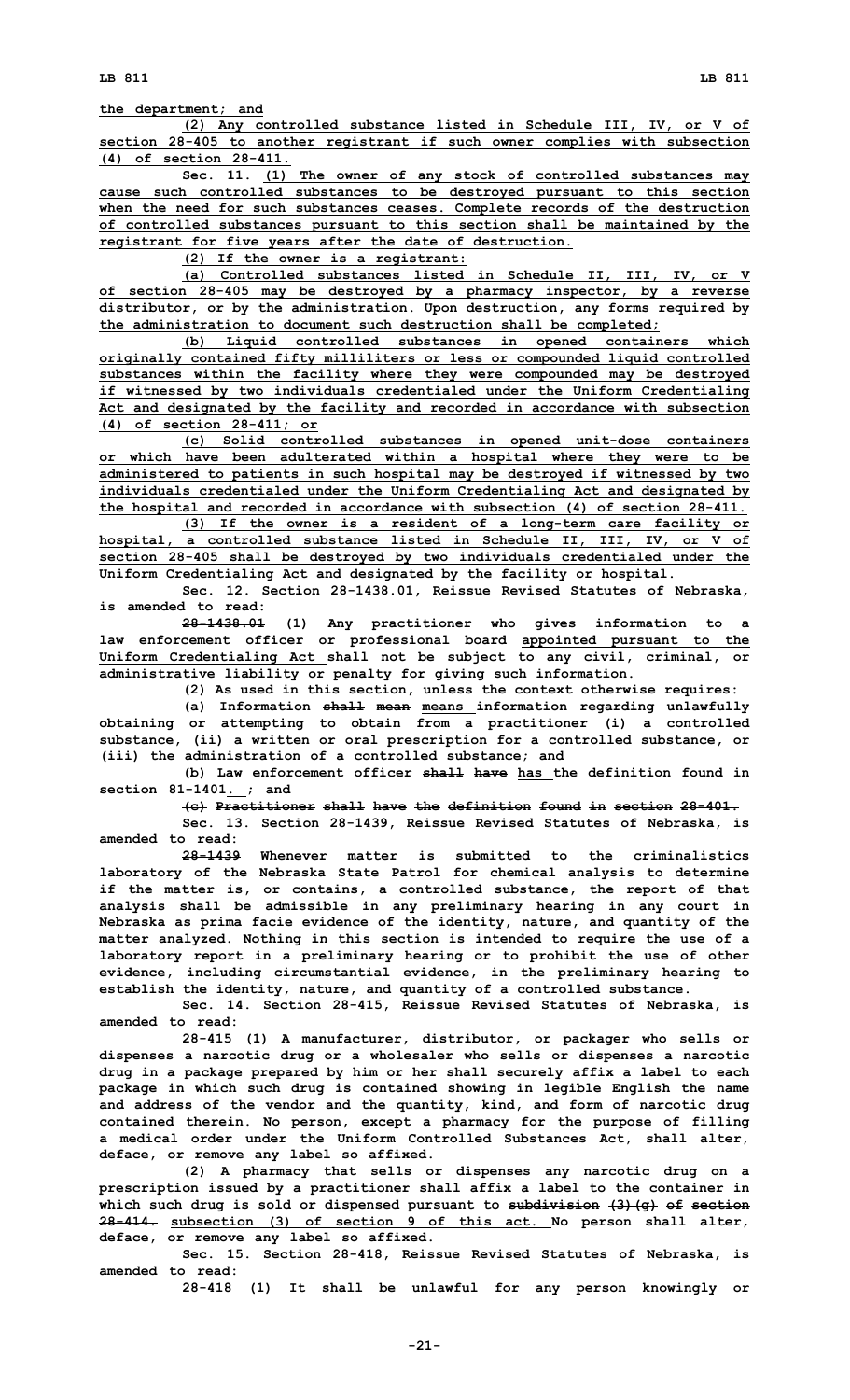**intentionally:**

**(a) Who is <sup>a</sup> registrant to distribute <sup>a</sup> controlled substance classified in Schedule I or II of section 28-405 in the course of his or her legitimate business except pursuant to an order form as required by in compliance with section 28-413;**

**(b) To use in the course of the manufacture or distribution of <sup>a</sup> controlled substance <sup>a</sup> registration number which is fictitious, revoked, suspended, or issued to another person;**

**(c) To acquire or obtain or to attempt to acquire or obtain possession of <sup>a</sup> controlled substance by theft, misrepresentation, fraud, forgery, deception, or subterfuge;**

**(d) To furnish false or fraudulent material information in or omit any material information from any application, report, or other document required to be kept or filed under the Uniform Controlled Substances Act or any record required to be kept by the act;**

**(e) To make, distribute, or possess any punch, die, plate, stone, or other thing designed to print, imprint, or reproduce the trademark, trade name, or other identifying mark, imprint, or device of another or any likeness of any of the foregoing upon any drug or container or labeling thereof so as to render such drug <sup>a</sup> counterfeit controlled substance;**

**(f) Who is subject to sections 28-406 to 28-414 and sections 7 to 11 of this act to distribute or dispense <sup>a</sup> controlled substance in violation of section 28-414 and sections 7 to 11 of this act;**

**(g) Who is <sup>a</sup> registrant to manufacture <sup>a</sup> controlled substance not authorized by his or her registration or to distribute or dispense <sup>a</sup> controlled substance not authorized by his or her registration to another registrant or authorized person;**

**(h) To possess <sup>a</sup> false or forged medical order for <sup>a</sup> controlled substance issued by <sup>a</sup> practitioner authorized to prescribe, except that this subdivision shall not apply to law enforcement officials, practitioners, or attorneys in the performance of their official lawful duties; or**

**(i) To communicate information to <sup>a</sup> practitioner in an effort to unlawfully procure <sup>a</sup> controlled substance, the administration of <sup>a</sup> controlled substance, or <sup>a</sup> medical order for <sup>a</sup> controlled substance issued by <sup>a</sup> practitioner authorized to prescribe.**

**(2) Any person who violates this section shall be guilty of <sup>a</sup> Class IV felony.**

**Sec. 16. Section 28-445, Reissue Revised Statutes of Nebraska, is amended to read:**

**28-445 (1) Any person who knowingly and intentionally manufactures, distributes, delivers, or possesses with intent to distribute or deliver an imitation controlled substance shall:**

**(a) For the first offense, be guilty of <sup>a</sup> Class III misdemeanor; and (b) For the second and all subsequent offenses, be guilty of <sup>a</sup> Class II misdemeanor.**

**(2) In determining whether <sup>a</sup> substance is an imitation controlled substance the court or other authority concerned shall consider all relevant factors, including, but not limited to, the following:**

**(a) Whether the substance is represented as having an effect similar to or the same as an illicit controlled substance;**

**(b) Whether the substance is represented by way of terminology which is deceptively similar to or the same as that describing <sup>a</sup> particular controlled substance;**

**(c) Whether the dosage unit price substantially exceeds the reasonable price of <sup>a</sup> similar dosage unit of like chemical composition sold over the counter; with packaging and labeling approved by the federal Food and Drug Administration;**

**(d) Whether the substance was approved by the federal Food and Drug Administration for over-the-counter sales and contained the packaging and labeling information approved by the federal Food and Drug Administration;**

**(d) (e) Whether the substance is packaged in <sup>a</sup> manner and quantity similar to or the same as that commonly used for illicit controlled substances;**

**(e) (f) Whether the dosage unit appearance of the substance is deceptively similar to that of <sup>a</sup> particular controlled substance; and**

**(f) (g) Whether the substance is distributed to persons who represent it as <sup>a</sup> controlled substance or controlled substance analogue, under circumstances which indicate the distributor knows, intends, or should know that his or her distributee is making or will make such representations; and.**

**(h) Whether the person in possession or control of the substance utilized deception, fraud, or evasive tactics or actions to prevent the**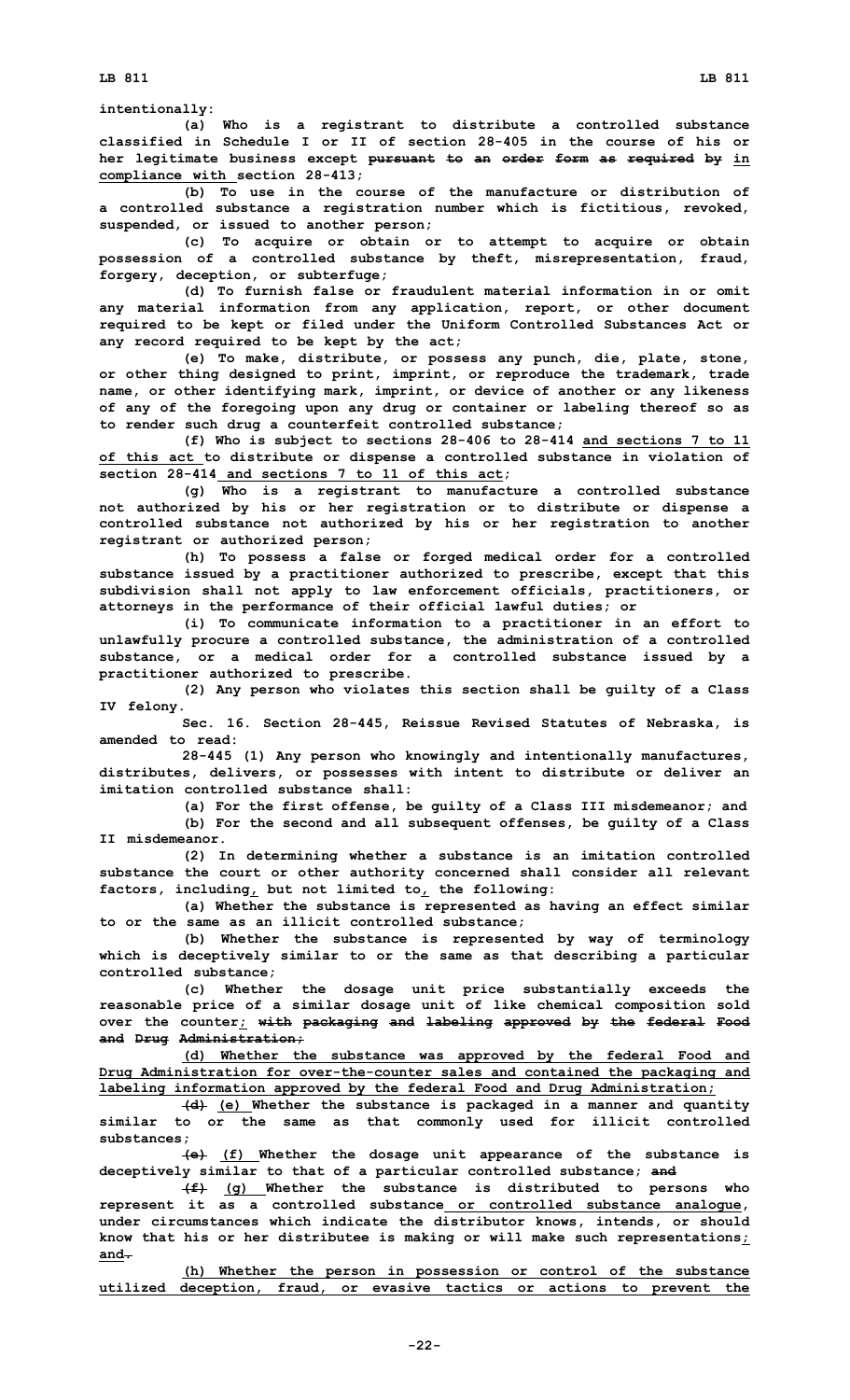**seizure, discovery, or detection of the substance by law enforcement.**

**(3) Any substance possessed, distributed, or delivered in violation of this section shall be subject to seizure and forfeiture as provided in section 28-431.**

**Sec. 17. Section 28-929, Revised Statutes Cumulative Supplement, 2012, is amended to read:**

**28-929 (1) <sup>A</sup> person commits the offense of assault on an officer, an emergency responder, <sup>a</sup> state correctional employee, <sup>a</sup> Department of Health and Human Services employee, or <sup>a</sup> health care professional in the first degree if: (a) He or she intentionally or knowingly causes serious bodily**

**injury:**

**(i) To <sup>a</sup> peace officer, <sup>a</sup> probation officer, <sup>a</sup> firefighter, an out-of-hospital emergency care provider, or an employee of the Department of Correctional Services;**

**(ii) To an employee of the Department of Health and Human Services if the person committing the offense is committed as <sup>a</sup> dangerous sex offender under the Sex Offender Commitment Act; or**

**(iii) To <sup>a</sup> health care professional; and**

**(b) The offense is committed while such officer, firefighter, out-of-hospital emergency care provider, or employee is engaged in the performance of his or her official duties or while the health care professional is on duty at <sup>a</sup> hospital or <sup>a</sup> health clinic.**

**(2) Assault on an officer, an emergency responder, <sup>a</sup> state correctional employee, <sup>a</sup> Department of Health and Human Services employee, or <sup>a</sup> health care professional in the first degree shall be <sup>a</sup> Class ID felony.**

**Sec. 18. Section 28-929.01, Revised Statutes Cumulative Supplement, 2012, is amended to read:**

**28-929.01 For purposes of sections 28-929, 28-929.02, 28-930, and 28-931, and 28-931.01:**

**(1) Health care professional means <sup>a</sup> physician or other health care practitioner who is licensed, certified, or registered to perform specified health services consistent with state law who practices at <sup>a</sup> hospital or <sup>a</sup> health clinic;**

**(2) Health clinic has the definition found in section 71-416; and**

**(3) Hospital has the definition found in section 71-419; and.**

**(4) Out-of-hospital emergency care provider means (a) an emergency medical responder; (b) an emergency medical technician; (c) an advanced emergency medical technician; or (d) <sup>a</sup> paramedic, as those persons are licensed and classified under the Emergency Medical Services Practice Act.**

**Sec. 19. Section 28-930, Revised Statutes Cumulative Supplement, 2012, is amended to read:**

**28-930 (1) <sup>A</sup> person commits the offense of assault on an officer, an emergency responder, <sup>a</sup> state correctional employee, <sup>a</sup> Department of Health and Human Services employee, or <sup>a</sup> health care professional in the second degree if:**

**(a) He or she:**

**(i) Intentionally or knowingly causes bodily injury with <sup>a</sup> dangerous instrument:**

**(A) To <sup>a</sup> peace officer, <sup>a</sup> probation officer, <sup>a</sup> firefighter, an out-of-hospital emergency care provider, or an employee of the Department of Correctional Services;**

**(B) To an employee of the Department of Health and Human Services if the person committing the offense is committed as <sup>a</sup> dangerous sex offender under the Sex Offender Commitment Act; or**

**(C) To <sup>a</sup> health care professional; or**

**(ii) Recklessly causes bodily injury with <sup>a</sup> dangerous instrument:**

**(A) To <sup>a</sup> peace officer, <sup>a</sup> probation officer, <sup>a</sup> firefighter, an out-of-hospital emergency care provider, or an employee of the Department of Correctional Services;**

**(B) To an employee of the Department of Health and Human Services if the person committing the offense is committed as <sup>a</sup> dangerous sex offender under the Sex Offender Commitment Act; or**

**(C) To <sup>a</sup> health care professional; and**

**(b) The offense is committed while such officer, firefighter, out-of-hospital emergency care provider, or employee is engaged in the performance of his or her official duties or while the health care professional is on duty at <sup>a</sup> hospital or <sup>a</sup> health clinic.**

**(2) Assault on an officer, an emergency responder, <sup>a</sup> state correctional employee, <sup>a</sup> Department of Health and Human Services employee, or <sup>a</sup> health care professional in the second degree shall be <sup>a</sup> Class II felony.**

**Sec. 20. Section 28-931, Revised Statutes Cumulative Supplement, 2012, is amended to read:**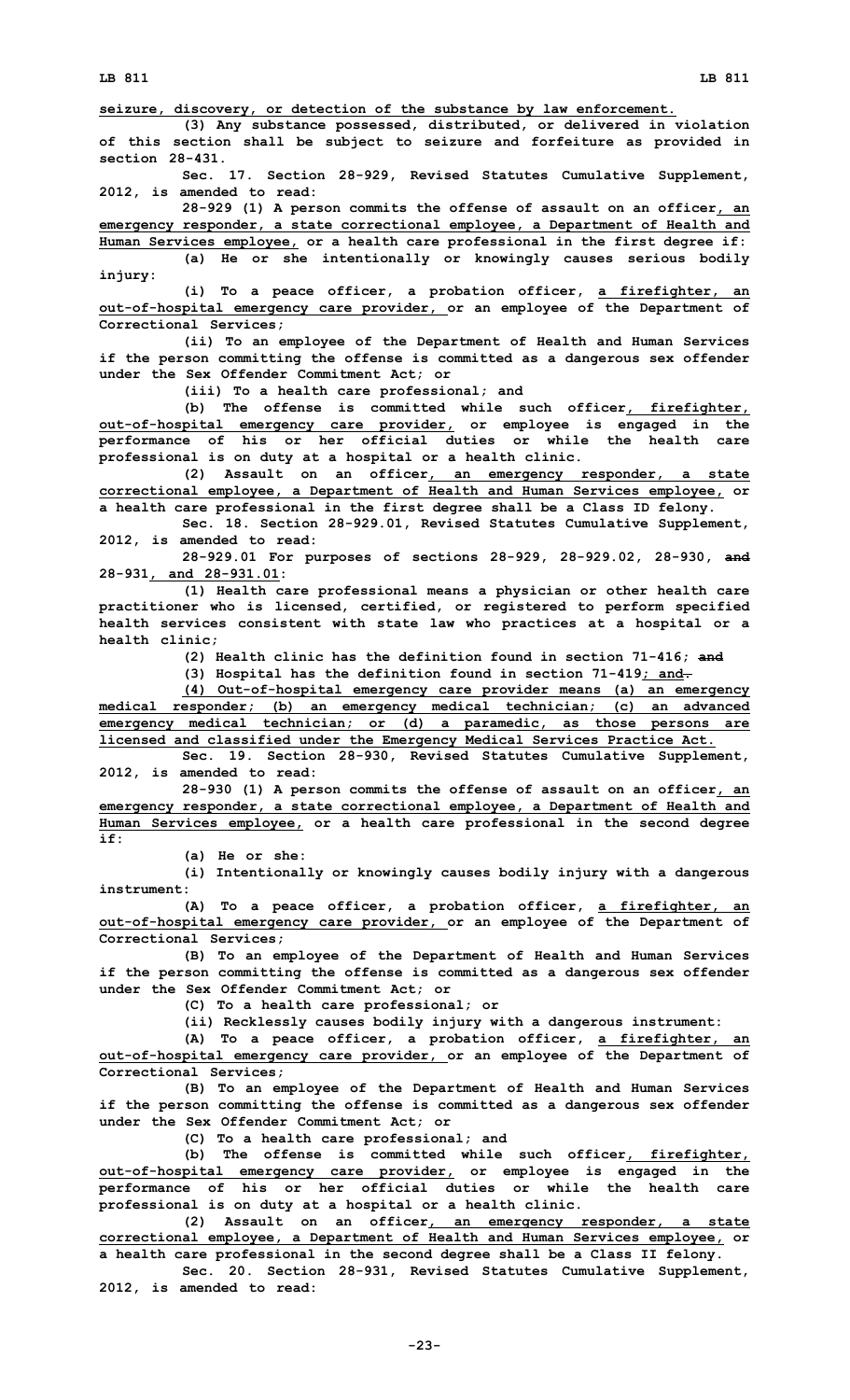**(a) He or she intentionally, knowingly, or recklessly causes bodily injury:**

**(i) To <sup>a</sup> peace officer, <sup>a</sup> probation officer, <sup>a</sup> firefighter, an out-of-hospital emergency care provider, or an employee of the Department of Correctional Services;**

**(ii) To an employee of the Department of Health and Human Services if the person committing the offense is committed as <sup>a</sup> dangerous sex offender under the Sex Offender Commitment Act; or**

**(iii) To <sup>a</sup> health care professional; and**

**(b) The offense is committed while such officer, firefighter, out-of-hospital emergency care provider, or employee is engaged in the performance of his or her official duties or while the health care professional is on duty at <sup>a</sup> hospital or <sup>a</sup> health clinic.**

**(2) Assault on an officer, an emergency responder, <sup>a</sup> state correctional employee, <sup>a</sup> Department of Health and Human Services employee, or <sup>a</sup> health care professional in the third degree shall be <sup>a</sup> Class IIIA felony.**

**Sec. 21. Section 28-931.01, Revised Statutes Cumulative Supplement, 2012, is amended to read:**

**28-931.01 (1) <sup>A</sup> person commits the offense of assault on an officer, an emergency responder, <sup>a</sup> state correctional employee, <sup>a</sup> Department of Health and Human Services employee, or <sup>a</sup> health care professional using <sup>a</sup> motor vehicle if:**

**(a) By using <sup>a</sup> motor vehicle to run over or to strike an officer, an emergency responder, <sup>a</sup> state correctional employee, <sup>a</sup> Department of Health and Human Services employee, or <sup>a</sup> health care professional or employee or by using <sup>a</sup> motor vehicle to collide with an officer's, an emergency responder's, <sup>a</sup> state correctional employee's, <sup>a</sup> Department of Health and Human Services employee's, or <sup>a</sup> health care professional's or employee's motor vehicle, he or she intentionally and knowingly causes bodily injury:**

**(i) To <sup>a</sup> peace officer, <sup>a</sup> probation officer, <sup>a</sup> firefighter, an out-of-hospital emergency care provider, or an employee of the Department of Correctional Services; or**

**(ii) To an employee of the Department of Health and Human Services if the person committing the offense is committed as <sup>a</sup> dangerous sex offender under the Sex Offender Commitment Act; and or**

**(iii) To <sup>a</sup> health care professional; and**

**(b) The offense is committed while such officer, firefighter, out-of-hospital emergency care provider, or employee is engaged in the performance of his or her official duties or while the health care professional is on duty at <sup>a</sup> hospital or <sup>a</sup> health clinic.**

**(2) Assault on an officer, an emergency responder, <sup>a</sup> state correctional employee, <sup>a</sup> Department of Health and Human Services employee, or <sup>a</sup> health care professional using <sup>a</sup> motor vehicle shall be <sup>a</sup> Class IIIA felony.**

**Sec. 22. Section 28-934, Revised Statutes Cumulative Supplement, 2012, is amended to read:**

**28-934 (1) Any person who knowingly and intentionally strikes any public safety officer with any bodily fluid is guilty of assault with <sup>a</sup> bodily fluid against <sup>a</sup> public safety officer.**

**(2) Except as provided in subsection (3) of this section, assault with <sup>a</sup> bodily fluid against <sup>a</sup> public safety officer is <sup>a</sup> Class I misdemeanor.**

**(3) Assault with <sup>a</sup> bodily fluid against <sup>a</sup> public safety officer is <sup>a</sup> Class IIIA felony if the person committing the offense strikes with <sup>a</sup> bodily fluid the eyes, mouth, or skin of <sup>a</sup> public safety officer and knew the source of the bodily fluid was infected with the human immunodeficiency virus, hepatitis B, or hepatitis C at the time the offense was committed.**

**(4) Upon <sup>a</sup> showing of probable cause by affidavit to <sup>a</sup> judge of this state that an offense as defined in subsection (1) of this section has been committed and that identifies the probable source of the bodily fluid or bodily fluids used to commit the offense, the judge shall grant an order or issue <sup>a</sup> search warrant authorizing the collection of any evidence, including any bodily fluid or medical records or the performance of any medical or scientific testing or analysis, that may assist with the determination of whether or not the person committing the offense or the person from whom the person committing the offense obtained the bodily fluid or bodily fluids is infected with the human immunodeficiency virus, hepatitis B, or hepatitis C.**

**(5) As used in this section:**

**(a) Bodily fluid means any naturally produced secretion or waste product generated by the human body and shall include, but not be limited to, any quantity of human blood, urine, saliva, mucus, vomitus, seminal fluid, or**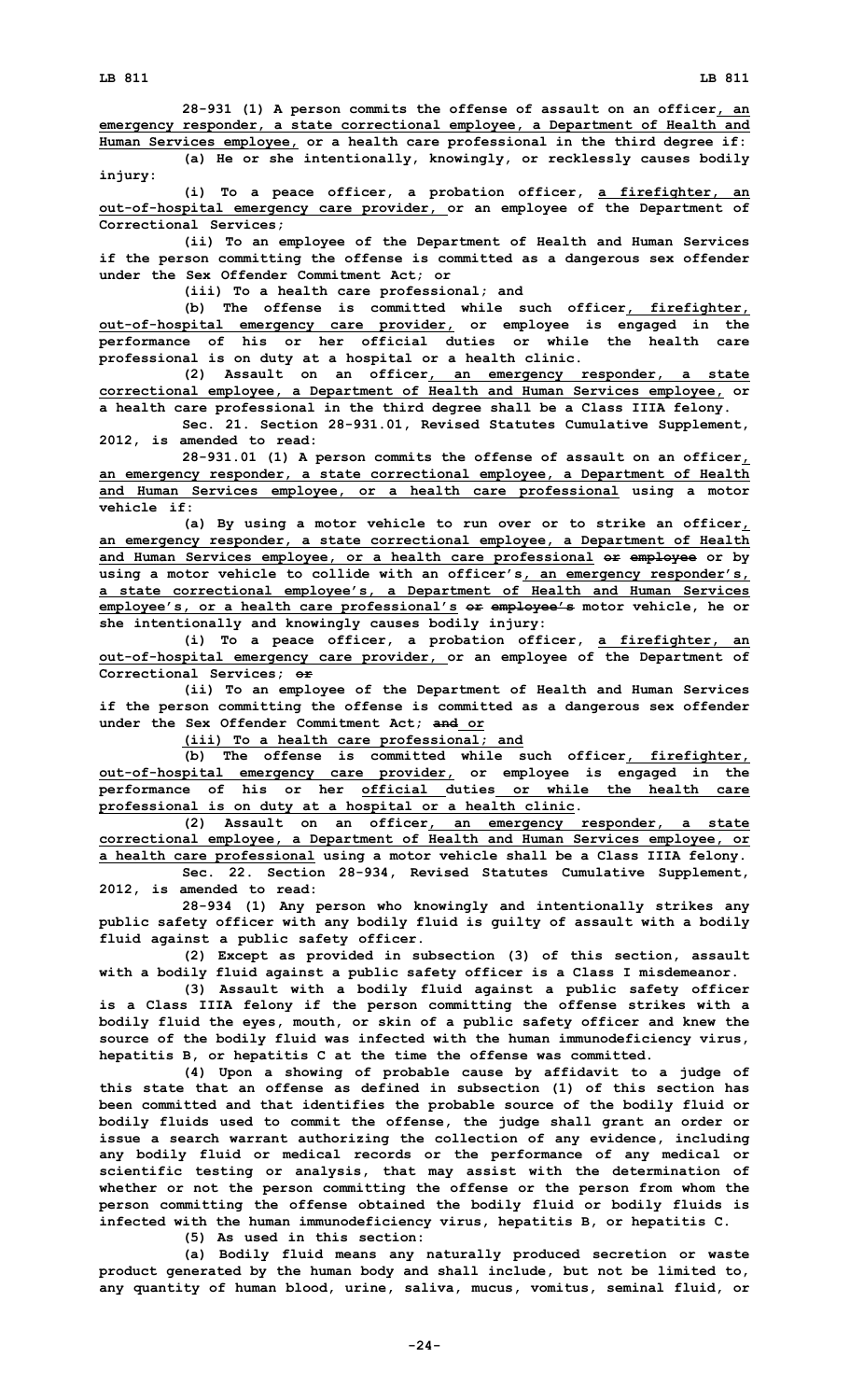**LB 811 LB 811**

**feces; and**

**(b) Public safety officer includes any of the following persons who are engaged in the performance of their official duties at the time of the offense: A peace officer; <sup>a</sup> probation officer; <sup>a</sup> firefighter; an out-of-hospital emergency care provider as defined in section 28-929.01; an employee of <sup>a</sup> county, city, or village jail; an employee of the Department of Correctional Services; an employee of the secure youth confinement facility operated by the Department of Correctional Services, if the person committing the offense is committed to such facility; an employee of the Youth Rehabilitation and Treatment Center-Geneva or the Youth Rehabilitation and Treatment Center-Kearney; or an employee of the Department of Health and Human Services if the person committing the offense is committed as <sup>a</sup> dangerous sex offender under the Sex Offender Commitment Act.**

**Sec. 23. Section 28-1351, Revised Statutes Cumulative Supplement, 2012, is amended to read:**

**28-1351 (1) <sup>A</sup> person commits the offense of unlawful membership recruitment into an organization or association when he or she knowingly and intentionally coerces, intimidates, threatens, or inflicts bodily harm upon another person in order to entice that other person to join or prevent that other person from leaving any organization, group, enterprise, or association whose members, individually or collectively, engage in or have engaged in any of the following criminal acts for the benefit of, at the direction of, or on behalf of the organization, group, enterprise, or association or any of its members:**

**(a) Robbery under section 28-324;**

**(b) Arson in the first, second, or third degree under section 28-502, 28-503, or 28-504, respectively;**

**(c) Burglary under section 28-507;**

**(d) Murder in the first degree, murder in the second degree, or manslaughter under section 28-303, 28-304, or 28-305, respectively;**

**(e) Violations of the Uniform Controlled Substances Act that involve possession with intent to deliver, distribution, delivery, or manufacture of <sup>a</sup> controlled substance;**

**(f) Unlawful use, possession, or discharge of <sup>a</sup> firearm or other deadly weapon under sections 28-1201 to 28-1212.04;**

**(g) Assault in the first degree or assault in the second degree under section 28-308 or 28-309, respectively;**

**(h) Assault on an officer, an emergency responder, <sup>a</sup> state correctional employee, <sup>a</sup> Department of Health and Human Services employee, or <sup>a</sup> health care professional in the first, second, or third degree under section 28-929, 28-930, or 28-931, respectively, or assault on an officer, an emergency responder, <sup>a</sup> state correctional employee, <sup>a</sup> Department of Health and Human Services employee, or <sup>a</sup> health care professional using <sup>a</sup> motor vehicle under section 28-931.01;**

**(i) Theft by unlawful taking or disposition under section 28-511;**

**(j) Theft by receiving stolen property under section 28-517;**

- **(k) Theft by deception under section 28-512;**
- **(l) Theft by extortion under section 28-513;**

**(m) Kidnapping under section 28-313;**

**(n) Any forgery offense under sections 28-602 to 28-605;**

**(o) Criminal impersonation under section 28-638;**

**(p) Tampering with <sup>a</sup> publicly exhibited contest under section 28-614;**

**(q) Unauthorized use of <sup>a</sup> financial transaction device or criminal possession of <sup>a</sup> financial transaction device under section 28-620 or 28-621, respectively;**

**(r) Pandering under section 28-802;**

**(s) Bribery, bribery of <sup>a</sup> witness, or bribery of <sup>a</sup> juror under section 28-917, 28-918, or 28-920, respectively;**

**(t) Tampering with <sup>a</sup> witness or an informant or jury tampering under section 28-919;**

**(u) Unauthorized application of graffiti under section 28-524;**

**(v) Dogfighting, cockfighting, bearbaiting, or pitting an animal against another under section 28-1005; or**

**(w) Promoting gambling in the first degree under section 28-1102.**

**(2) Unlawful membership recruitment into an organization or association is <sup>a</sup> Class IV felony.**

**Sec. 24. Section 28-1354, Revised Statutes Supplement, 2013, is amended to read:**

**28-1354 For purposes of the Public Protection Act:**

**(1) Enterprise means any individual, sole proprietorship, partnership, corporation, trust, association, or any legal entity, union, or**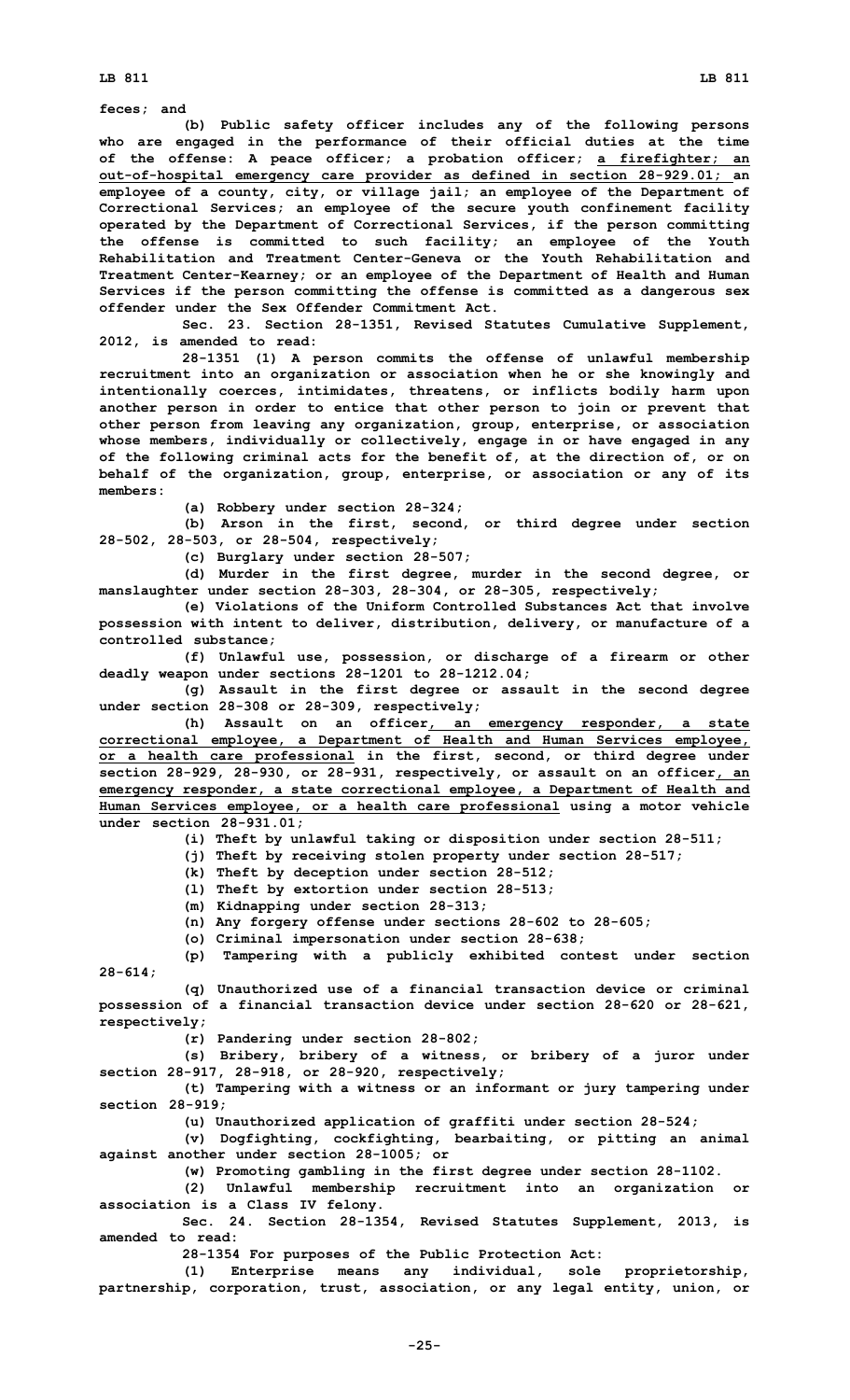**group of individuals associated in fact although not <sup>a</sup> legal entity, and shall include illicit as well as licit enterprises as well as other entities;**

**(2) Pattern of racketeering activity means <sup>a</sup> cumulative loss for one or more victims or gains for the enterprise of not less than one thousand five hundred dollars resulting from at least two acts of racketeering activity, one of which occurred after August 30, 2009, and the last of which occurred within ten years, excluding any period of imprisonment, after the commission of <sup>a</sup> prior act of racketeering activity;**

**(3) Person means any individual or entity, as defined in section 21-2014, holding or capable of holding <sup>a</sup> legal, equitable, or beneficial interest in property;**

**(4) Prosecutor includes the Attorney General of the State of Nebraska, the deputy attorney general, assistant attorneys general, <sup>a</sup> county attorney, <sup>a</sup> deputy county attorney, or any person so designated by the Attorney General, <sup>a</sup> county attorney, or <sup>a</sup> court of the state to carry out the powers conferred by the act;**

**(5) Racketeering activity includes the commission of, criminal attempt to commit, conspiracy to commit, aiding and abetting in the commission of, aiding in the consummation of, acting as an accessory to the commission of, or the solicitation, coercion, or intimidation of another to commit or aid in the commission of any of the following:**

**(a) Offenses against the person which include: Murder in the first degree under section 28-303; murder in the second degree under section 28-304; manslaughter under section 28-305; assault in the first degree under section 28-308; assault in the second degree under section 28-309; assault in the third degree under section 28-310; terroristic threats under section 28-311.01; kidnapping under section 28-313; false imprisonment in the first degree under section 28-314; false imprisonment in the second degree under section 28-315; sexual assault in the first degree under section 28-319; and robbery under section 28-324;**

**(b) Offenses relating to controlled substances which include: To unlawfully manufacture, distribute, deliver, dispense, or possess with intent to manufacture, distribute, deliver, or dispense <sup>a</sup> controlled substance under subsection (1) of section 28-416; possession of marijuana weighing more than one pound under subsection (12) of section 28-416; possession of money used or intended to be used to facilitate <sup>a</sup> violation of subsection (1) of section 28-416 prohibited under subsection (17) of section 28-416; any violation of section 28-418; to unlawfully manufacture, distribute, deliver, or possess with intent to distribute or deliver an imitation controlled substance under section 28-445; possession of anhydrous ammonia with the intent to manufacture methamphetamine under section 28-451; and possession of ephedrine, pseudoephedrine, or phenylpropanolamine with the intent to manufacture methamphetamine under section 28-452;**

**(c) Offenses against property which include: Arson in the first degree under section 28-502; arson in the second degree under section 28-503; arson in the third degree under section 28-504; burglary under section 28-507; theft by unlawful taking or disposition under section 28-511; theft by shoplifting under section 28-511.01; theft by deception under section 28-512; theft by extortion under section 28-513; theft of services under section 28-515; theft by receiving stolen property under section 28-517; criminal mischief under section 28-519; and unlawfully depriving or obtaining property or services using <sup>a</sup> computer under section 28-1344;**

**(d) Offenses involving fraud which include: Burning to defraud an insurer under section 28-505; forgery in the first degree under section 28-602; forgery in the second degree under section 28-603; criminal possession of <sup>a</sup> forged instrument under section 28-604; criminal possession of forgery devices under section 28-605; criminal impersonation under section 28-638; identity theft under section 28-639; identity fraud under section 28-640; false statement or book entry under section 28-612; tampering with <sup>a</sup> publicly exhibited contest under section 28-614; issuing <sup>a</sup> false financial statement for purposes of obtaining <sup>a</sup> financial transaction device under section 28-619; unauthorized use of <sup>a</sup> financial transaction device under section 28-620; criminal possession of <sup>a</sup> financial transaction device under section 28-621; unlawful circulation of <sup>a</sup> financial transaction device in the first degree under section 28-622; unlawful circulation of <sup>a</sup> financial transaction device in the second degree under section 28-623; criminal possession of <sup>a</sup> blank financial transaction device under section 28-624; criminal sale of <sup>a</sup> blank financial transaction device under section 28-625; criminal possession of <sup>a</sup> forgery device under section 28-626; unlawful manufacture of <sup>a</sup> financial transaction device under section 28-627; laundering of sales forms under section 28-628; unlawful acquisition of sales form processing services under section 28-629; unlawful factoring of <sup>a</sup> financial transaction device under**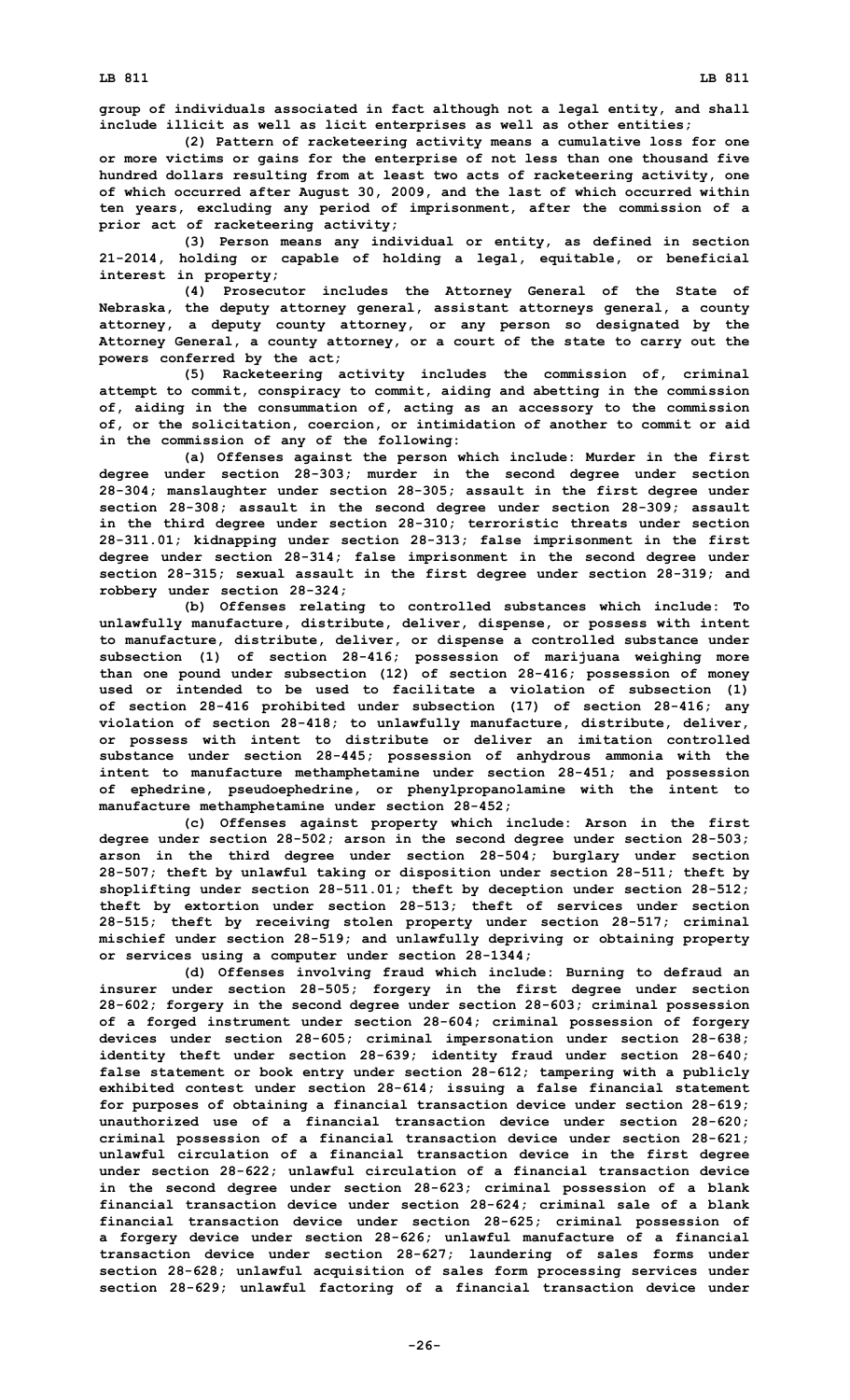**LB 811 LB 811**

**section 28-630; and fraudulent insurance acts under section 28-631;**

**(e) Offenses involving governmental operations which include: Abuse of public records under section 28-911; perjury or subornation of perjury under section 28-915; bribery under section 28-917; bribery of <sup>a</sup> witness under section 28-918; tampering with <sup>a</sup> witness or informant or jury tampering under section 28-919; bribery of <sup>a</sup> juror under section 28-920; assault on an officer, an emergency responder, <sup>a</sup> state correctional employee, <sup>a</sup> Department of Health and Human Services employee, or <sup>a</sup> health care professional in the first degree under section 28-929; assault on an officer, an emergency responder, <sup>a</sup> state correctional employee, <sup>a</sup> Department of Health and Human Services employee, or <sup>a</sup> health care professional in the second degree under section 28-930; assault on an officer, an emergency responder, <sup>a</sup> state correctional employee, <sup>a</sup> Department of Health and Human Services employee, or <sup>a</sup> health care professional in the third degree under section 28-931; and assault on an officer, an emergency responder, <sup>a</sup> state correctional employee, <sup>a</sup> Department of Health and Human Services employee, or <sup>a</sup> health care professional using <sup>a</sup> motor vehicle under section 28-931.01;**

**(f) Offenses involving gambling which include: Promoting gambling in the first degree under section 28-1102; possession of gambling records under section 28-1105; gambling debt collection under section 28-1105.01; and possession of <sup>a</sup> gambling device under section 28-1107;**

**(g) Offenses relating to firearms, weapons, and explosives which include: Carrying <sup>a</sup> concealed weapon under section 28-1202; transportation or possession of machine guns, short rifles, or short shotguns under section 28-1203; unlawful possession of <sup>a</sup> handgun under section 28-1204; unlawful transfer of <sup>a</sup> firearm to <sup>a</sup> juvenile under section 28-1204.01; using <sup>a</sup> deadly weapon to commit <sup>a</sup> felony or possession of <sup>a</sup> deadly weapon during the commission of <sup>a</sup> felony under section 28-1205; possession of <sup>a</sup> deadly weapon by <sup>a</sup> prohibited person under section 28-1206; possession of <sup>a</sup> defaced firearm under section 28-1207; defacing <sup>a</sup> firearm under section 28-1208; unlawful discharge of <sup>a</sup> firearm under section 28-1212.02; possession, receipt, retention, or disposition of <sup>a</sup> stolen firearm under section 28-1212.03; unlawful possession of explosive materials in the first degree under section 28-1215; unlawful possession of explosive materials in the second degree under section 28-1216; unlawful sale of explosives under section 28-1217; use of explosives without <sup>a</sup> permit under section 28-1218; obtaining an explosives permit through false representations under section 28-1219; possession of <sup>a</sup> destructive device under section 28-1220; threatening the use of explosives or placing <sup>a</sup> false bomb under section 28-1221; using explosives to commit <sup>a</sup> felony under section 28-1222; using explosives to damage or destroy property under section 28-1223; and using explosives to kill or injure any person under section 28-1224;**

**(h) Any violation of the Securities Act of Nebraska pursuant to section 8-1117;**

**(i) Any violation of the Nebraska Revenue Act of 1967 pursuant to section 77-2713;**

**(j) Offenses relating to public health and morals which include: Prostitution under section 28-801; pandering under section 28-802; keeping <sup>a</sup> place of prostitution under section 28-804; labor trafficking, sex trafficking, labor trafficking of <sup>a</sup> minor, or sex trafficking of <sup>a</sup> minor under section 28-831; <sup>a</sup> violation of section 28-1005; and any act relating to the visual depiction of sexually explicit conduct prohibited in the Child Pornography Prevention Act; and**

**(k) <sup>A</sup> violation of the Computer Crimes Act;**

**(6) State means the State of Nebraska or any political subdivision or any department, agency, or instrumentality thereof; and**

**(7) Unlawful debt means <sup>a</sup> debt of at least one thousand five hundred dollars:**

**(a) Incurred or contracted in gambling activity which was in violation of federal law or the law of the state or which is unenforceable under state or federal law in whole or in part as to principal or interest because of the laws relating to usury; or**

**(b) Which was incurred in connection with the business of gambling in violation of federal law or the law of the state or the business of lending money or <sup>a</sup> thing of value at <sup>a</sup> rate usurious under state law if the usurious rate is at least twice the enforceable rate.**

**Sec. 25. Section 28-1437, Reissue Revised Statutes of Nebraska, is amended to read:**

**28-1437 (1) It shall be unlawful for any person knowingly or intentionally to possess or to acquire or obtain or to attempt to acquire or obtain by means of misrepresentation, fraud, forgery, deception, or subterfuge possession of any drug substance not classified as <sup>a</sup> controlled substance**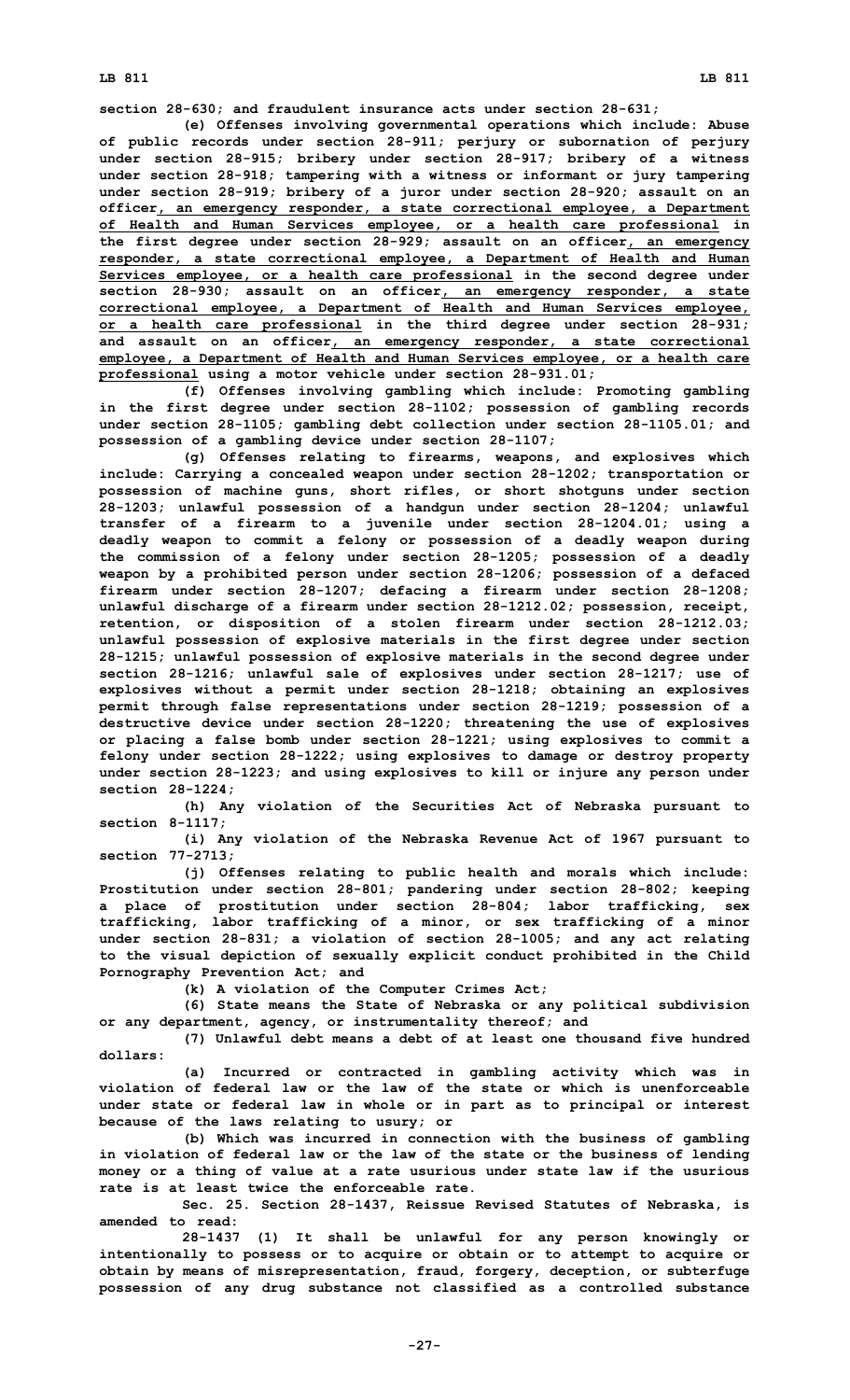**under the Uniform Controlled Substances Act, but which can only be lawfully distributed, under federal statutes in effect on April 16, 1996, January 1, 2014, upon the written or oral order of <sup>a</sup> practitioner authorized to prescribe such substances.**

**(2) Such substances as referred to in subsection (1) of this section shall be known as legend drug substances, which shall be defined as including all drug substances not classified as controlled substances under the Uniform Controlled Substances Act, but which require <sup>a</sup> written or oral prescription from <sup>a</sup> practitioner authorized to prescribe such substances and which may only be lawfully dispensed by <sup>a</sup> duly licensed pharmacist, in accordance with the provisions of the Federal Food, Drug, and Cosmetic Act, 21 U.S.C. 301 to 392, in effect on April 16, 1996. January 1, 2014.**

**(3) <sup>A</sup> prescription for <sup>a</sup> legend drug may be transmitted by the practitioner or the practitioner's agent to <sup>a</sup> pharmacy by facsimile or electronic transmission. Except as otherwise provided in section 28-414 and sections 7 to 11 of this act for prescriptions for Schedule II, III, IV, or <sup>V</sup> controlled substances, the facsimile or electronic transmission shall serve as the original prescription for purposes of this subsection. section.**

**Sec. 26. Section 38-2870, Reissue Revised Statutes of Nebraska, is amended to read:**

**38-2870 (1) All medical orders shall be valid for the period stated in the medical order, except that (a) if the medical order is for <sup>a</sup> controlled substance listed in section 28-405, such period shall not exceed six months from the date of issuance at which time the medical order shall expire and (b) if the medical order is for <sup>a</sup> drug or device which is not <sup>a</sup> controlled substance listed in section 28-405 or is an order issued by <sup>a</sup> practitioner for pharmaceutical care, such period shall not exceed twelve months from the date of issuance at which time the medical order shall expire.**

**(2) Prescription drugs or devices may only be dispensed by <sup>a</sup> pharmacist or pharmacist intern pursuant to <sup>a</sup> medical order, by an individual dispensing pursuant to <sup>a</sup> delegated dispensing permit, or as otherwise provided in section 38-2850. Notwithstanding any other provision of law to the contrary, <sup>a</sup> pharmacist or <sup>a</sup> pharmacist intern may dispense drugs or devices pursuant to <sup>a</sup> medical order or an individual dispensing pursuant to <sup>a</sup> delegated dispensing permit may dispense drugs or devices pursuant to <sup>a</sup> medical order. The Pharmacy Practice Act shall not be construed to require any pharmacist or pharmacist intern to dispense any drug or device pursuant to any medical order. A pharmacist or pharmacist intern shall retain the professional right to refuse to dispense.**

**(3) Except as otherwise provided in section 28-414 and sections 7 to 11 of this act, <sup>a</sup> practitioner or the practitioner's agent may transmit <sup>a</sup> medical order to <sup>a</sup> pharmacist or pharmacist intern by the following means: (a) In writing, (b) orally, (c) by facsimile or electronic transmission of <sup>a</sup> medical order signed by the practitioner, or (d) by facsimile or electronic transmission of <sup>a</sup> medical order which is not signed by the practitioner. Such order shall be treated the same as an oral medical order.**

**(4) Except as otherwise provided in section 28-414 and sections 7 to 11 of this act, any medical order transmitted by facsimile or electronic transmission shall (a) be transmitted by the practitioner or the practitioner's agent directly to <sup>a</sup> pharmacist or pharmacist intern in <sup>a</sup> licensed pharmacy of the patient's choice. No intervening person shall be permitted access to the medical order to alter such order or the licensed pharmacy chosen by the patient. Such medical order may be transmitted through <sup>a</sup> third-party intermediary who shall facilitate the transmission of the order from the practitioner or practitioner's agent to the pharmacy, (b) identify the transmitter's telephone number or other suitable information necessary to contact the transmitter for written or oral confirmation, the time and date of the transmission, the identity of the pharmacy intended to receive the transmission, and other information as required by law, and (c) serve as the original medical order if all other requirements of this subsection are satisfied. Medical orders transmitted by electronic transmission shall be signed by the practitioner either with an electronic signature or <sup>a</sup> digital signature.**

**(5) The pharmacist shall exercise professional judgment regarding the accuracy, validity, and authenticity of any medical order transmitted by facsimile or electronic transmission.**

**Sec. 27. Section 71-2417, Reissue Revised Statutes of Nebraska, is amended to read:**

**71-2417 Any emergency box containing <sup>a</sup> controlled substance listed in section 28-405 and maintained at <sup>a</sup> long-term care facility shall be exempt from the provisions of subdivision (3)(g) of section 28-414. subsection (3) of section 9 of this act.**